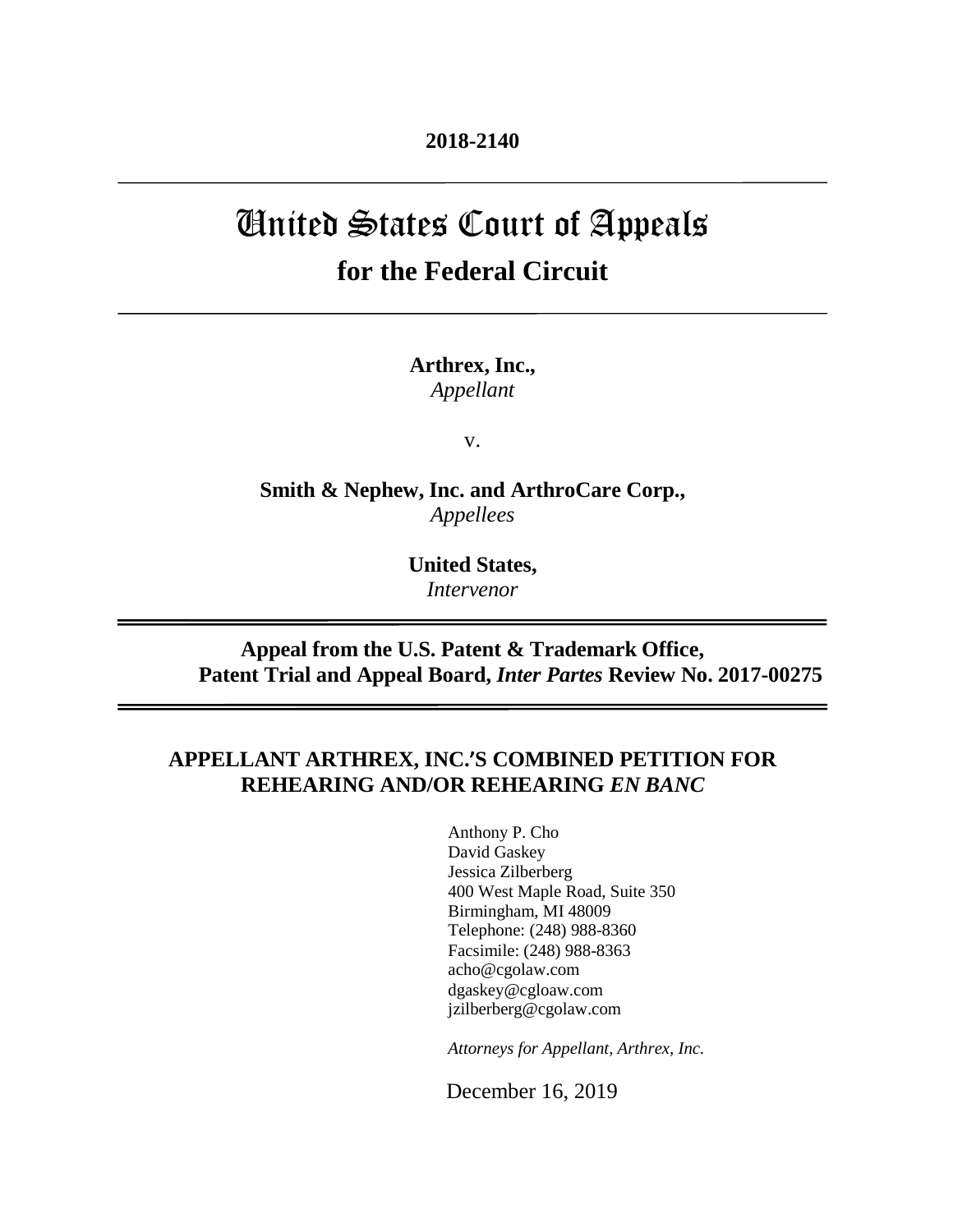## **CERTIFICATE OF INTEREST**

<span id="page-1-0"></span>Counsel for Appellant certifies the following:

- 1. The full name of every party represented by me is: Arthrex, Inc.
- 2. The names of the real party in interest represented by me is: Arthrex, Inc.

3. There are no parent corporations and any publicly held companies that own 10 percent of the stock of the parties represented by me.

4. The names of all law firms and the partners or associates that appeared for the party or amicus now represented by me in the trial court or agency or are expected to appear in this Court (and who have not or will not enter an appearance in this case) are:

Carlson, Gaskey & Olds, P.C., Anthony P. Cho, David J. Gaskey,

David L. Atallah, Jessica Zilberberg and Timothy J. Murphy

5. The title and number of any case known to me to be pending in this or any other court or agency that will directly affect or be directly affected by this court's decision in the pending appeal:

None.

Dated: December 16, 2019 /s/ Anthony P. Cho

Anthony P. Cho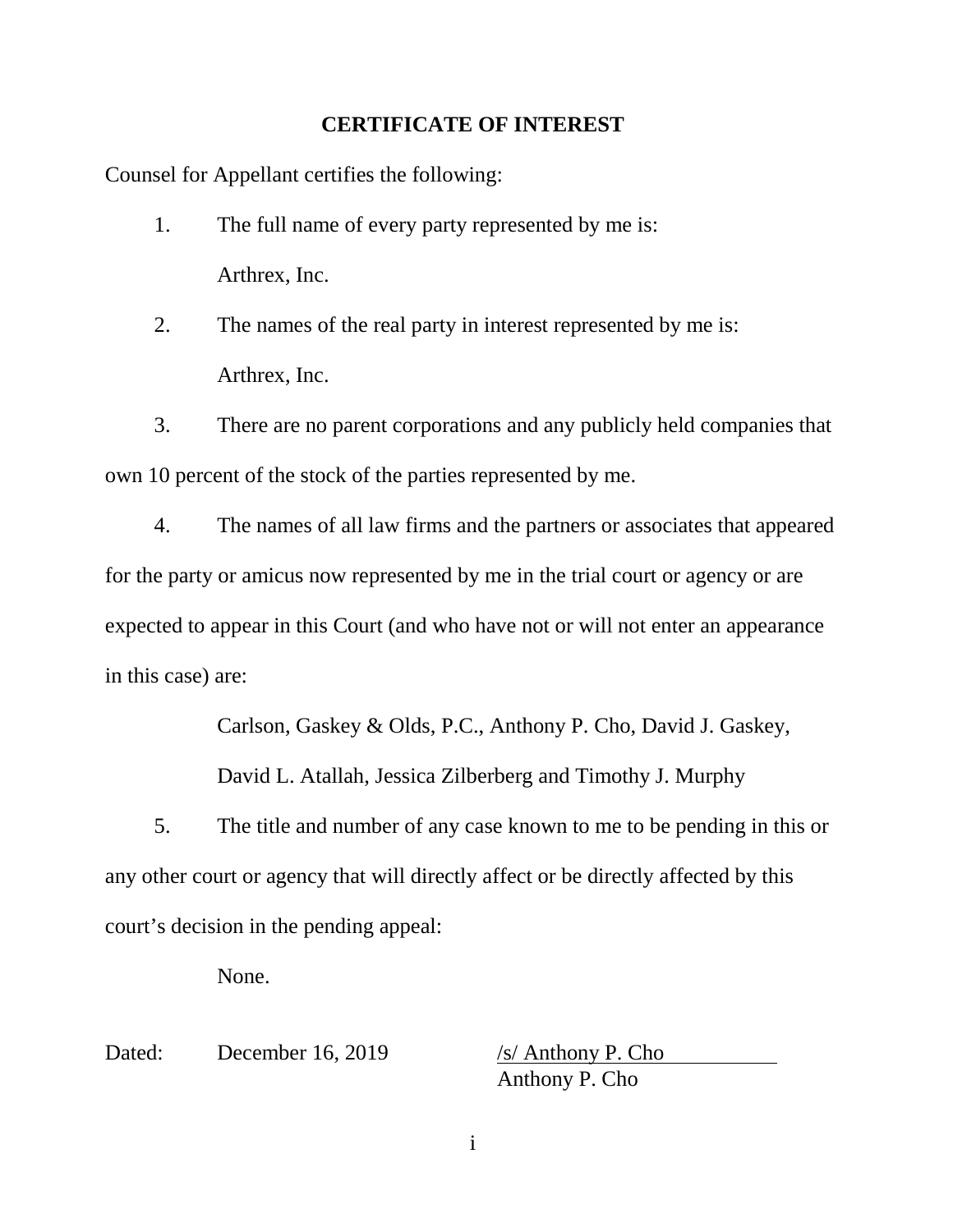# **TABLE OF CONTENTS**

<span id="page-2-0"></span>

|                | POINTS OF LAW AND FACT OVERLOOKED OR MISAPPREHENDED BY                                                                                                      |
|----------------|-------------------------------------------------------------------------------------------------------------------------------------------------------------|
|                | COMBINED PETITION FOR REHEARING AND REHEARING EN BANC3                                                                                                      |
| I.             | INTRODUCTION AND STATEMENT OF THE CASE 3                                                                                                                    |
| II.            |                                                                                                                                                             |
| III.           |                                                                                                                                                             |
| A.             | CONGRESS WOULD NOT HAVE ENACTED THE IPR STATUTE                                                                                                             |
| $\mathbf{B}$ . | SEVERING THE TENURE PROTECTIONS DOES NOT FIX THE<br>CONSTITUTIONAL PROBLEM BECAUSE APJ DECISIONS STILL<br>ARE NOT REVIEWABLE BY OTHER EXECUTIVE OFFICERS 14 |
| $IV_{-}$       |                                                                                                                                                             |
|                |                                                                                                                                                             |
|                |                                                                                                                                                             |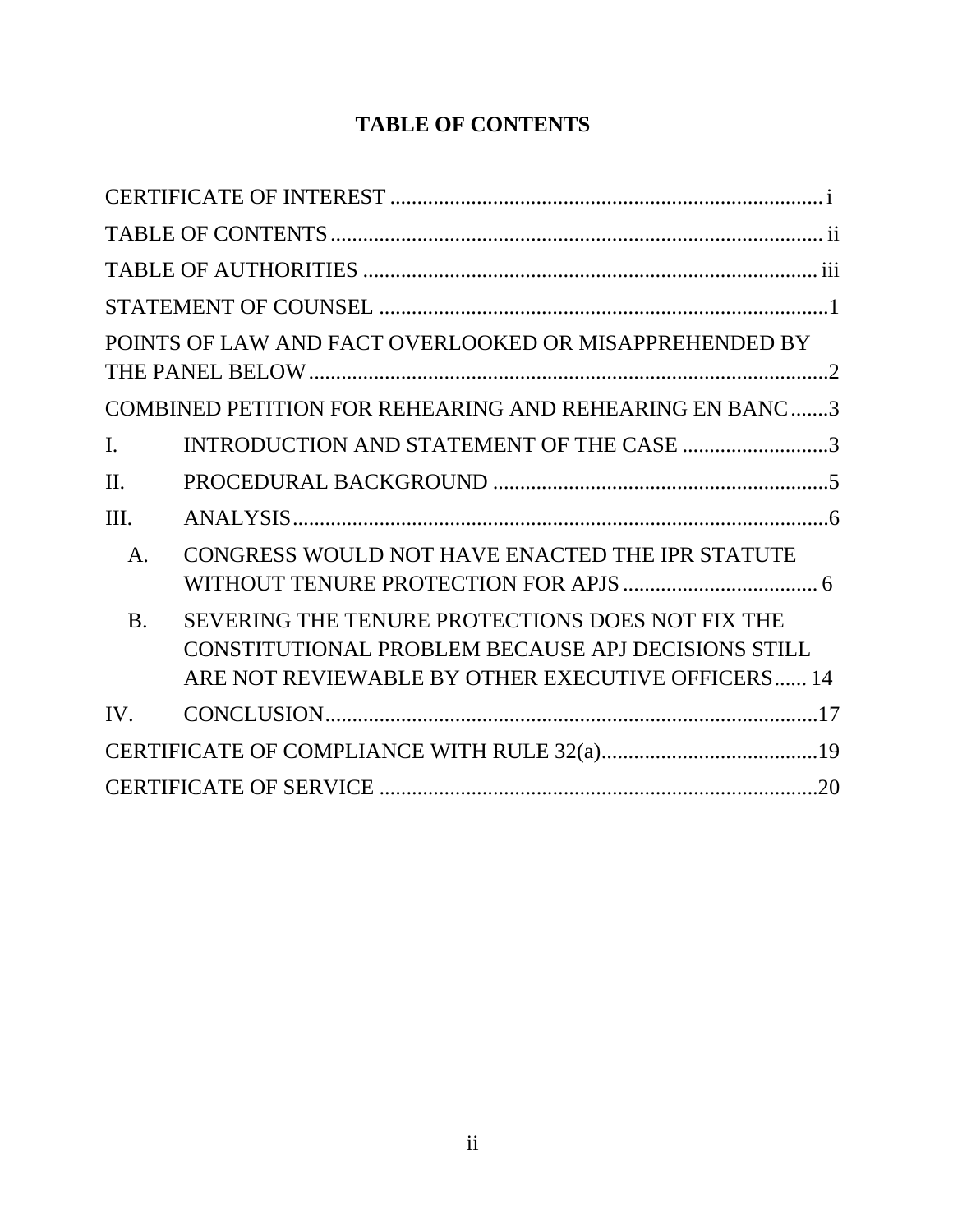# **TABLE OF AUTHORITIES**

<span id="page-3-0"></span>

| <b>Cases</b>                                                              |
|---------------------------------------------------------------------------|
| Alaska Airlines, Inc. v. Brock,                                           |
|                                                                           |
| Ass'n of Am. R.R. v. DOT,                                                 |
|                                                                           |
| Bedgear, LLC v. Fredman Bros. Furniture Co.,                              |
| Nos. 18-2082, 2018-2083, 2018-2084, 2019 U.S. App. LEXIS 33299 (Fed. Cir. |
|                                                                           |
| Belden, Inc. v. Berk-Tek LLC,                                             |
|                                                                           |
| Bowsher v. Synar,                                                         |
|                                                                           |
| Cuozzo Speed Techs., L.L.C. v. Lee,                                       |
|                                                                           |
| $DOT$ v. Ass'n of Am R.R.,                                                |
|                                                                           |
| Edmond v. United States,                                                  |
|                                                                           |
| Free Enter. Fund. v. Pub. Co. Accounting Oversight Bd.,                   |
|                                                                           |
| Freytag v. Commissioner,                                                  |
|                                                                           |
| Intercollegiate Broad. Sys. v. Copyright Royalty Bd.,                     |
|                                                                           |
| Lucia v. SEC,                                                             |
|                                                                           |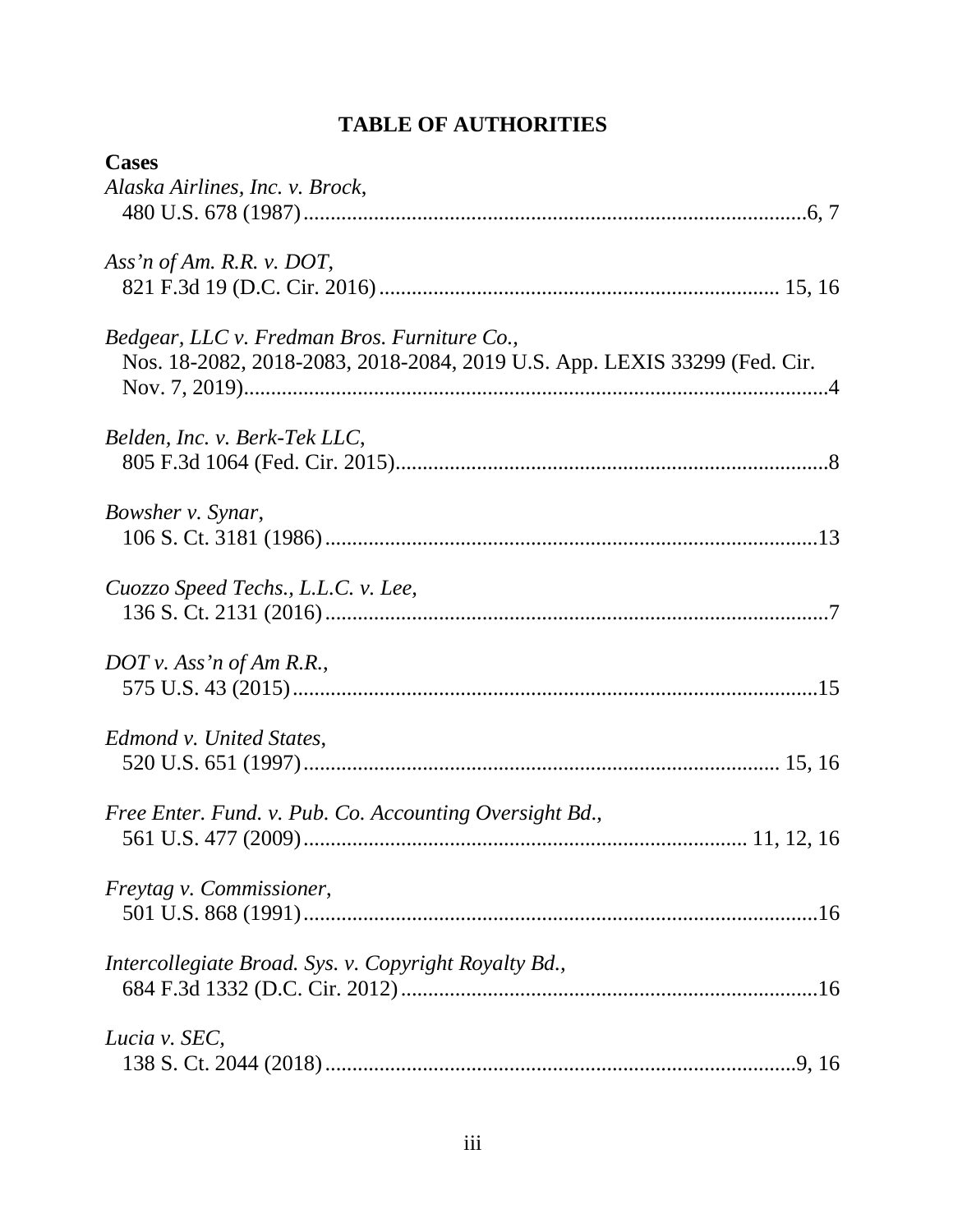| Murphy v. NCAA,                                             |  |
|-------------------------------------------------------------|--|
|                                                             |  |
| Nat'l Fed'n of Indep. Bus. v. Sebelius,                     |  |
|                                                             |  |
| Oil States Energy Servs., LLC v. Greene's Energy Grp., LLC, |  |
|                                                             |  |
| Polaris Innovations Ltd. v. Kingston Tech. Co.,             |  |
| Nos. 2018-1768, 2018-1831, 2019 U.S. App. LEXIS 35050       |  |
|                                                             |  |
| Schweiker v. McClure,                                       |  |
|                                                             |  |
| Vessel v. Office of Pers. Mgmt.,                            |  |
|                                                             |  |
|                                                             |  |

# **Statutes**

# **Other Authorities**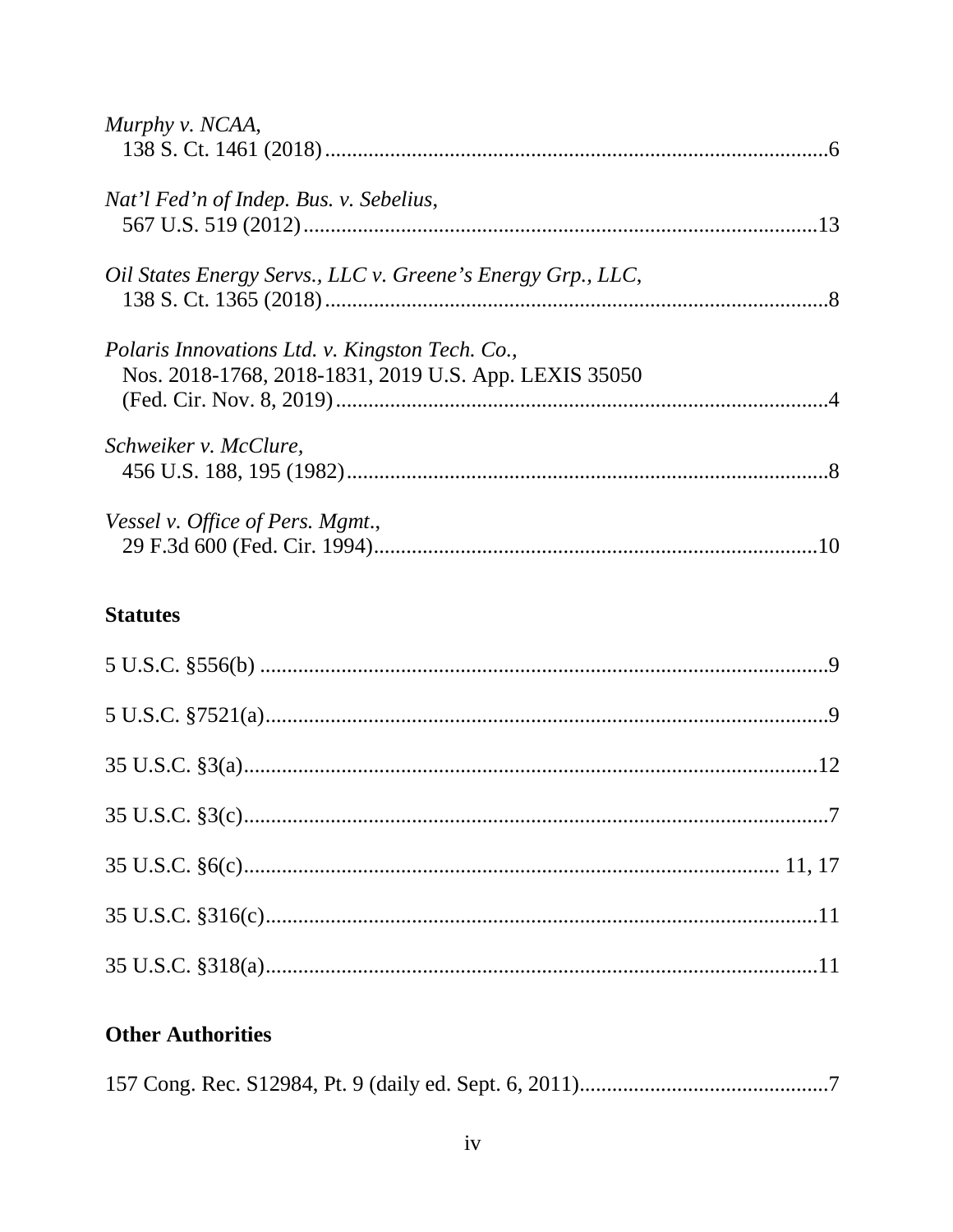| Patent Trial and Appeal Board and the Appointments Clause: Implications of<br>Recent Court Decisions: Hearing Before the Subcomm. On Courts, Intellectual |  |
|-----------------------------------------------------------------------------------------------------------------------------------------------------------|--|
| Property, and the Internet of the H. Comm. on the Judiciary, 116th Congress (2019)                                                                        |  |
|                                                                                                                                                           |  |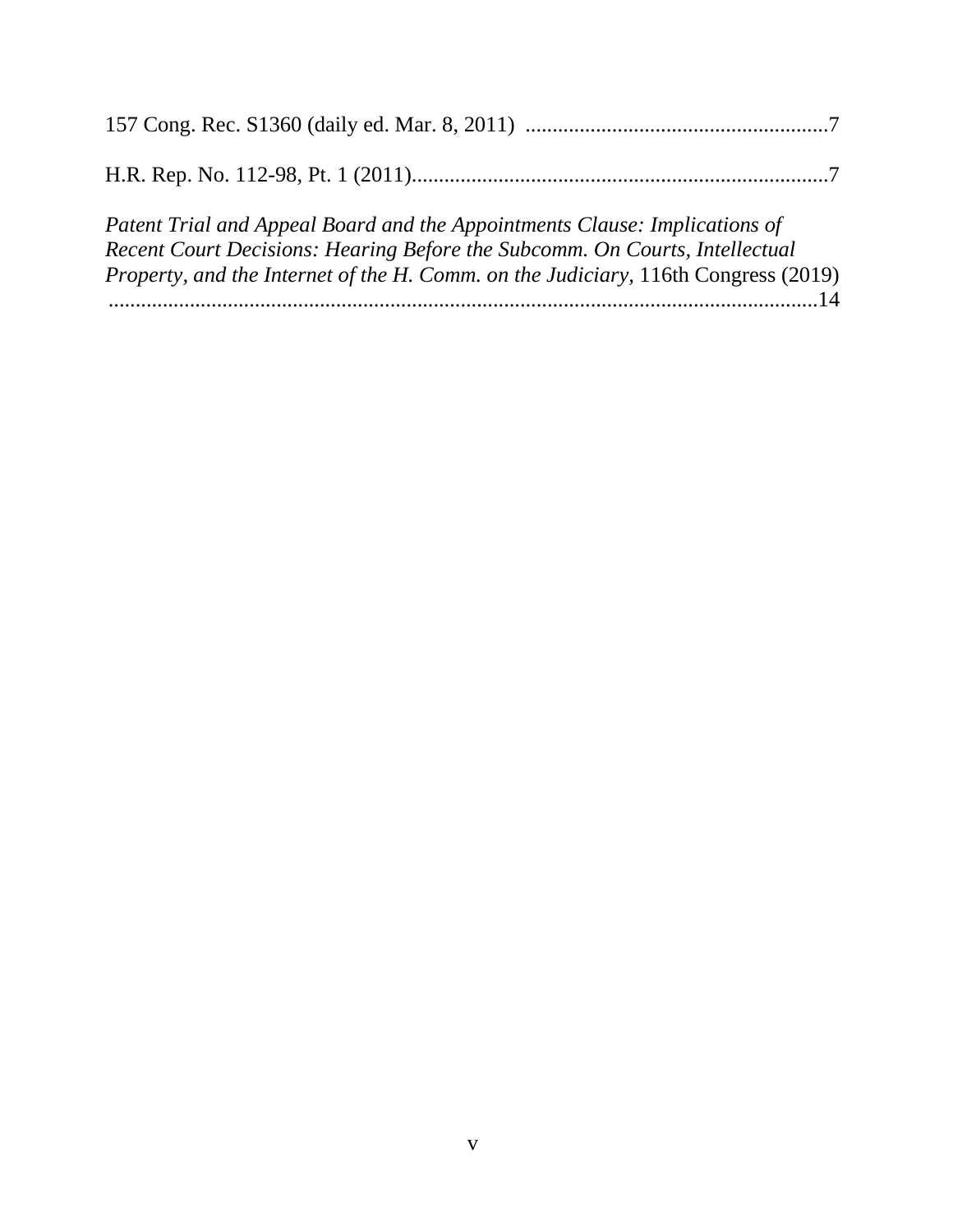# **STATEMENT OF COUNSEL**

<span id="page-6-0"></span>Based on my professional judgment, I believe this appeal requires answers to the following precedent-setting questions of exceptional importance:

- Whether Congress would have enacted the IPR statute, 35 U.S.C. §311 *et seq.*, creating quasi-judicial review of issued patents, without tenure protections for APJs necessary to ensure their independence and impartiality.
- Whether APJs remain principal officers under the Constitution even without tenure protections when they still have the power to issue Final Written Decisions absent meaningful review by an officer nominated by the President and confirmed by the Senate.

Dated: December 16, 2019 /s/ Anthony P. Cho

Anthony P. Cho Attorney of Record for Appellant Arthrex, Inc.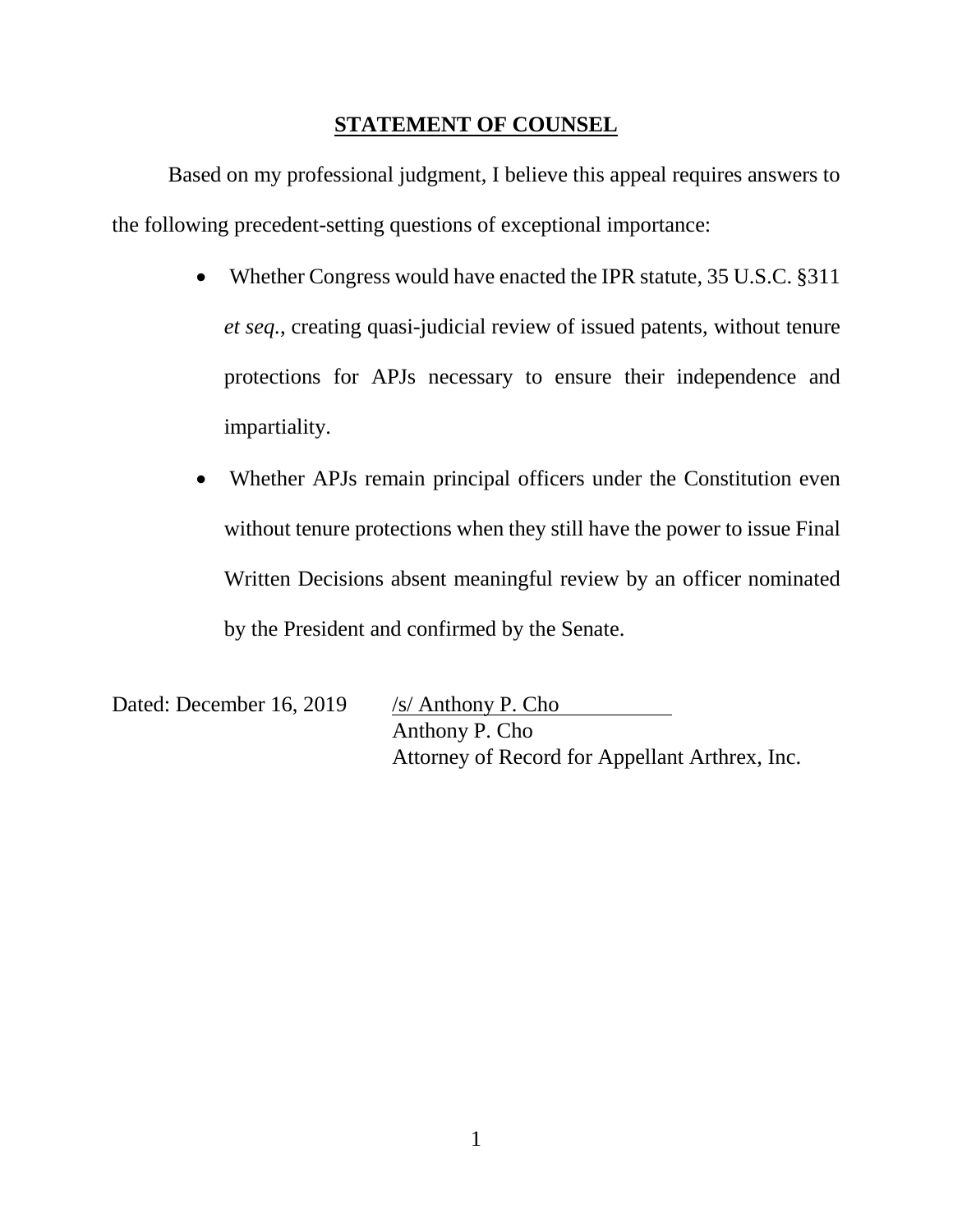# <span id="page-7-0"></span>**POINTS OF LAW AND FACT OVERLOOKED OR MISAPPREHENDED BY THE PANEL BELOW**

The following points of law and fact were overlooked or misapprehended by the panel below relative to Arthrex's constitutional arguments:

- 1. Arthrex argued in its Supplemental Brief that Congress would not have enacted the IPR statute without tenure protections for APJs.
- 2. Arthrex argued in its Opening Brief that APJs are principal officers because they have the power to issue Final Written Decisions absent meaningful review by an officer nominated by the President and confirmed by the Senate.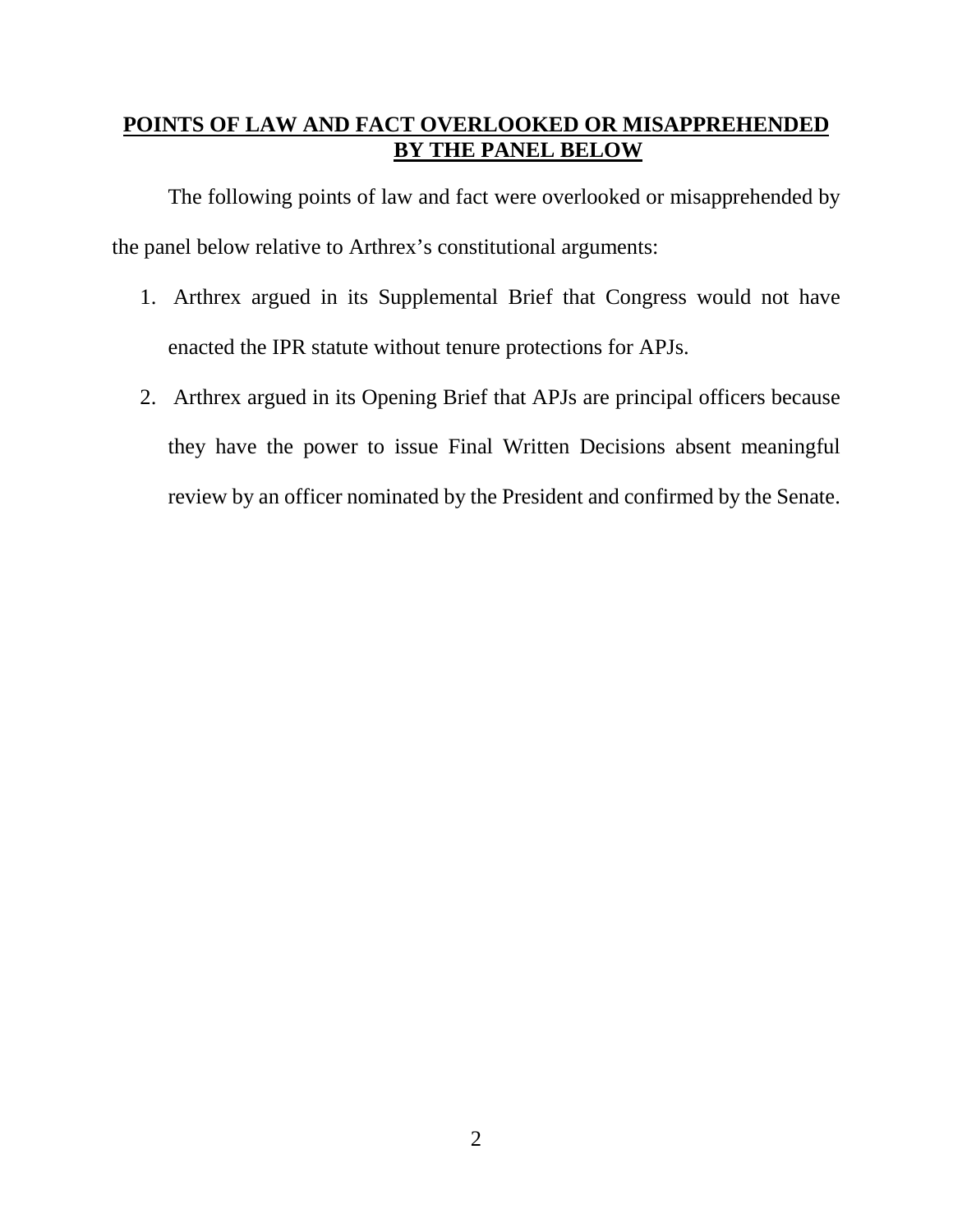## <span id="page-8-1"></span><span id="page-8-0"></span>**COMBINED PETITION FOR REHEARING AND REHEARING EN BANC**

## **I. INTRODUCTION AND STATEMENT OF THE CASE[1](#page-8-2)**

The *Arthrex* panel correctly ruled that Administrative Patent Judges ("APJs") are principal officers who are not properly appointed under the Appointments Clause. In an effort to cure the constitutional infirmity, the Court adopted the Government's proposal to sever the tenure protections for APJs that Congress provided. In its prior briefing, Arthrex had argued that severance is inappropriate because it undermines the independence and impartiality of the decision-maker that Congress clearly intended. Striking the removal provisions would thus lead to a statute that Congress would have refused to adopt. [Arthrex's Supplemental Brief, Doc. 67, at 19]. Nor does severance address the concern raised by Arthrex that APJs have the power to issue a Final Written Decision without meaningful review by a principal officer. [Arthrex's Opening Brief, Doc. 18, at 65-66]. *Edmond* and its progeny stand for the proposition that a person cannot be a mere inferior officer if he can issue final agency decisions that are immune from review by any more senior executive officer.

l

<span id="page-8-2"></span><sup>&</sup>lt;sup>1</sup> Arthrex understands that the Government and/or Smith & Nephew intend to petition for rehearing and/or rehearing *en banc*. In the event the Court grants the Government's or Smith & Nephew's petition, Arthrex requests that the Court grant this petition so that all of the relevant constitutional issues may be considered together.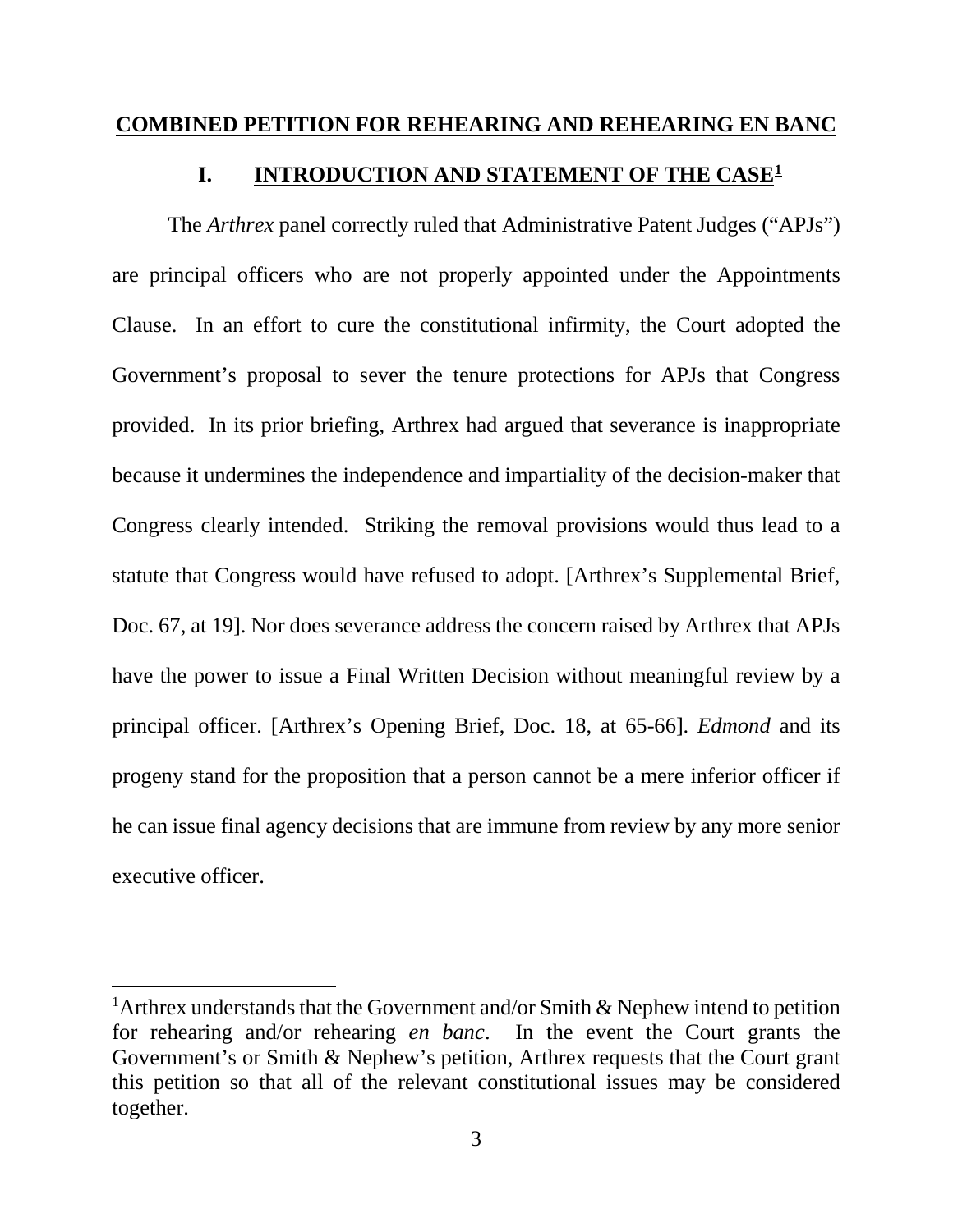Tenure protections and the power of APJs to issue final written decisions are provisions Congress inextricably tied to the IPR statute. Though the *Arthrex* panel severed one provision in an effort to address the constitutional concerns, the statute cannot be saved and must be ruled unconstitutional. Accordingly, the Final Written Decision here must be vacated and the case dismissed.

The *Arthrex* opinion raises important questions concerning tenure protections for APJs and how principal officers are defined under the Constitution. Following this decision, on November 19, 2019, the U.S. House Committee on the Judiciary held a hearing on the decision, demonstrating the importance of this case to the IPR process and our nation. Other panels of this Court have also raised issues following *Arthrex*. *See Polaris Innovations Ltd. v. Kingston Tech. Co.,* Nos. 2018-1768, 2018- 1831, 2019 U.S. App. LEXIS 35050 at \*1-2 (Fed. Cir. Nov. 8, 2019); *Bedgear, LLC v. Fredman Bros. Furniture Co.,* Nos. 18-2082, 2018-2083, 2018-2084, 2019 U.S. App. LEXIS 33299 at \*1 (Fed. Cir. Nov. 7, 2019). Rather than address these issues *seriatim* across multiple cases, Arthrex believes that all the issues pertaining to the appropriate remedy for the Appointments Clause violation are most efficiently addressed in this case. Accordingly, Arthrex requests rehearing and/or rehearing *en banc* to address the appropriateness and efficacy of the panel's remedy for the Appointments Clause violation.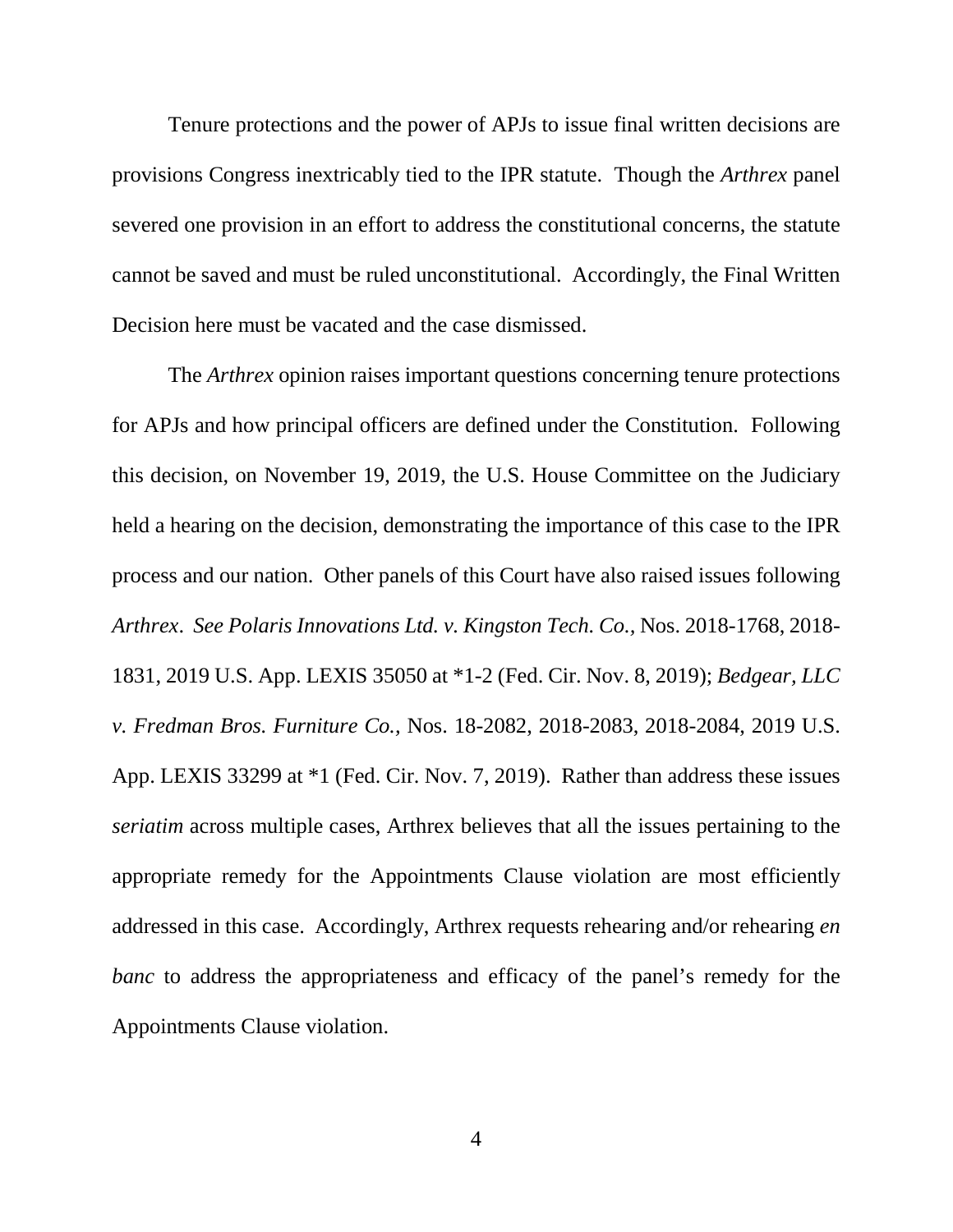## **II. PROCEDURAL BACKGROUND**

<span id="page-10-0"></span>In its Opening Brief, Arthrex argued that Final Written Decisions issued by PTAB judges are ineffective under the Appointments Clause to extinguish patent rights and that the decision in its case must be vacated. [Opening Br. at 65-66]. In response, the Government proposed a number of alternatives to remedy the constitutional problem, including severing tenure protections for APJs. [Gov't Brief, Doc. 37, at 35]. Following the parties' initial round of briefing, the *Arthrex* panel ordered further briefing on the appropriate proceedings on remand, requiring the parties to *assume* that a portion of the Patent Act could be severed and that this approach would cure the constitutional infirmity:

> Should the Court conclude that there was an Appointments Clause violation, based on a conclusion that PTAB Judges are principal officers that are not properly appointed, *but that a portion of the Patent Act may be severed and excised to cure the constitutional infirmity*, should the case then be vacated and remanded for a new hearing before the Board pursuant to *Lucia v. SEC*, 138 S. Ct. 2044 (2018)?

[Doc. 62 at 2 (emphasis added)]. At the Government's request, the Court expanded the scope of briefing to include the Government's alternative proposal to hold that the tenure protections of 35 U.S.C. §3(c) cannot constitutionally be applied to Board members and must be severed to that extent. [Doc. 65 at 2].

Under the Court's assumption that severance was appropriate and would cure the Appointments Clause violation, Arthrex then submitted its supplemental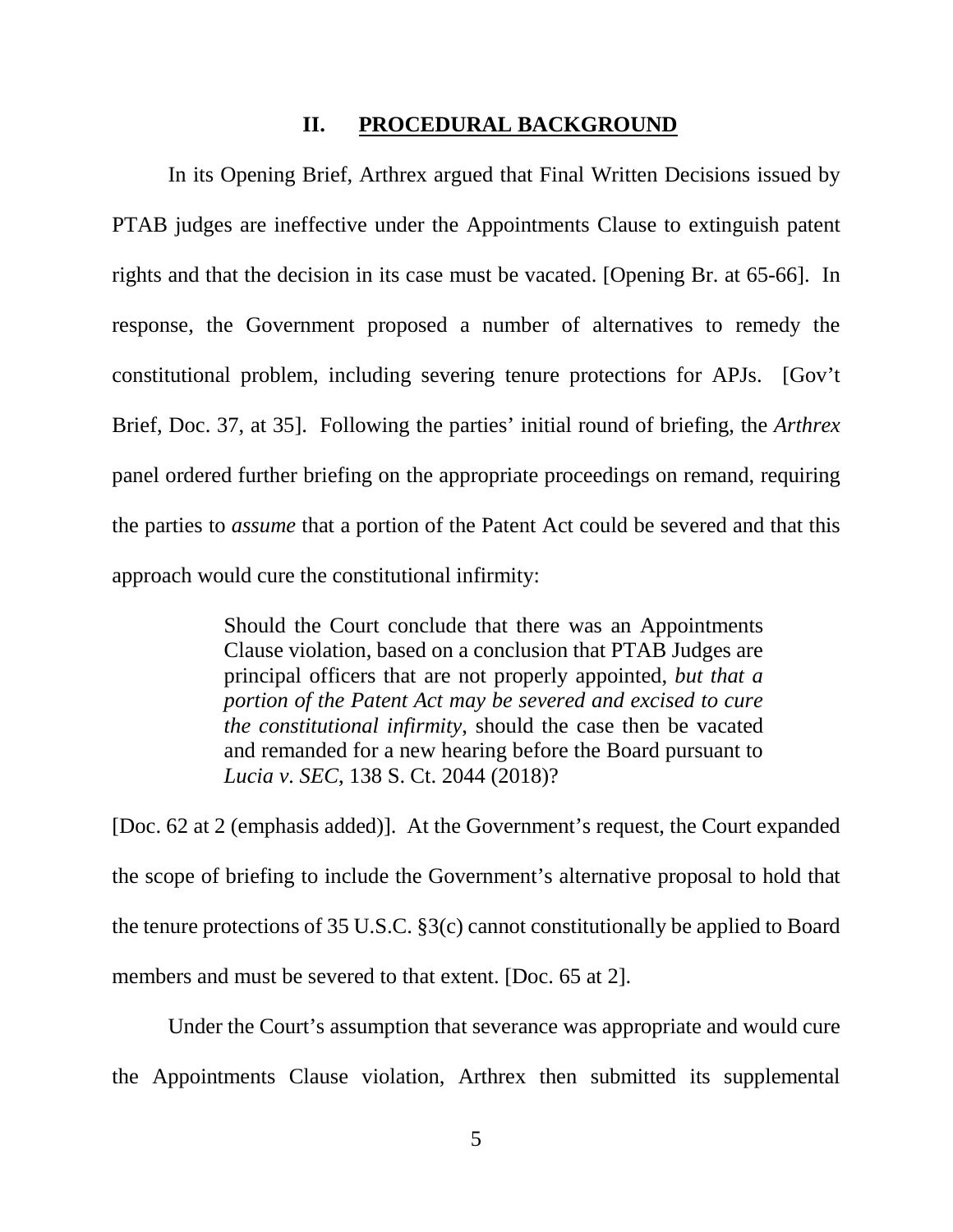briefing. [Arthrex's Supplemental Brief, Doc. 67]. In so doing, Arthrex did not agree that this assumption was correct. In fact, Arthrex argued that Congress would not have enacted the statute if APJ tenure protections were severed. [*Id*. at 19]. The Court held severance to be appropriate without directly addressing this argument. [*Arthrex, Inc. v. Smith & Nephew, Inc.*, No. 18-2140, slip op. at 25-26 (Fed. Cir. Oct. 31, 2019) ("Opinion")].

## **III. ANALYSIS**

## <span id="page-11-1"></span><span id="page-11-0"></span>**A. CONGRESS WOULD NOT HAVE ENACTED THE IPR STATUTE WITHOUT TENURE PROTECTION FOR APJS**

The standard for severability is well established:

Unless it is evident that the Legislature would not have enacted those provisions which are within its power, independently of that which is not, the invalid part may be dropped if what is left is fully operative as a law.

*Alaska Airlines, Inc. v. Brock*, 480 U.S. 678, 684 (1987) (citations omitted). As evident above, this standard has two parts. First, what remains of the statute must function in a manner consistent with the intent of Congress. *Id.* at 685. Courts may not rewrite a statute and give it an effect altogether different from that sought by the measure viewed as a whole. *Murphy v. NCAA*, 138 S. Ct. 1461, 1482-83 (2018) (federal prohibition on state licensing of gambling nonseverable because resulting scheme differed sharply from what Congress contemplated). Second, severance is improper if what remains is incapable of functioning independently. *Alaska*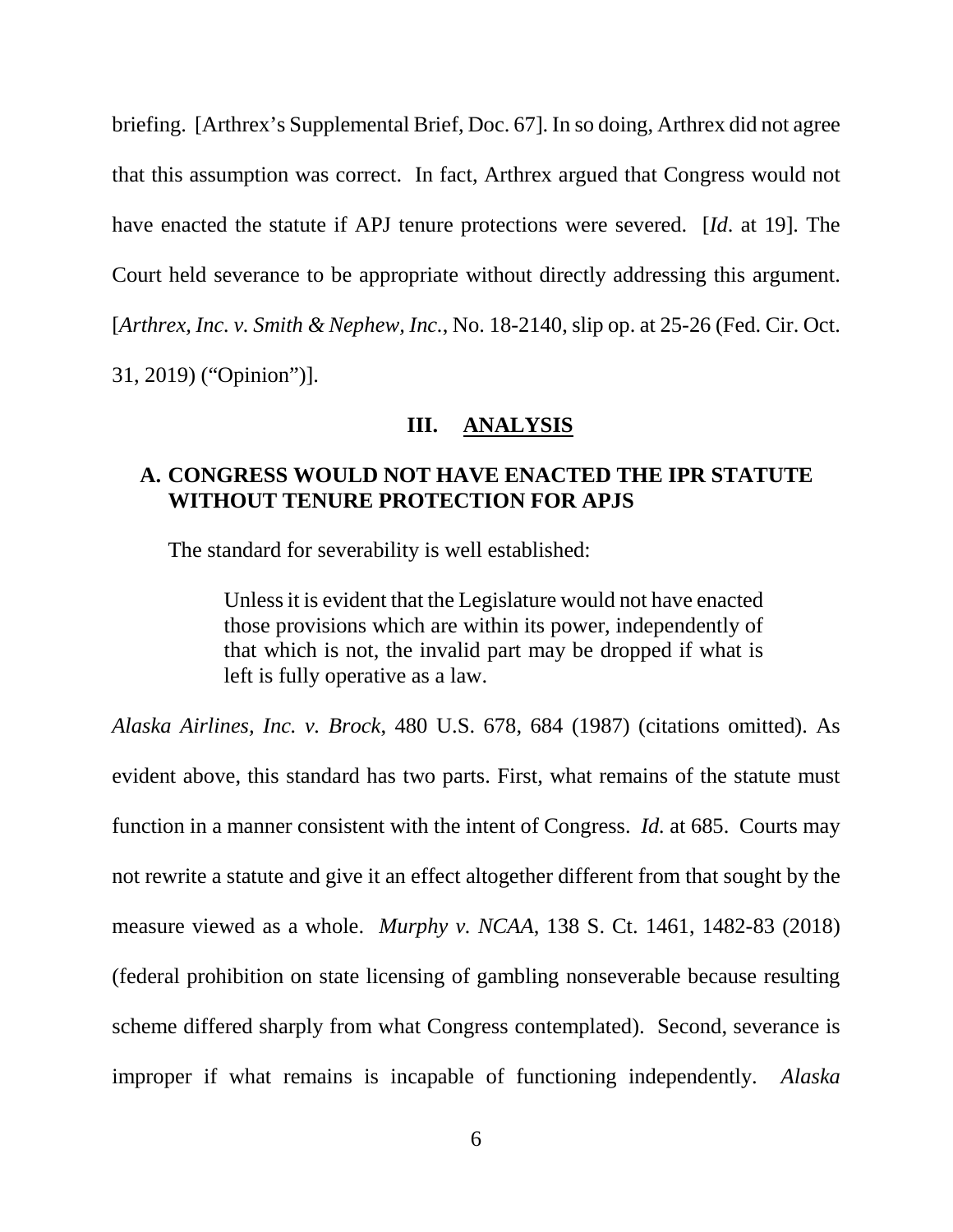*Airlines*, 480 U.S. at 684. Evidence of Congressional intent may derive from the language and structure of the Act and its legislative history. *Id.* at 687. Here, that evidence counsels against severing APJ tenure protections provided by 35 U.S.C.  $§3(c).$ 

Congress enacted the IPR statute in 2011, creating broader participation rights for challengers. *Cuozzo Speed Techs., L.L.C. v. Lee,* 136 S. Ct. 2131, 2137 (2016) (citing 35 U.S.C. §6). As detailed by the legislative history, Congress intended IPRs to be a fair, transparent, and objective adjudicative framework in which patent judges would act as independent and impartial adjudicators. *See, e.g.*, H.R. Rep. No. 112- 98, Pt. 1, at 46 (2011) (statute sought to "convert[] inter partes reexamination from an examinational to an adjudicative proceeding"); Patent Reform Act of 2011- Continued, 157 Cong. Rec. S1360, S1375 (daily ed. Mar. 8, 2011) (statement of Sen. Kyl) ("One important structural change made by the present bill is that inter partes reexamination is converted into an adjudicative proceeding…"); *Id.* at S1380 (statute designed to "move us toward a patent system that is objective, transparent, clear, and fair to all parties");157 Cong. Rec. S12984, Pt. 9, (daily ed. Sept. 6, 2011) (statement of Sen. Kyl) ("The overarching purpose and effect of the present bill is to create a patent system that is clearer, fairer, more transparent, and more objective… By allowing post-grant review of patents, especially low quality, business method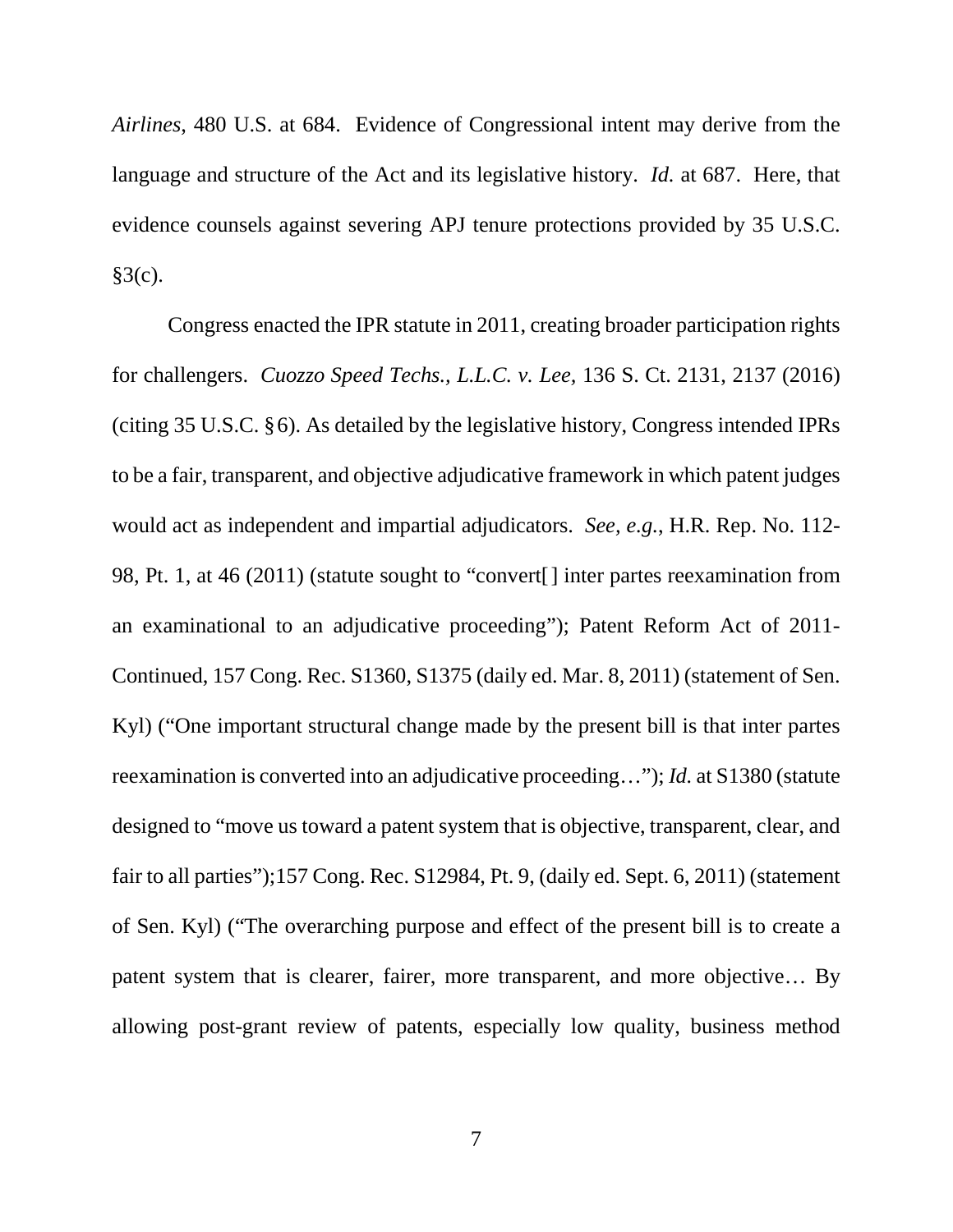patents, the bill creates an inexpensive substitute for district court litigation and allows key issues to be addressed by experts in the field.").

To this end, IPRs share many of the same features as district court litigation, including motion practice, discovery, depositions, cross-examination of witnesses, the introduction of evidence based on the Federal Rules of Evidence, and an adversarial hearing before the Board. *See Oil States Energy Servs., LLC v. Greene's Energy Grp., LLC*, 138 S. Ct. 1365, 1378 (2018). As structured and intended by Congress, the PTAB performs a quasi-judicial function.

Given the adjudicative nature of IPRs, Congress would not have intended the IPR process to be run by decision-makers who lack the key attributes of impartiality and independence mandated by the Due Process Clause and the Administrative Procedure Act ("APA"). Patents are property entitled to due process protections. *See Oil States*, 138 S. Ct. at 1379. Such protections include independent and impartial decision-makers. *See Schweiker v. McClure,* 456 U.S. 188, 195 (1982) ("As [the Supreme Court] repeatedly has recognized, due process demands impartiality on the part of those who function in judicial or quasi-judicial capacities"). This Court has likewise described as an "indispensable ingredient []of due process" an opportunity to be heard by a "disinterested decision-maker." *Belden, Inc. v. Berk-Tek LLC*, 805 F.3d 1064, 1080 (Fed. Cir. 2015)(citations omitted).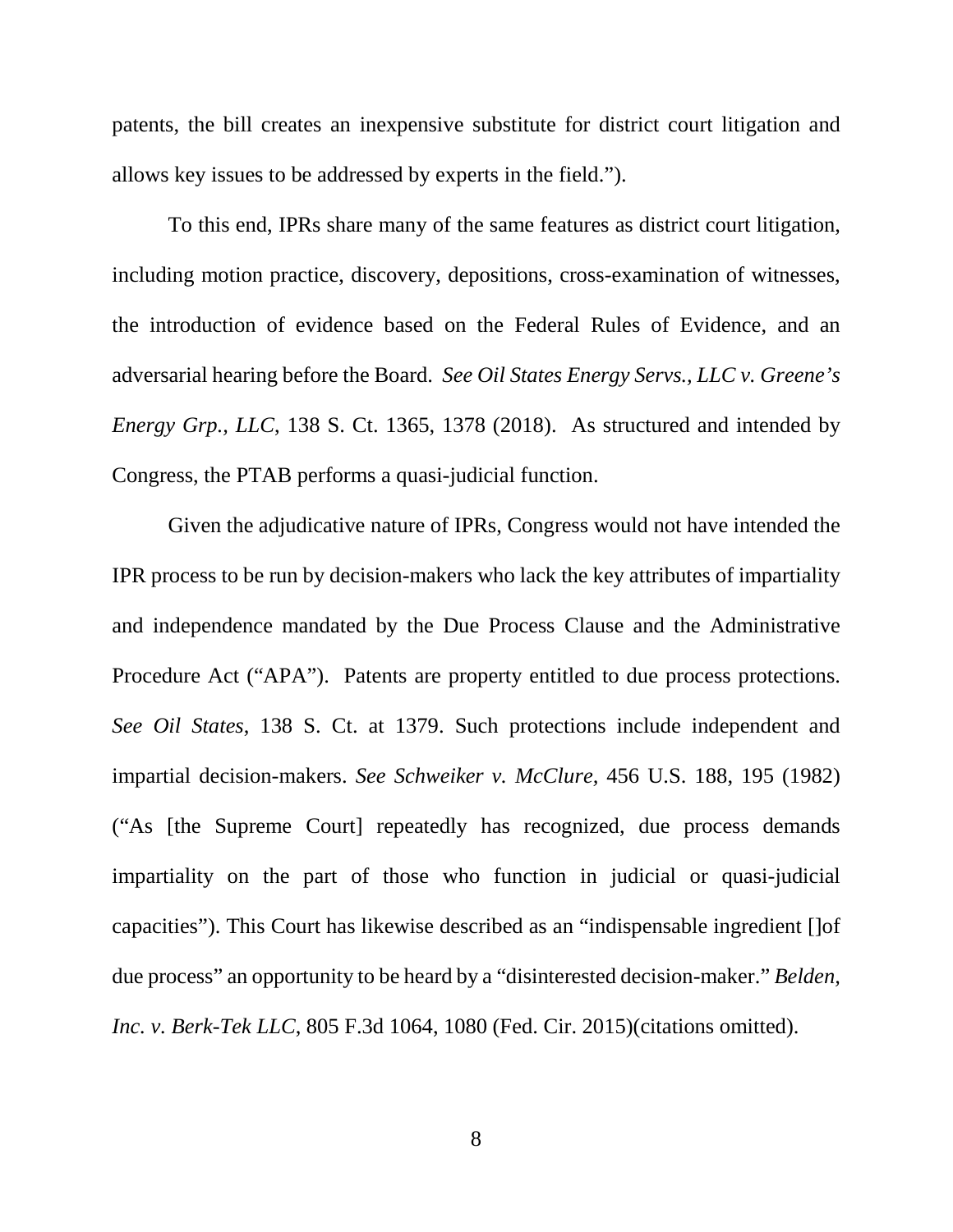Congress has recognized for decades that independence and impartiality are essential for agency adjudicators. The Administrative Procedure Act provides that a hearing must be conducted in an "impartial manner." 5 U.S.C. §556(b). And Congress expressly provided that administrative law judges may be removed "only for good cause established and determined by the Merit Systems Protection Board." 5 U.S.C. §7521(a). Those tenure protections play an indispensable role in ensuring impartiality. As Justice Breyer explained in *Lucia*:

> The substantial independence that the Administrative Procedure Act's removal protections provide to administrative law judges is a central part of the Act's overall scheme. See *Ramspeck v. Federal Trial Examiners Conference*, 345 U.S. 128, 130 (1953); *Wong Yang Sung v. McGrath*, 339 U.S. 33, 46 (1950). Before the Administrative Procedure Act, hearing examiners "were in a dependent status" to their employing agency, with their classification, compensation, and promotion all dependent on how the agency they worked for rated them. *Ramspeck*, 345 U. S., at 130. As a result of that dependence, "[m]any complaints were voiced against the actions of the hearing examiners, it being charged that they were mere tools of the agency concerned and subservient to the agency heads in making their proposed findings of fact and recommendations." *Id.*, at 131. The Administrative Procedure Act responded to those complaints by giving administrative law judges "independence and tenure within the existing Civil Service system." *Id*., at 132; *cf. Wong Yang Sung, supra*, at 41- 46 (referring to removal protections as among the Administrative Procedure Act's "safeguards . . . intended to ameliorate" the perceived "evils" of commingling of adjudicative and prosecutorial functions in agencies).

*Lucia v. SEC,* 138 S. Ct. 2044, 2060 (2018) (Breyer, J., dissenting). This Circuit has

also recognized the importance of the decisional independence of ALJs and agreed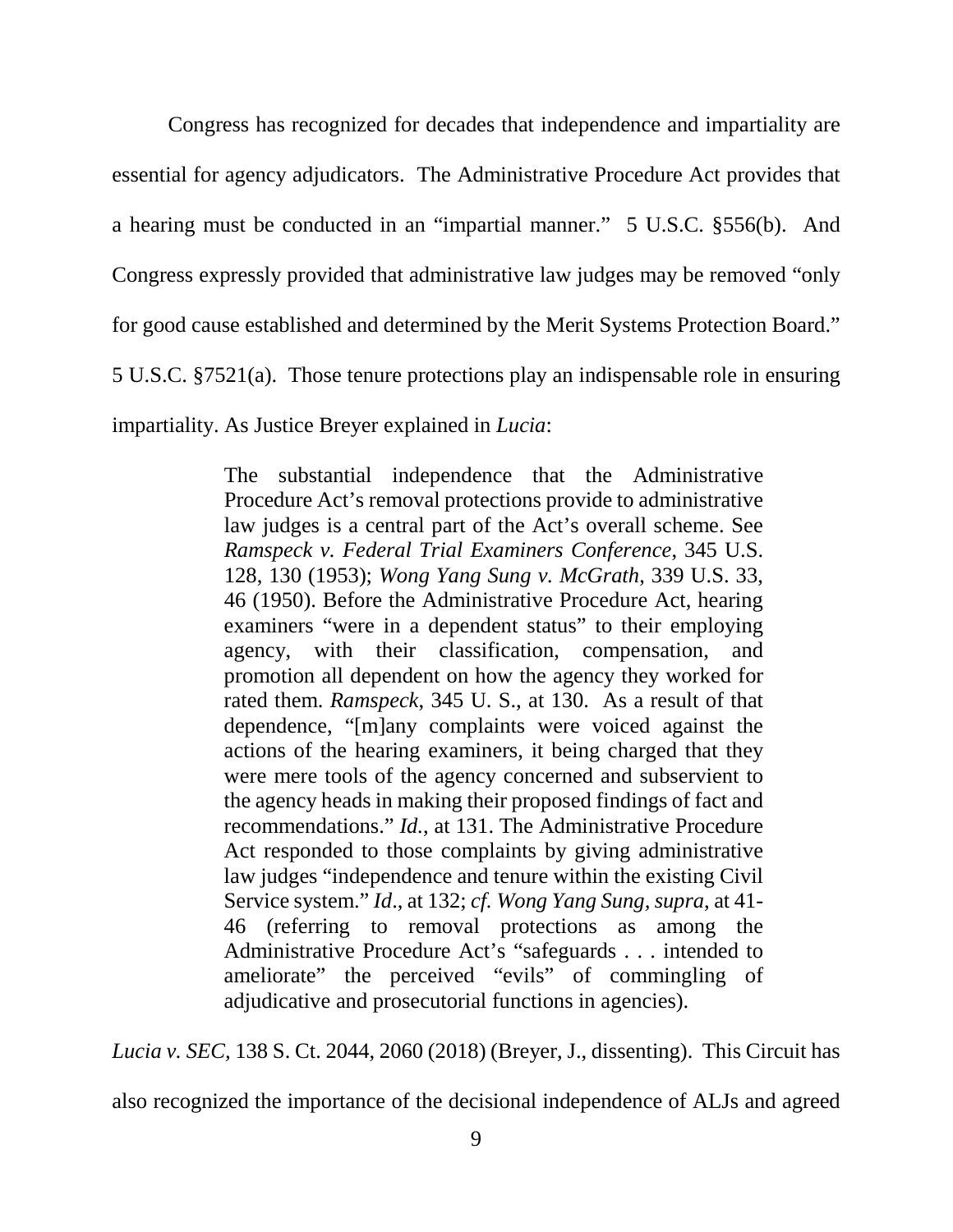that an ALJ may not be placed in a position where he would be removable "at will." *See Vessel v. Office of Pers. Mgmt*., 29 F.3d 600, 605 (Fed. Cir. 1994).

Congress would have deemed those protections no less important—and probably even more important—here. Though the *Arthrex* panel determined that APJs are subject to a different removal restriction than the one in the APA, the court correctly determined that Congress granted APJs for-cause removal protections. [Opinion at 16-17]. By doing so, Congress not only acknowledged the longstanding importance of such protections but confirmed that they should apply here to ensure decisional independence and impartiality.

Congressional intent to safeguard APJ independence and impartiality is also confirmed by other features of the Act. Rather than limit agency decision-making to the Director of the Patent Office, "[t]he statute is clear that Board decisions must be rendered by at least three Board judges and that only the Board can grant rehearing." [Opinion at 22 (citing 35 U.S.C. §6(c))]. Hence, no single member, including the Director, can decide a matter on his own, providing some level of independence and impartiality to the decision-maker. Even when the Director participates in the Final Written Decision, he holds no greater power than any individual Board member to decide the matter. Moreover, "[t]here is no provision or procedure providing the Director the power to single handedly review, nullify or reverse a Final Written Decision." [*Id.* at 10]. Indeed, a Final Written Decision can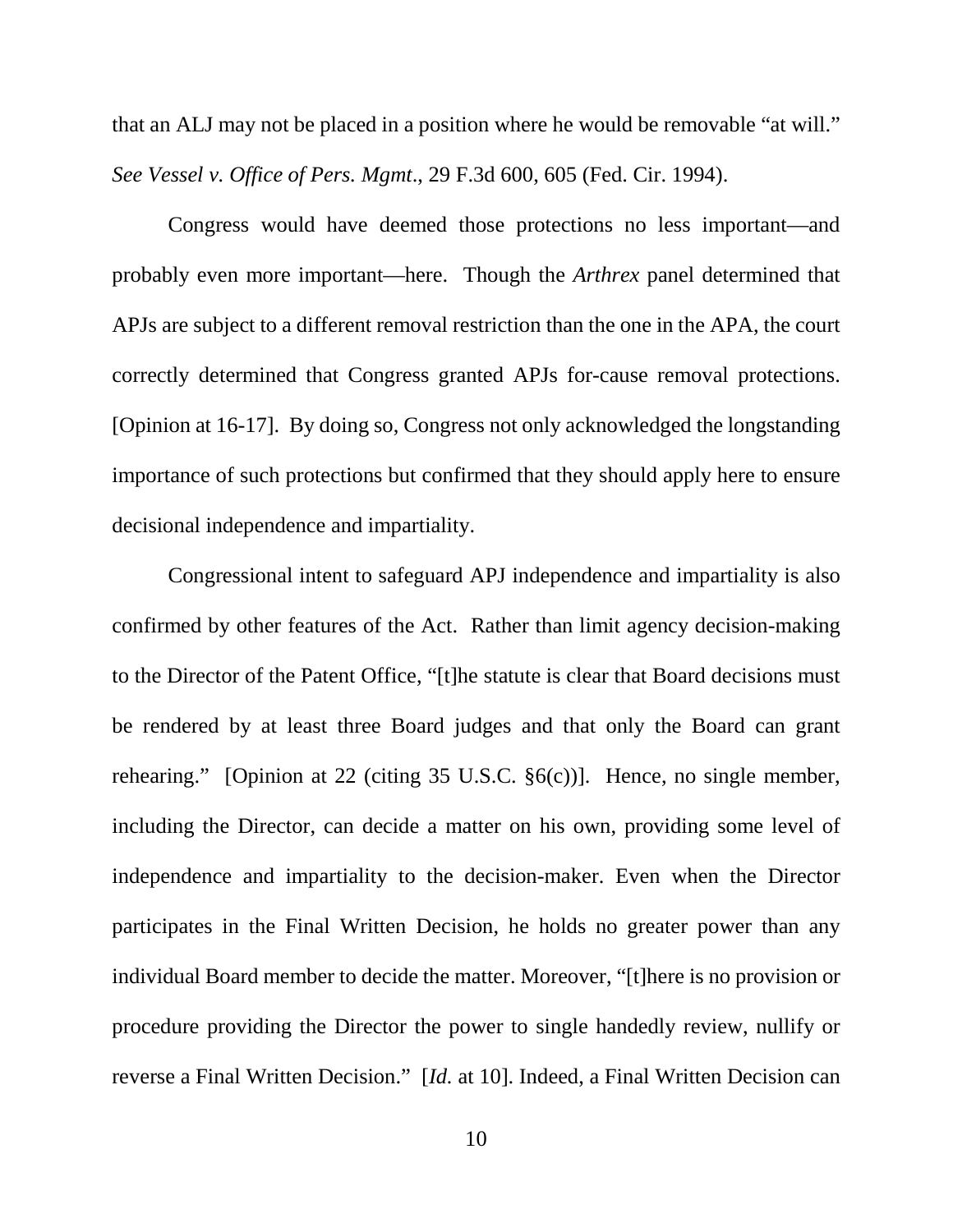issue without the Director's participation, demonstrating the independent decisionmaking authority of APJs that Congress intended. *See* 35 U.S.C. §§6(c), 316(c), 318(a).

The *Arthrex* panel correctly concluded that "[e]liminating three-APJ panels from all Board proceedings would be a radical statutory change to the process long required by Congress in all types of Board proceedings." [Opinion at 22]. The threejudge review system provides not only a breadth of backgrounds but also implicit checks and balances. [*Id.* at 22-23] It is a critical feature of the adjudicative IPR process enacted by Congress.

Severing APJs' tenure protections undermines the statutory adjudicative framework for IPRs no less than eliminating three-judge panels would. Without tenure protections, APJs serve at the pleasure of the Director and face the loss of their employment if they displease him. The elimination of such job security threatens to transform decision-making by the plural board into decision-making by the Director. This is particularly true if the Director himself sits on the panel with other members now dependent on him for their livelihood. Because "one who holds his office only during the pleasure of another, cannot be depended upon to maintain an attitude of independence against the latter's will," Congress has the power to forbid the removal of decision-makers who function as adjudicators except for cause. *See Free Enter. Fund. v. Pub. Co. Accounting Oversight Bd*., 561 U.S. 477, 493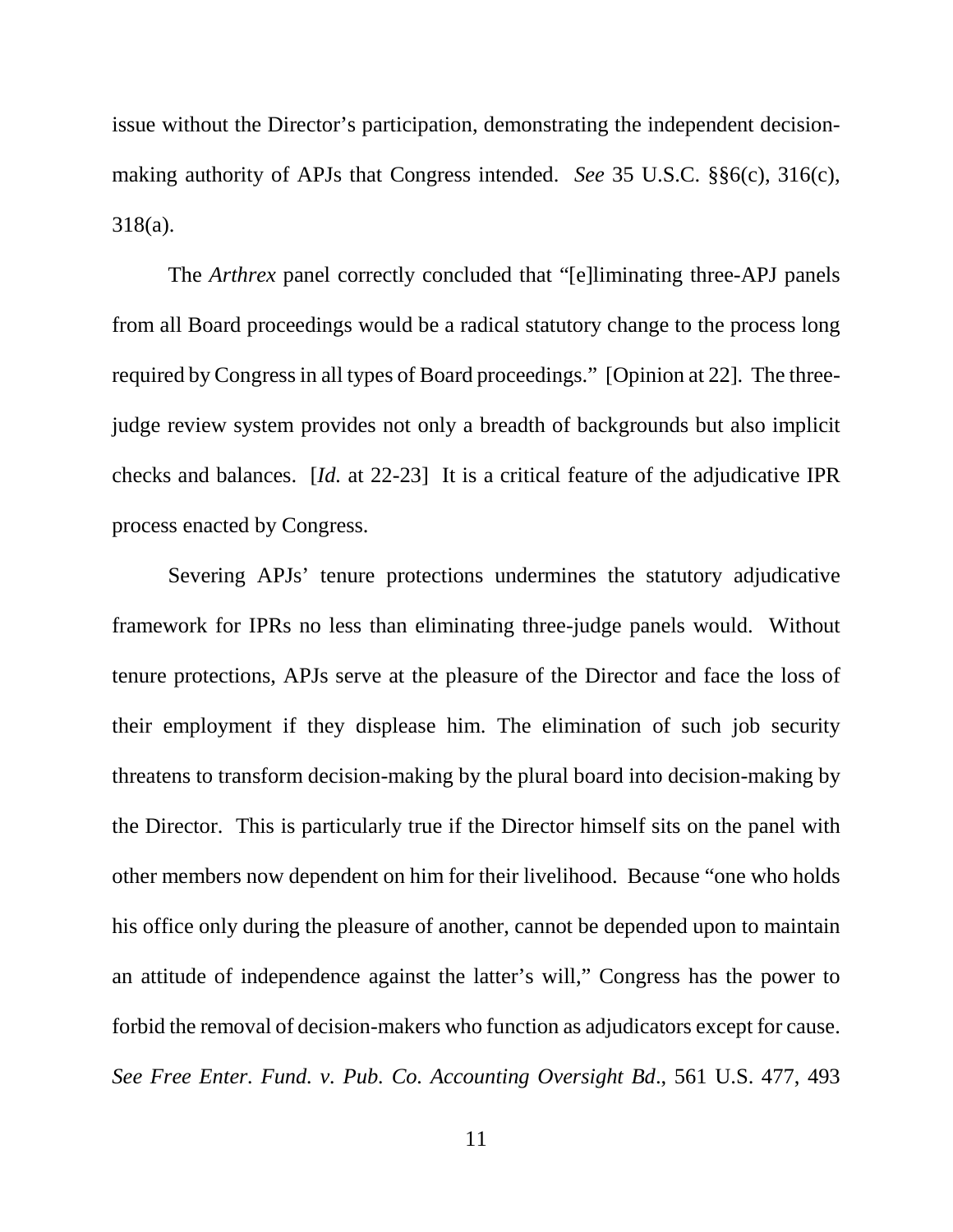(2009) (quoting *Humphrey's Ex'r v. United States,* 295 U.S. 602, 629 (1935)); *see also Free Enter*., 561 U.S. at 507, n. 10 (distinguishing tenure protections for administrative law judges from tenure protections for officers with enforcement or policymaking functions).

Without tenure protections for APJs, the Director could effectively singlehandedly determine the result of any case despite nominally having only one vote under the statute. The Patent Act reserves to the Director the authority to issue "policy direction and management supervision for the [USPTO]." 35 U.S.C.  $\S3(a)(2)(A)$ . Without APJ tenure protections, the Director could effectively direct the outcome of any individual case based on policy rather than the merits of the case. No APJ could oppose his will without the threat of the loss of his job.

Moreover, the Director himself serves at the pleasure of the President. *See* 35 U.S.C. §3(a)(4). Given this fact, the quasi-judicial Board would be entirely under executive control at a level not intended by Congress. The President himself would have the power to effect the outcome of any particular case, at least indirectly, if not directly.

Congress clearly did not envision a trial only in name. Allowing patents to be cancelled based on policy as opposed to law defeats the object of instilling confidence in the patent system. What if the Director adopts a policy that patents in a certain technology field, such as pharmaceuticals, do not match the policy goals of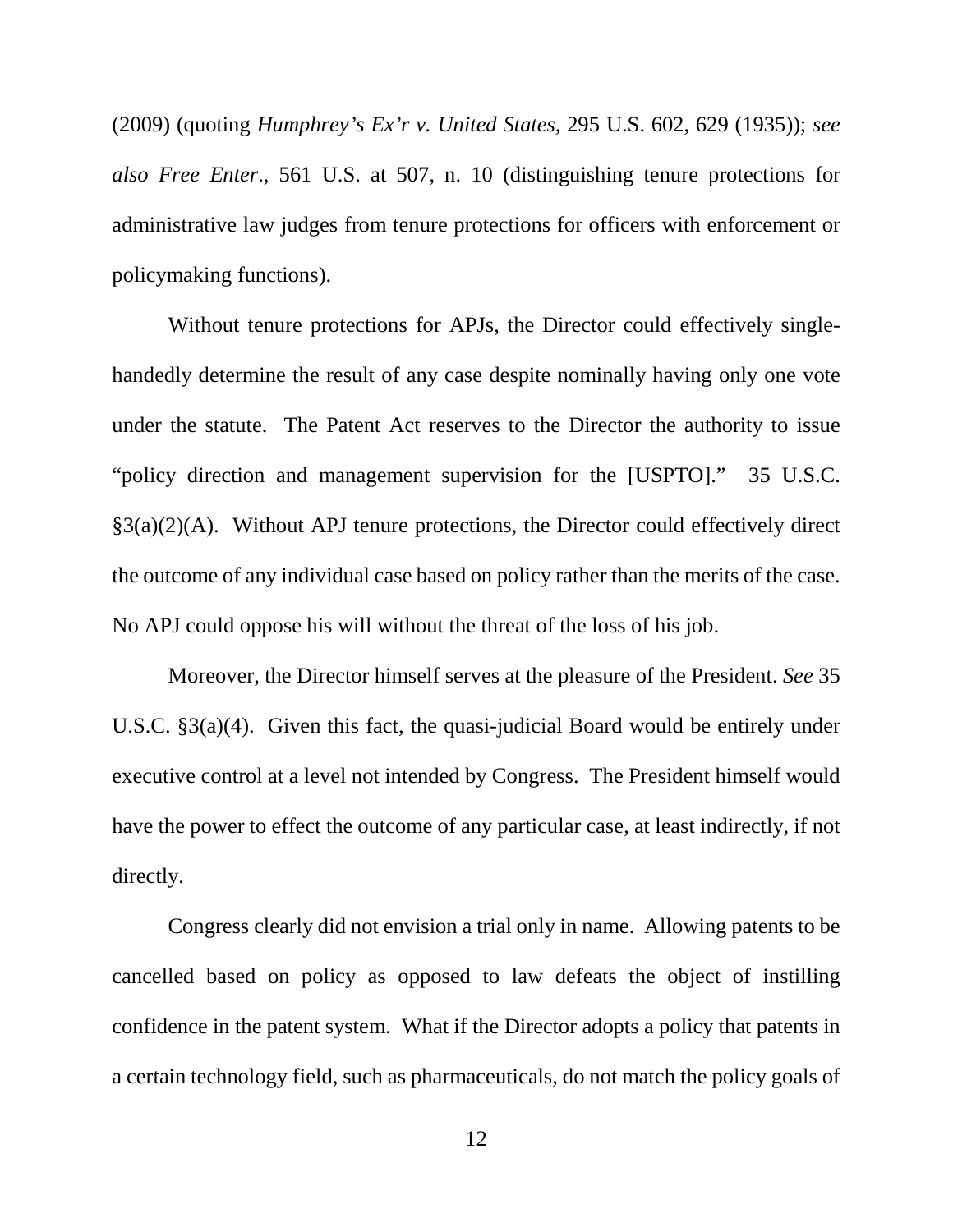the President? Previously sound patents would fall for policy reasons rather than based on the particular facts or law of a case.

Tenure protections for APJs are inextricably tied to a fair trial in this scheme where the Director himself can participate in a decision. The elimination of tenure protection contravenes the independence and impartial decision-making envisioned by Congress and secured by due process and the APA. By establishing a three-judge requirement, providing APJs with tenure protection, and granting them authority to issue Final Written Decisions without the Director's approval or review, Congress unequivocally evidenced an intention to have IPRs decided by an impartial and independent tribunal. Such a tribunal cannot function as Congress intended without tenure protections for APJs. *See Bowsher v. Synar*, 106 S. Ct. 3181, 3192 (1986) (courts may not sever removal restrictions to remedy a constitutional violation if "striking the removal provisions would lead to a statute that Congress would probably have refused to adopt"); *see also Nat'l Fed'n of Indep. Bus. v. Sebelius*, 567 U.S. 519, 692 (2012) (Scalia, Kennedy, Thomas & Alito, JJ., dissenting) (severance can be a more extreme exercise of judicial power than striking the whole statute and allowing Congress to address the defect); *Patent Trial and Appeal Board and the Appointments Clause: Implications of Recent Court Decisions: Hearing Before the Subcomm. On Courts, Intellectual Property, and the Internet of the H. Comm. on the Judiciary,* 116th Congress (2019) (Statement of Rep. Jerrold Nadler,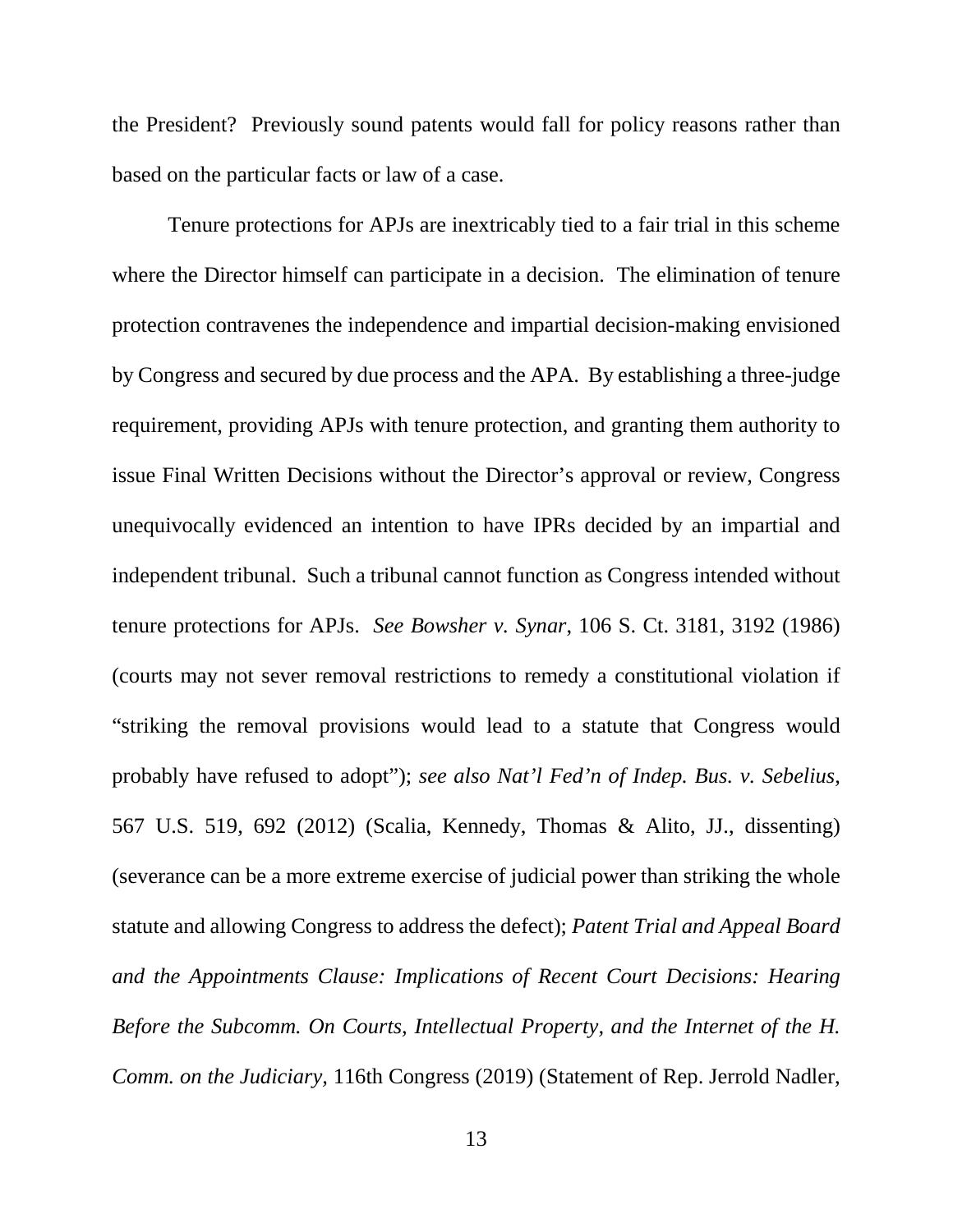Chair, H. Comm. on the Judiciary)("I do have concerns with the current 'remedy' of removing APJs' civil service protections."), *available at* [https://judiciary.house.gov/news/press-releases/chairman-nadler-statement](https://judiciary.house.gov/news/press-releases/chairman-nadler-statement-subcommittee-hearing-patent-trial-and-appeal-board-and)[subcommittee-hearing-patent-trial-and-appeal-board-and;](https://judiciary.house.gov/news/press-releases/chairman-nadler-statement-subcommittee-hearing-patent-trial-and-appeal-board-and) *Id.* (statement of Rep. Johnson) ("I find it inconsistent with the idea of creating an adjudicatory body to have judges who have no job security."), *available at* [https://hankjohnson.house.gov/media-center/press-releases/chairman-rep-johnson](https://hankjohnson.house.gov/media-center/press-releases/chairman-rep-johnson-s-ip-subcommittee-statement-patent-trial-appeal)[s-ip-subcommittee-statement-patent-trial-appeal.](https://hankjohnson.house.gov/media-center/press-releases/chairman-rep-johnson-s-ip-subcommittee-statement-patent-trial-appeal)

The Court should grant rehearing or rehearing *en banc* to address the issues raised herein and find the statute unconstitutional and not severable. The Final Written Decision should be vacated and this case dismissed, leaving Congress to repair the constitutional infirmity as it sees fit.

# <span id="page-19-0"></span>**B. SEVERING THE TENURE PROTECTIONS DOES NOT FIX THE CONSTITUTIONAL PROBLEM BECAUSE APJ DECISIONS STILL ARE NOT REVIEWABLE BY OTHER EXECUTIVE OFFICERS**

Severing tenure protections also does not cure the constitutional defect. In

*Edmond*, the Supreme Court held the power to issue a final decision without

meaningful review "significant" to a decision-maker's principal officer status:

What is significant is that the judges of the Court of Criminal Appeals have no power to render a final decision on behalf of the United States unless permitted to do so by other executive officers.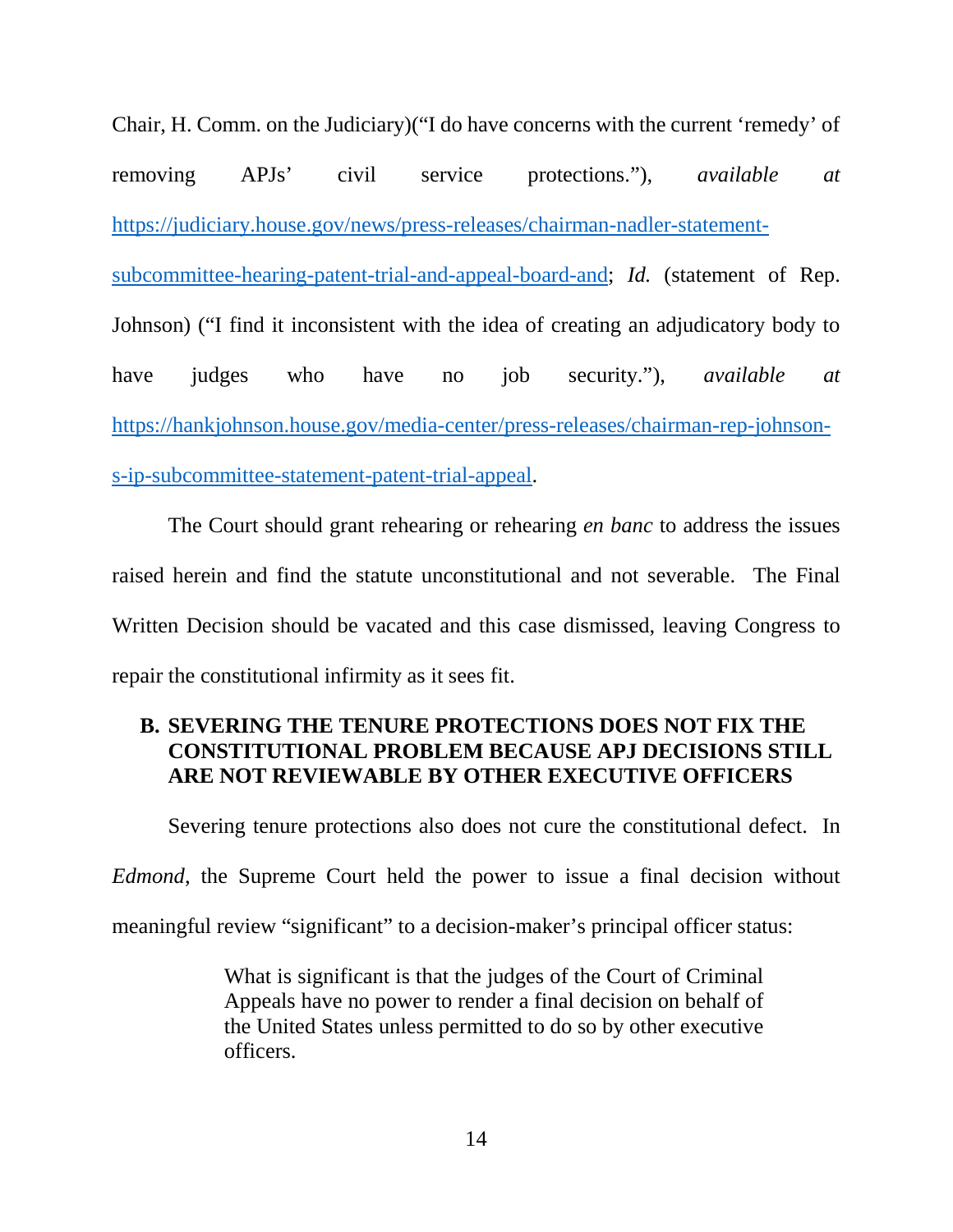*Edmond v. United States*, 520 U.S. 651, 665 (1997). The coast guard judges in that case were removable at will from their judicial assignment. *Id.* at 664. That the Court nonetheless found it necessary to analyze the scope of review over their decisions proves that at-will removal authority alone is not sufficient to render someone an inferior officer. The power of review over the officer's decisions is also crucial.

The power to render a final decision on behalf of an agency with no opportunity for review by more senior executive officers is a hallmark of principal officer status. As Justice Alito explained:

> As to that "binding" decision, who is the supervisor? Inferior officers can do many things, but nothing final should appear in the Federal Register unless a Presidential appointee has at least signed off on it.

*DOT v. Ass'n of Am R.R.*, 575 U.S. 43, 64 (2015) (Alito, concurring) (citing 75 Fed. Reg. 26839 (2010) (placing the metrics and standards in the Federal Register); *Edmond,* 520 U.S. at 665.

On remand from that case, the D.C. Circuit applied *Edmond's* analysis, examining the dispositive feature of "whether an officer is 'directed and supervised at some level by others who were appointed by Presidential nomination with the advice and consent of the Senate.'" *Ass'n of Am. R.R. v. DOT*, 821 F.3d 19, 38 (D.C. Cir. 2016) (citations omitted). The court found the absence of review determinative: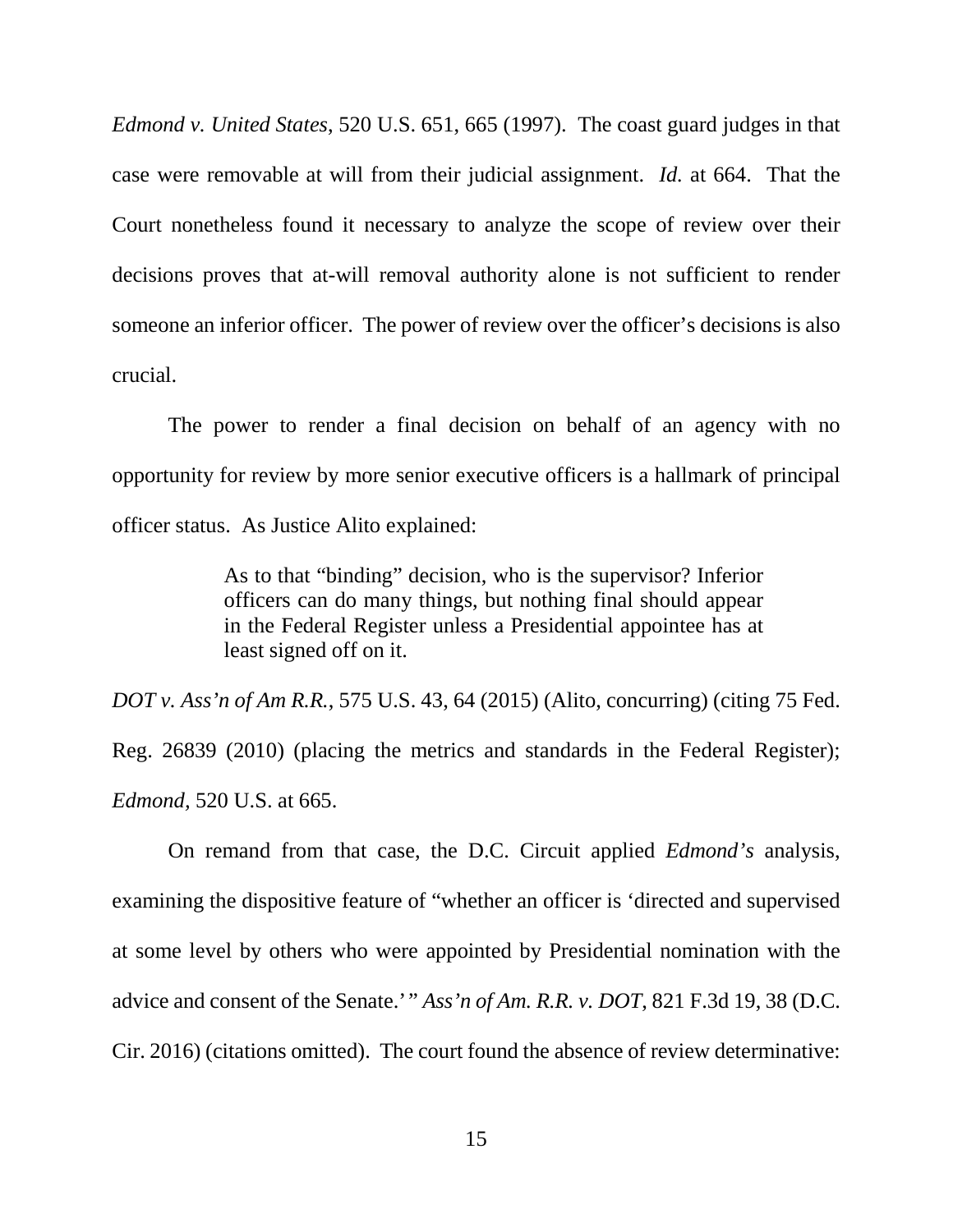[The statute] doesn't provide any procedure by which the arbitrator's decision is reviewable by the [Surface Transportation Board]. Instead, it empowers the arbitrator to determine the metrics and standards "through binding arbitration." The result? A final agency action, the promulgation of metrics and standards as though developed jointly by Amtrak and the FRA. Without providing for the arbitrator's direction or supervision by principal officers, [the statute] impermissibly vests power to appoint an arbitrator in the STB.

*Id*. at 39 (citing *DOT,* 575 U.S. at 64 (Alito J., concurring) ("As to that 'binding decision', who is the supervisor?")).

Tellingly, in each of the Supreme Court's key Appointments Clause cases, the principal officer had some level of review over the decision-maker's decisions. *See Free Enter.*, 561 U.S. at 486 (Board rules and sanctions subject to Commission approval and oversight); *Freytag v. Commissioner*, 501 U.S. 868, 873 (1991) (though special trial judges had authority to decide cases in limited matters, for others they had only power to prepare proposed findings and opinions); *Lucia*, 138 S. Ct. at 2053-54 (ALJ's decision only becomes final if SEC opts against review); *Edmond*, 520 U.S. at 664-65 (another Executive Branch entity reviewed every decision in which the sentence extended to death, the Judge Advocate General ordered such review, or the court itself granted review upon petition); *but cf*. *Intercollegiate Broad. Sys. v. Copyright Royalty Bd.,* 684 F.3d 1332, 1340 (D.C. Cir. 2012) (Copyright Royalty Judges issued final decisions subject to reversal or modification only when challenged in an Article III court).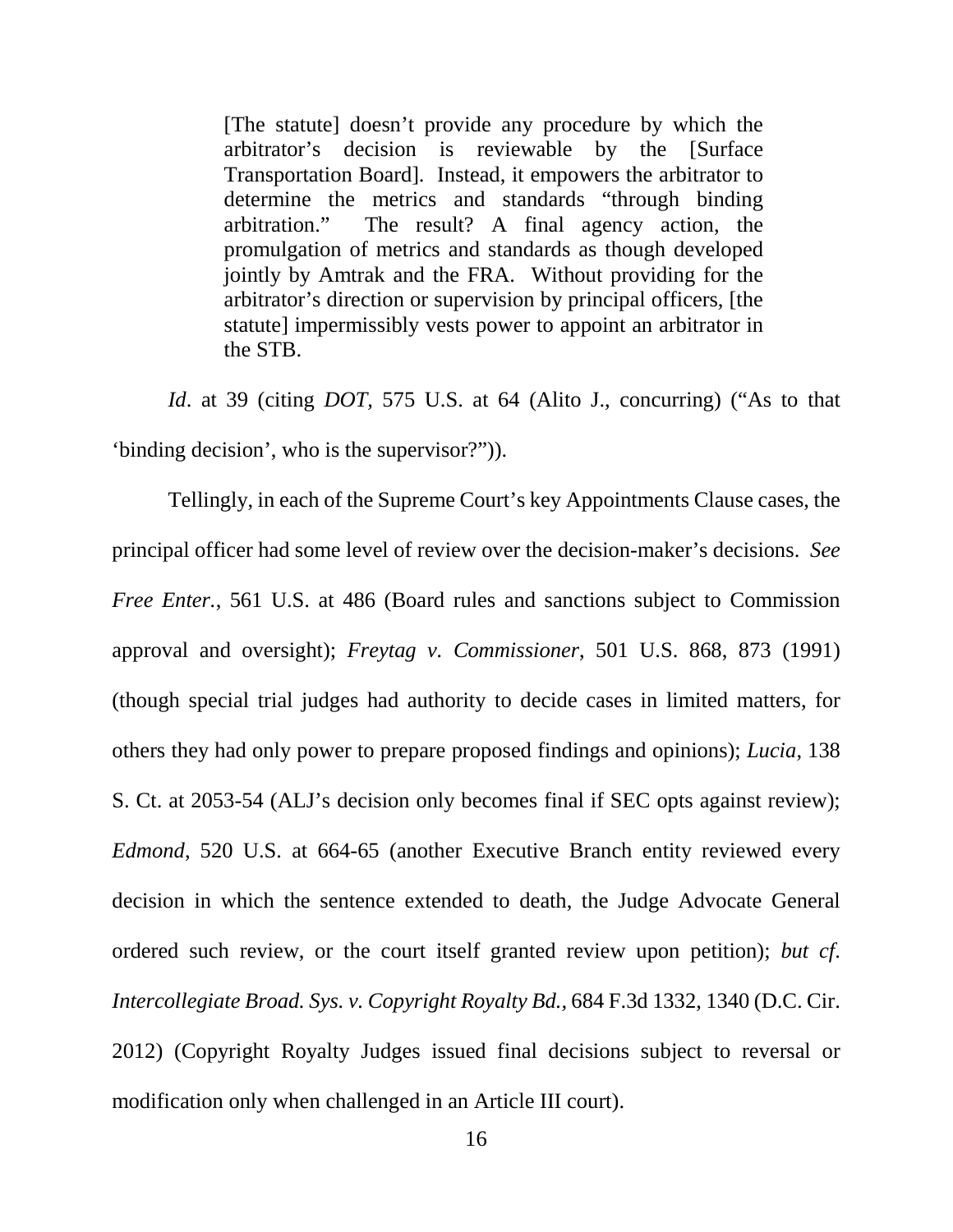By contrast, no meaningful Executive Branch review exists here. Nothing in the IPR statute empowers the Director to review and reverse the Final Written Decisions of APJs. Decisions may and, in fact, do issue without his approval. Though 35 U.S.C. §6(c) permits the PTAB to grant rehearing, the Director cannot, on his own, *sua sponte* review or vacate a final written decision. [Opinion at 22-23]. APJs retain their power to issue Final Written Decisions that are unreviewable by any other executive officer, whether or not they have tenure protections.

APJs thus remain principal officers even without tenure protections. For that reason too, the Appointments Clause violation cannot be fixed by severing the removal restrictions. The Court should hold the statute unconstitutional, vacate the Final Written Decision, and dismiss this IPR. Congress can then remedy the constitutional infirmity as it deems appropriate.

## **IV. CONCLUSION**

<span id="page-22-0"></span>For the foregoing reasons, Arthrex requests this Court grant its Petition for Rehearing and/or Rehearing *En Banc*.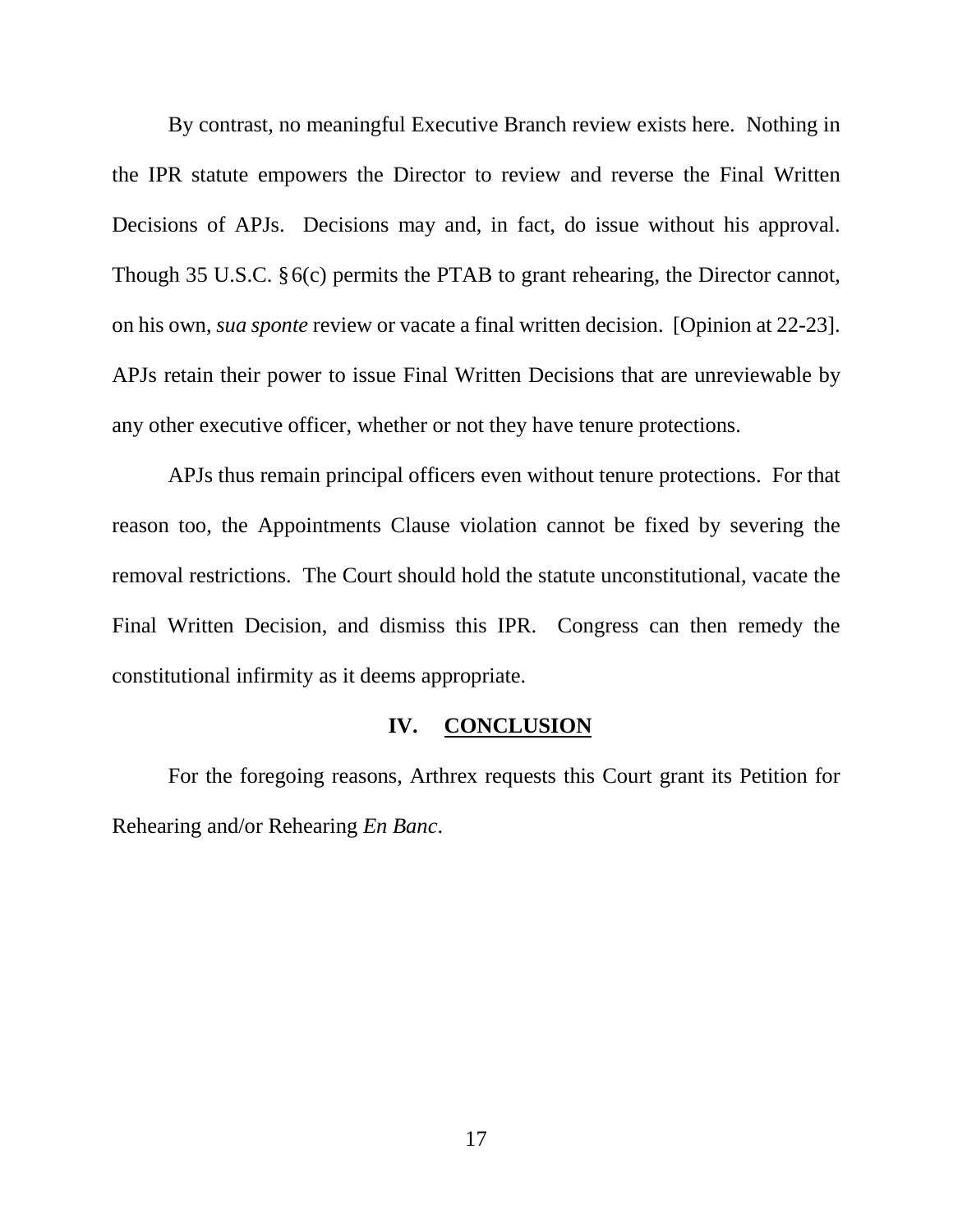# CARLSON, GASKEY & OLDS, P.C.

Dated: December 16, 2019 /s/ Anthony P. Cho

Anthony P. Cho David J. Gaskey Jessica Zilberberg 400 West Maple Road, Suite 350 Birmingham, MI 48009 Telephone: (248) 988-8360 Facsimile: (248) 988-8363 acho@cgolaw.com dgaskey@cgloaw.com jzilberberg@cgolaw.com

*Attorneys for Appellant, Arthrex, Inc.*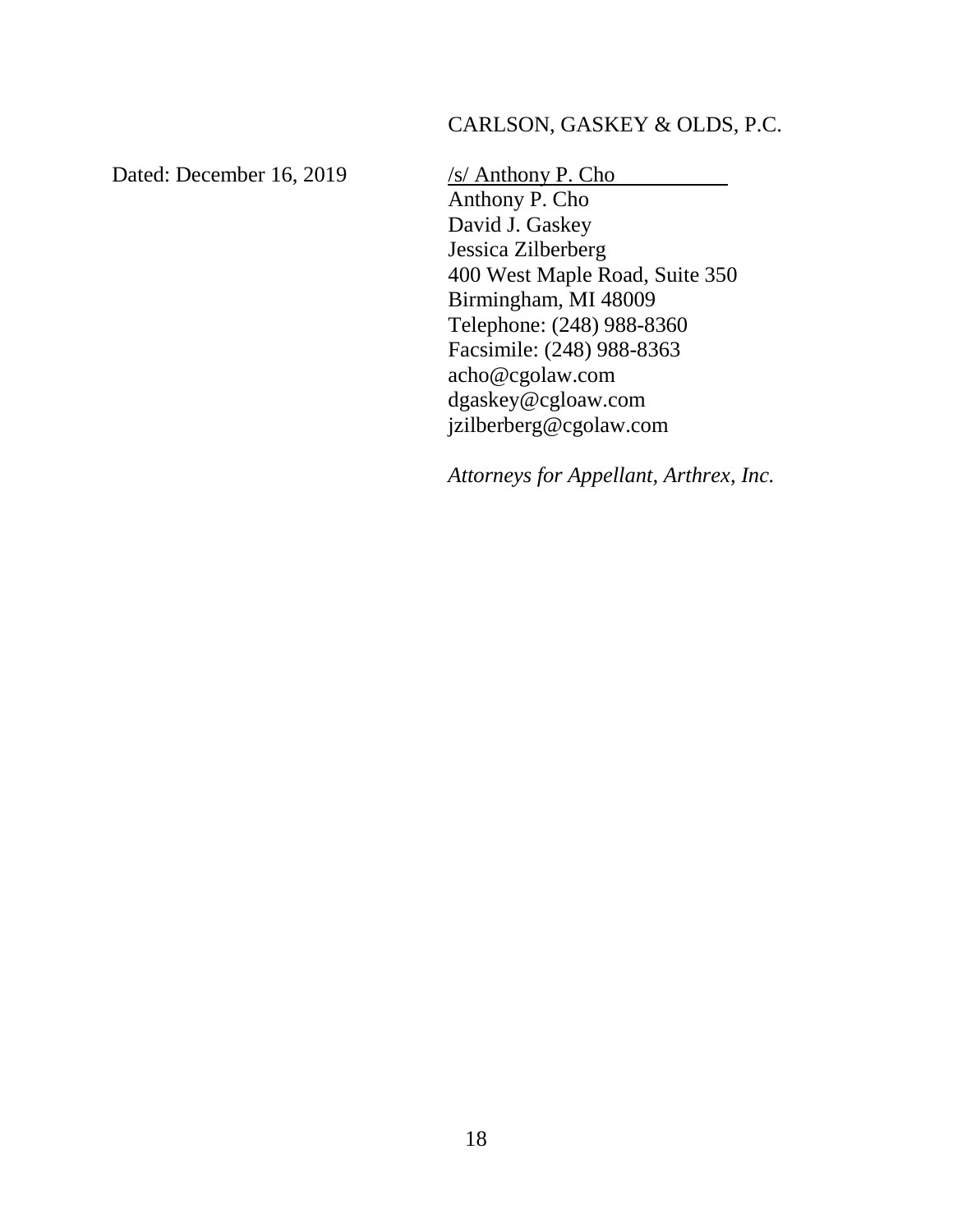#### **CERTIFICATE OF COMPLIANCE WITH RULE 32(a)**

<span id="page-24-0"></span>I, Anthony P. Cho, counsel for Appellant, certify that the foregoing Brief complies with the type-volume limitation set forth in Fed. R. App. P. 35(b)(2).

Specifically, this Brief contains 3,718 words (excluding the parts of the brief exempted by Fed. Cir. R.  $35(c)(2)$  as determined by the word count feature of the word processing program used to create this brief.

I further certify that the foregoing brief complies with the typeface requirements set forth in Fed. R. App. P. 32(a)(5) and the type style requirements of Fed. R. App. P. 32(a)(6). Specifically, this brief has been prepared using a proportionally spaced typeface using Microsoft Word 2016, in 14-point Times New Roman font.

## CARLSON, GASKEY & OLDS, P.C.

Dated: December 16, 2019 /s/ Anthony P. Cho

Anthony P. Cho David J. Gaskey Jessica Zilberberg 400 West Maple Road, Suite 350 Birmingham, MI 48009 Telephone: (248) 988-8360 Facsimile: (248) 988-8363 acho@cgolaw.com dgaskey@cgloaw.com jzilberberg@cgolaw.com

*Attorneys for Appellant, Arthrex, Inc.*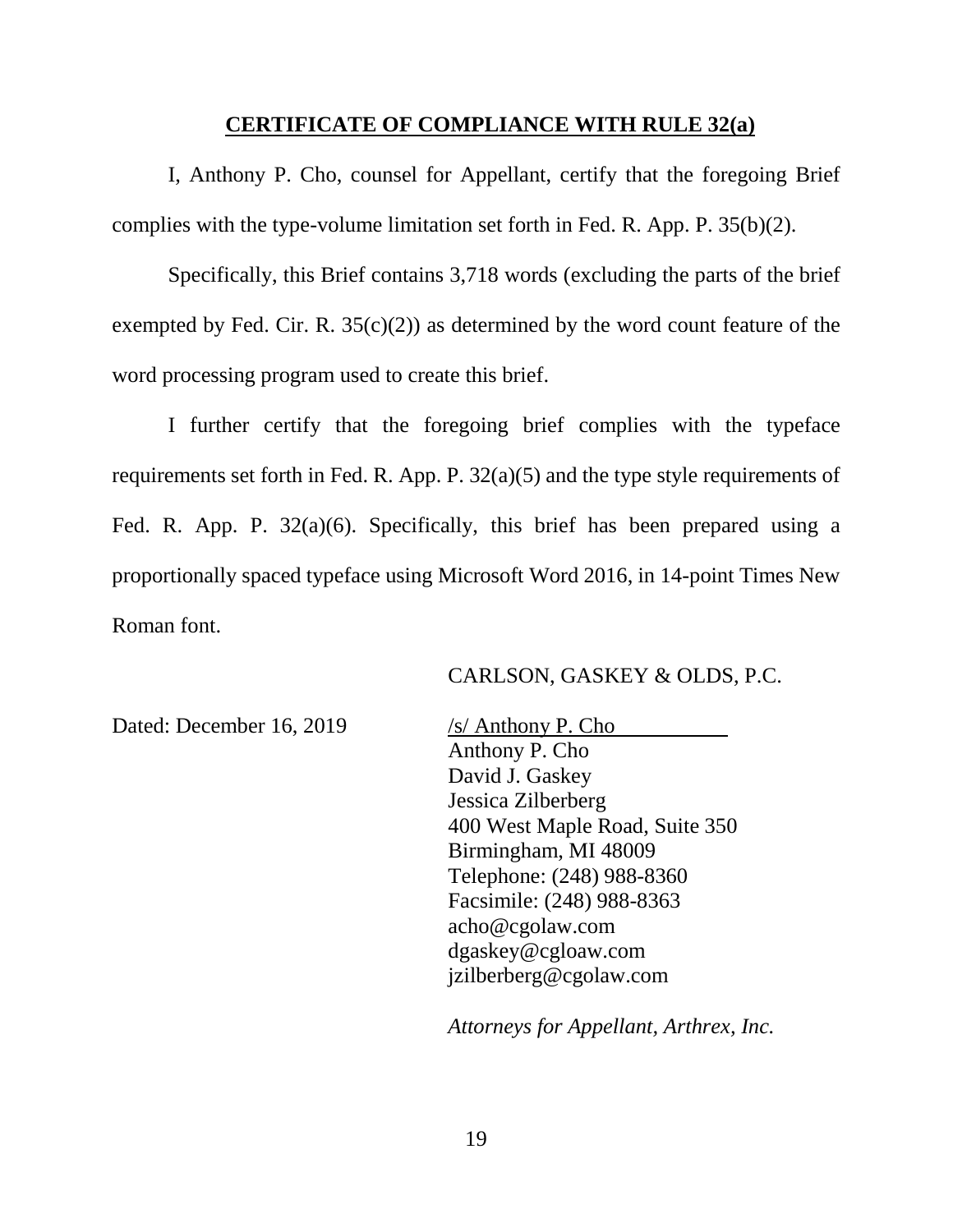# **CERTIFICATE OF SERVICE**

<span id="page-25-0"></span>I hereby certify that on December 16, 2019, I electronically filed the foregoing document using the Court's CM/ECF system, which sent notification of such filing to all counsel of record as follows:

Charles T. Steenburg Michael N. Rader Nathan R. Speed Richard F. Giunta Turhan F. Sarwar WOLF GREENFIELD & SACKS, P.C. 600 Atlantic Avenue Boston, MA 02210

Mark A. Perry Gibson, Dunn & Crutcher LLC 1050 Connecticut Avenue, NW Washington, DC 20036

Mark J. Gorman Smith & Nephew, Inc. 7135 Goodlett Farms Parkway Cordova, TN 38013

Melissa Patterson Katherine Twomey Allen Scott R. McIntosh Courtney Dixon Department of Justice, Civil Division, Appellate Staff

Thomas W. Krause, Solicitor Farheena Y. Rasheed, Deputy Solicitor Sarah E. Craven, Associate Solicitor Josepha Matal, Associate Solicitor United States Patent and Trademark Office, Office of the Solicitor

Dated: December 16, 2019 /s/ Jessica Zilberberg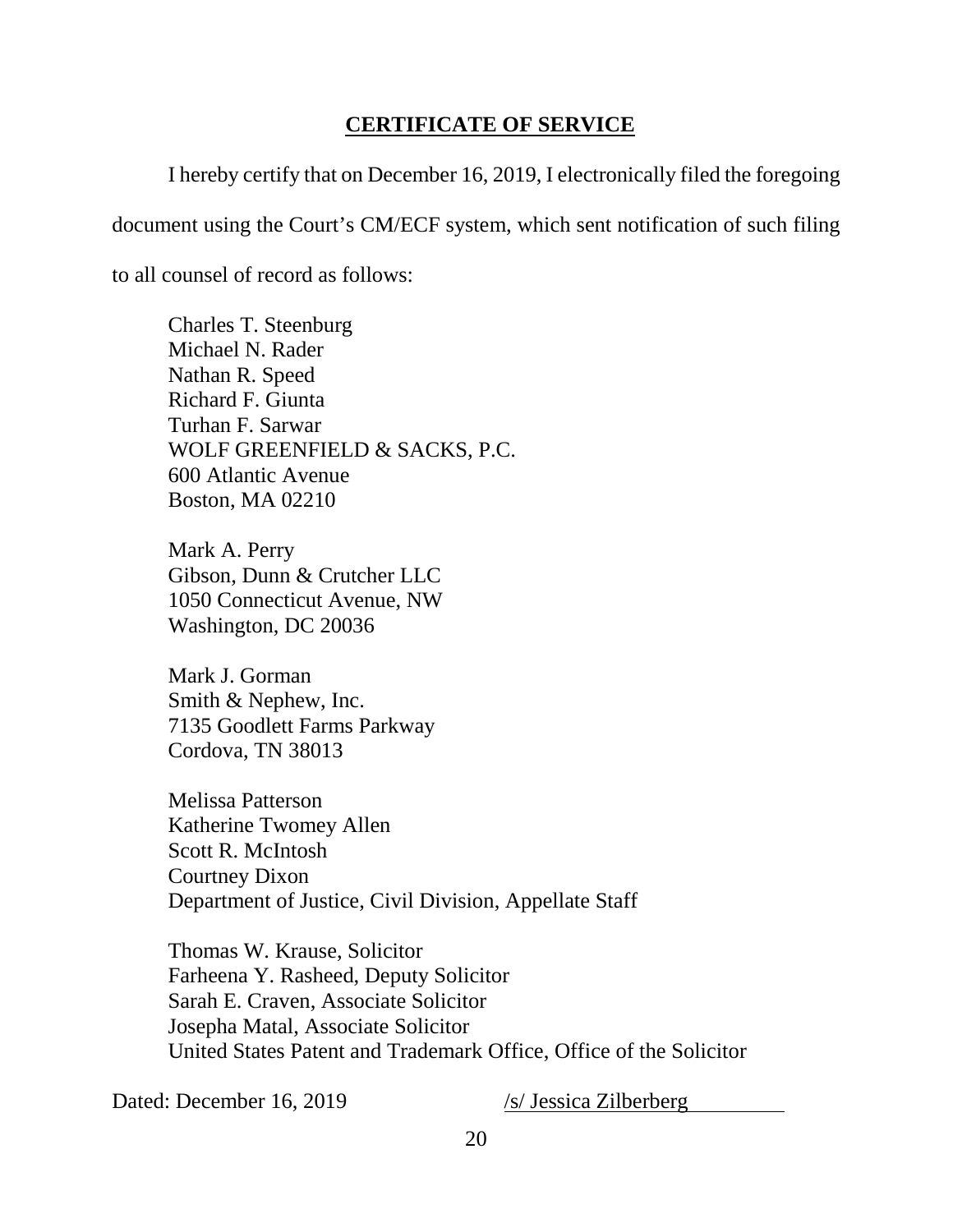# **ADDENDUM**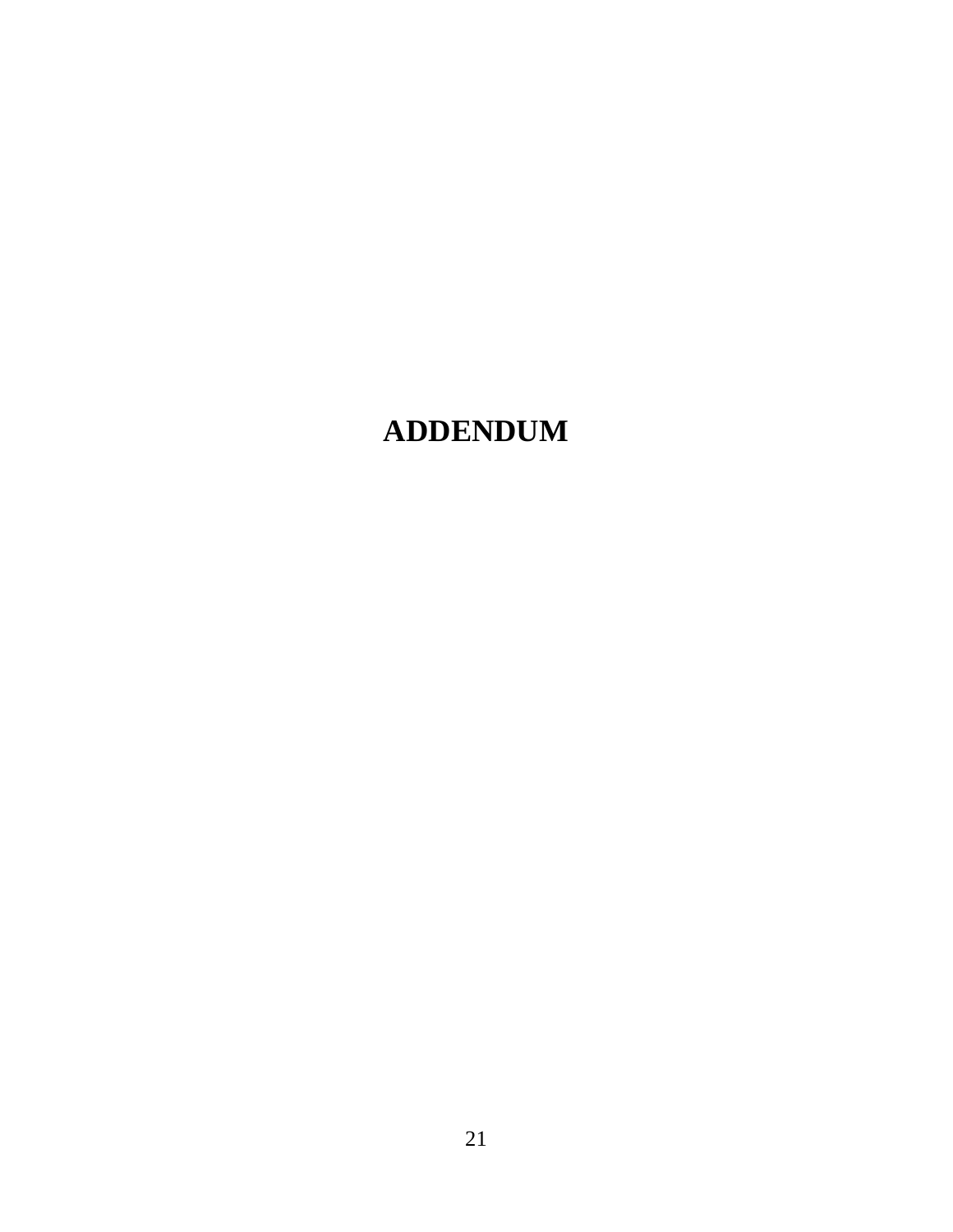# United States Court of Appeals for the Federal Circuit

**\_\_\_\_\_\_\_\_\_\_\_\_\_\_\_\_\_\_\_\_\_\_**

**ARTHREX, INC.,** *Appellant*

**v.**

**SMITH & NEPHEW, INC., ARTHROCARE CORP.,** *Appellees*

> **UNITED STATES,** *Intervenor* **\_\_\_\_\_\_\_\_\_\_\_\_\_\_\_\_\_\_\_\_\_\_**

> 2018-2140 **\_\_\_\_\_\_\_\_\_\_\_\_\_\_\_\_\_\_\_\_\_\_**

Appeal from the United States Patent and Trademark Office, Patent Trial and Appeal Board in No. IPR2017- 00275.

> Decided: October 31, 2019 **\_\_\_\_\_\_\_\_\_\_\_\_\_\_\_\_\_\_\_\_\_\_**

**\_\_\_\_\_\_\_\_\_\_\_\_\_\_\_\_\_\_\_\_\_\_**

ANTHONY P. CHO, Carlson, Gaskey & Olds, PC, Birmingham, MI, argued for appellant. Also represented by DAVID LOUIS ATALLAH, DAVID J. GASKEY, JESSICAE ZILBERBERG.

 CHARLES T. STEENBURG, Wolf, Greenfield & Sacks, PC, Boston, MA, argued for appellees. Also represented by RICHARD GIUNTA, TURHAN SARWAR; MICHAEL N. RADER, New York, NY.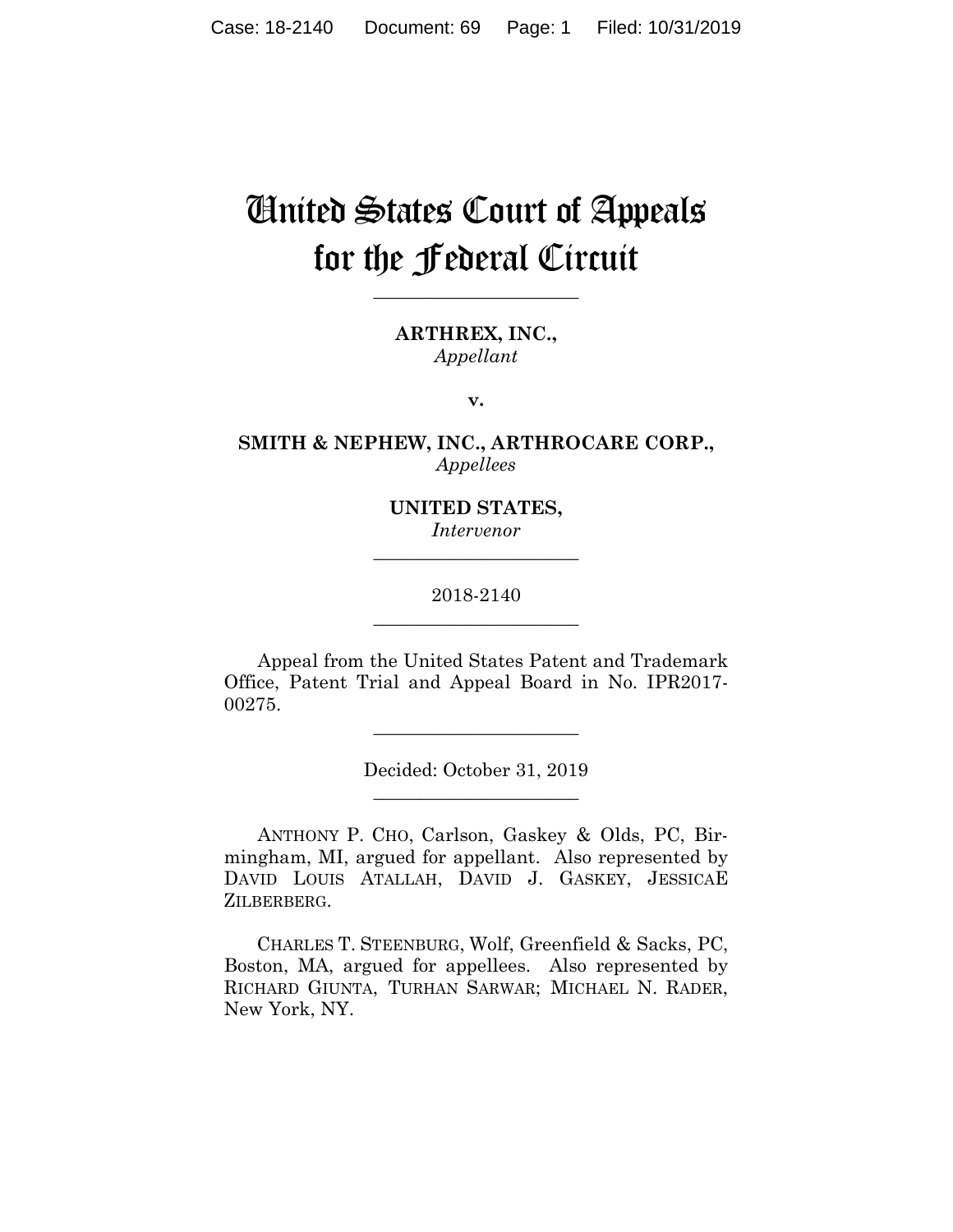MELISSA N. PATTERSON, Appellate Staff, Civil Division, United States Department of Justice, Washington, DC, argued for intervenor. Also represented by COURTNEY DIXON, SCOTT R. MCINTOSH, JOSEPH H. HUNT; SARAH E. CRAVEN, THOMAS W. KRAUSE, JOSEPH MATAL, FARHEENA YASMEEN RASHEED, Office of the Solicitor, United States Patent and Trademark Office, Alexandria, VA.

#### Before MOORE, REYNA, and CHEN, *Circuit Judges.*

 $\mathcal{L}_\text{max}$  and  $\mathcal{L}_\text{max}$  and  $\mathcal{L}_\text{max}$  and  $\mathcal{L}_\text{max}$ 

#### MOORE, *Circuit Judge.*

Arthrex, Inc. appeals from the final written decision of the Patent Trial and Appeal Board holding claims 1, 4, 8, 10–12, 16, 18, and 25–28 of U.S. Patent No. 9,179,907 unpatentable as anticipated. Arthrex appeals this decision and contends that the appointment of the Board's Administrative Patent Judges ("APJs") by the Secretary of Commerce, as currently set forth in Title 35, violates the Appointments Clause, U.S. Const., art. II, § 2, cl. 2. We agree and conclude that the statute as currently constructed makes the APJs principal officers. To remedy the violation, we follow the approach set forth by the Supreme Court in *Free Enterprise Fund v. Public Company Accounting Oversight Board*, 561 U.S. 477 (2010) and followed by the D.C. Circuit in *Intercollegiate Broadcasting System, Inc. v. Copyright Royalty Board*, 684 F.3d 1332 (2012). As the Supreme Court instructs, "'[g]enerally speaking, when confronting a constitutional flaw in a statute, we try to limit the solution to the problem,' severing any 'problematic portions while leaving the remainder intact.'" *Free Enterprise Fund*, 561 U.S. at 508 (quoting *Ayotte v. Planned Parenthood of Northern New Eng.*, 546 U.S. 320, 328–29 (2006)). We conclude that severing the portion of the Patent Act restricting removal of the APJs is sufficient to render the APJs inferior officers and remedy the constitutional appointment problem. As the final written decision on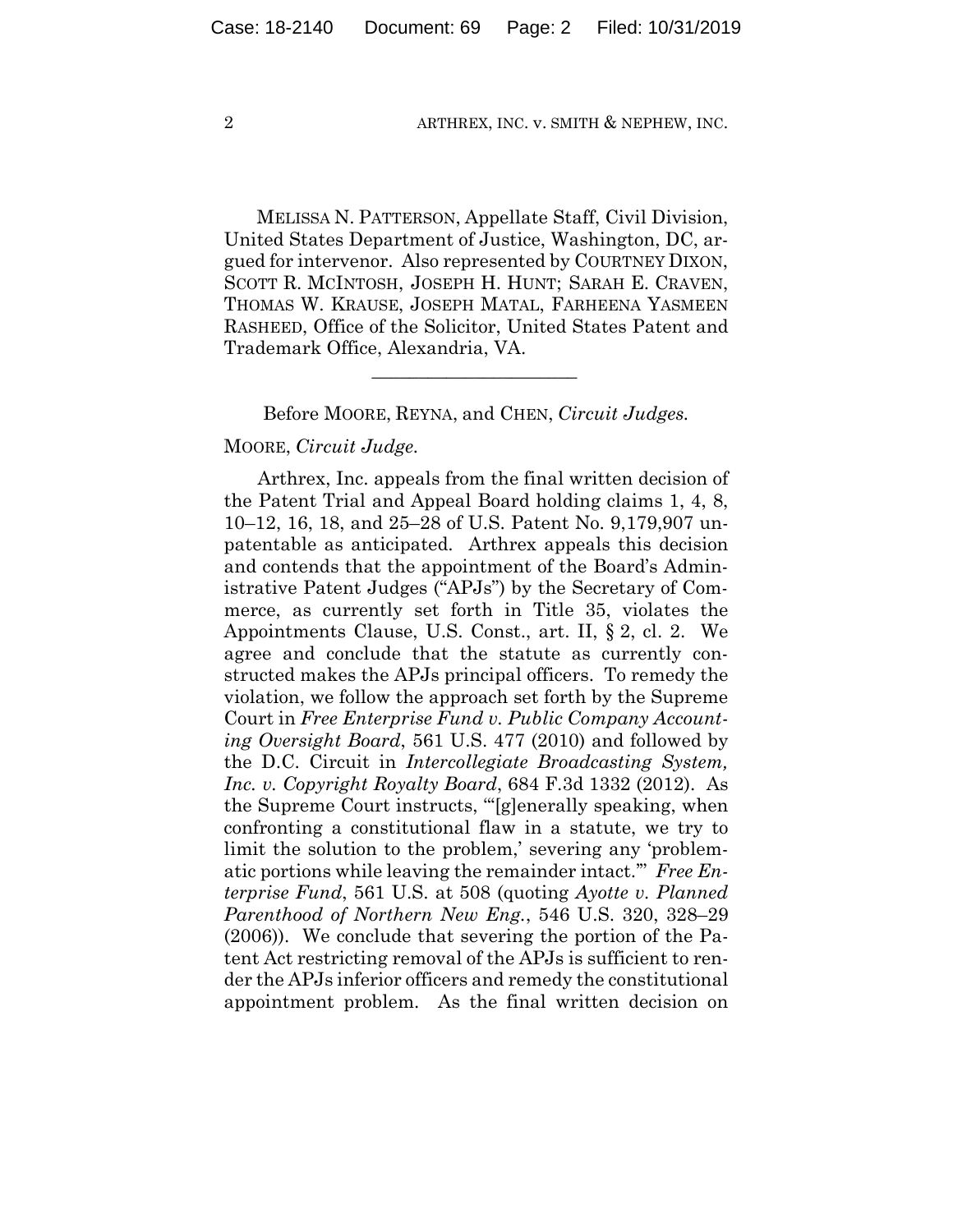appeal issued while there was an Appointments Clause violation, we vacate and remand. Following *Lucia v. S.E.C.*, 138 S. Ct. 2044 (2018), the appropriate course of action is for this case to be remanded to a new panel of APJs to which Arthrex is entitled.

#### **BACKGROUND**

Arthrex owns the '907 patent, which is directed to a knotless suture securing assembly. Smith & Nephew, Inc. and Arthrocare Corp. (collectively "Petitioners" or "Appellees") filed a petition requesting *inter partes* review of claims 1, 4, 8, 10–12, 16, 18, and 25–28 of the '907 patent.

*Inter partes review is a "hybrid proceeding' with 'adju*dicatory characteristics' similar to court proceedings." *Saint Regis Mohawk Tribe v. Mylan Pharms.*, 896 F.3d 1322, 1326 (Fed. Cir. 2018). After a petitioner files a petition requesting that the Board consider the patentability of issued patent claims, the Director of the United States Patent and Trademark Office ("USPTO") determines whether to institute an *inter partes* review proceeding. 35 U.S.C. § 314.1 A three-judge panel of Board members then conducts the instituted *inter partes* review. *Id.* § 316(c).2 If an

<u>.</u>

<sup>&</sup>lt;sup>1</sup> The Director delegated that authority to the Board, so now "[t]he Board institutes the trial on behalf of the Director." 37 C.F.R. § 42.4(a).

<sup>2</sup> The Board consists of "[t]he Director, the Deputy Director, the Commissioner for Patents, the Commissioner for Trademarks, and the administrative patent judges." 35 U.S.C. § 6(a). The Director of the USPTO is "appointed by the President, by and with the advice and consent of the Senate." *Id.* § 3(a). The Deputy Director and the Commissioners are appointed by the Secretary of Commerce; the former being nominated by the Director. *Id.* §§ 3(b)(1)–(2). The Administrative Patent Judges "are appointed by the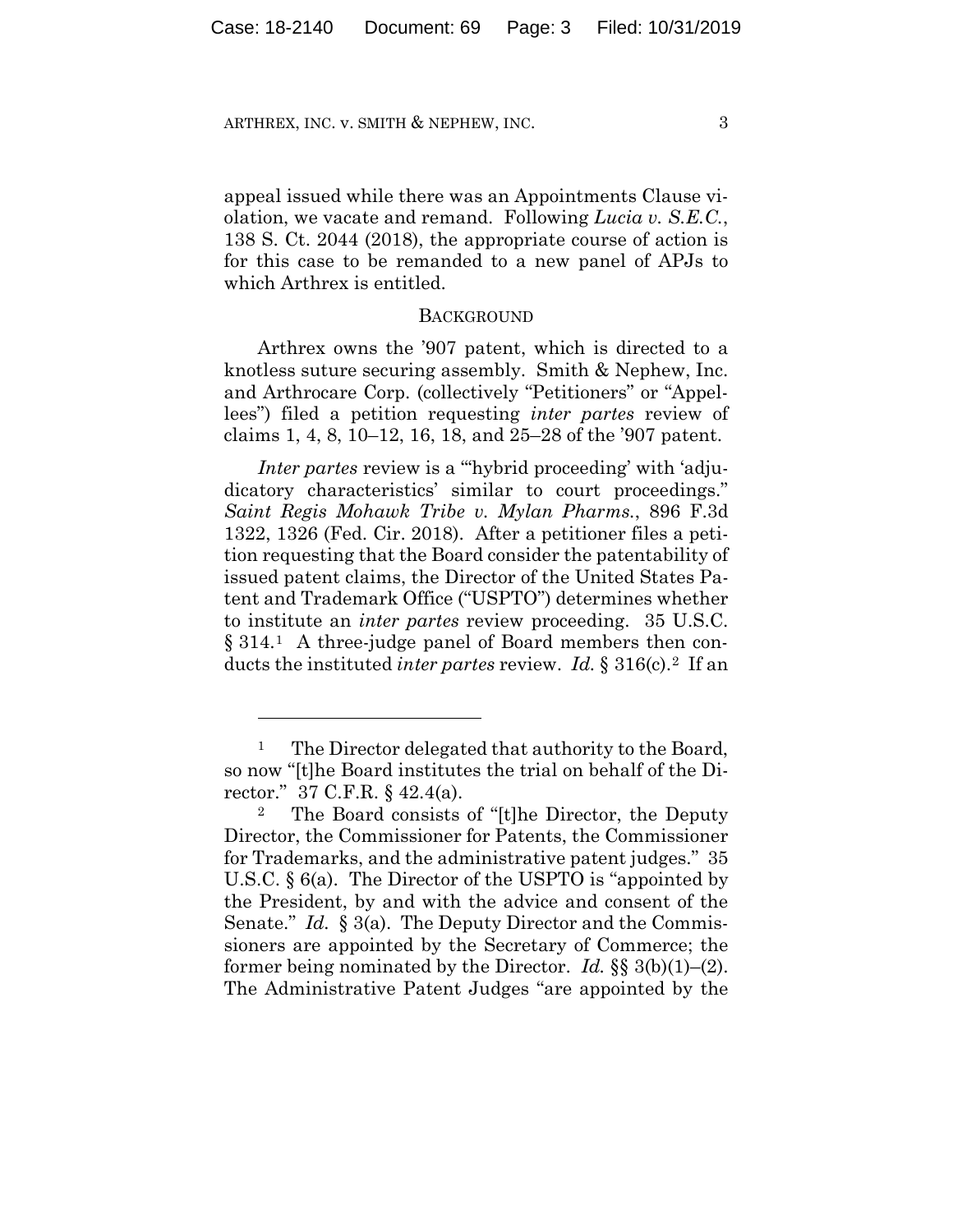instituted review is not dismissed before the conclusion of the proceedings, the Board issues a final written decision determining the patentability of challenged claims. *Id.* § 318(a). Once the time for appeal of the decision expires or any appeal has been terminated, the Director issues and publishes a certificate canceling any claim of the patent finally determined to be unpatentable. *Id.* § 318(b).

The *inter partes* review of the '907 patent was heard by a three-judge panel consisting of three APJs. The Board instituted review and after briefing and trial, the Board issued a final written decision finding the claims unpatentable as anticipated. J.A. 12, 14, 42.

#### ANALYSIS

#### A. Waiver

Appellees and the government argue that Arthrex forfeited its Appointments Clause challenge by not raising the issue before the Board. Although "[i]t is the general rule . . . that a federal appellate court does not consider an issue not passed upon below," we have discretion to decide when to deviate from that general rule. *Singleton v. Wulff*, 428 U.S. 106, 120–21 (1976). The Supreme Court has included Appointments Clause objections to officers as a challenge which could be considered on appeal even if not raised below. *Freytag v. Commissioner of Internal Revenue*, 501 U.S. 868, 878–79 (1991); *Glidden Co. v. Zdanok*, 370 U.S. 530, 535–36 (1962).

In *Freytag*, the Supreme Court exercised its discretion to decide an Appointments Clause challenge despite petitioners' failure to raise a timely objection at trial. 501 U.S. at 878–79. In fact, the Court reached the issue despite the fact that it had not been raised until the appellate stage.

1

Secretary [of Commerce], in consultation with the Director." *Id.* § 6(a).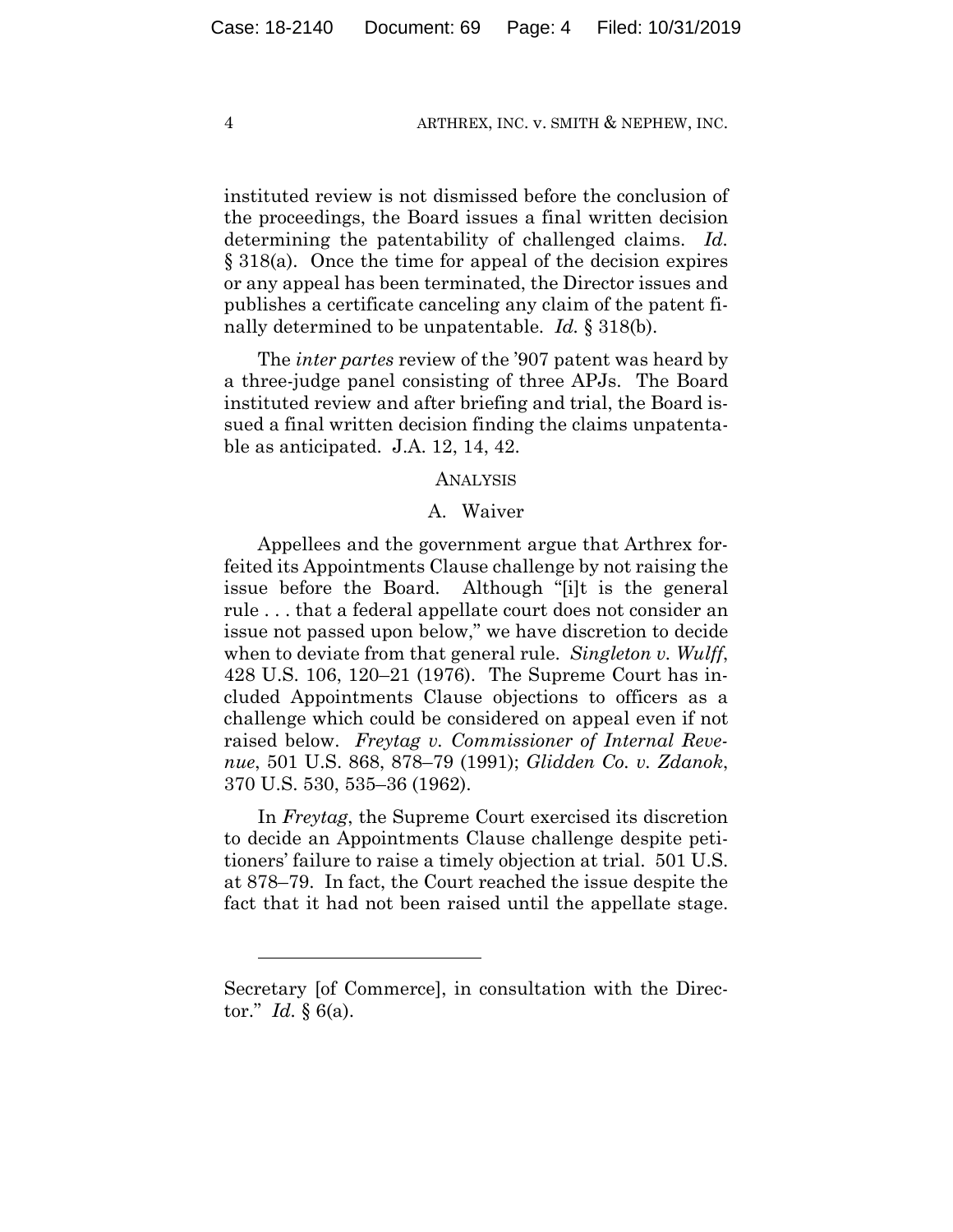The Court explained that the structural and political roots of the separation of powers concept are embedded in the Appointments Clause. It concluded that the case was one of the "rare cases in which we should exercise our discretion to hear petitioners' challenge to the constitutional authority." *Id.* at 879. We believe that this case, like *Freytag*, is one of those exceptional cases that warrants consideration despite Arthrex's failure to raise its Appointments Clause challenge before the Board. Like *Freytag*, this case implicates the important structural interests and separation of powers concerns protected by the Appointments Clause. Separation of powers is "a fundamental constitutional safeguard" and an "exceptionally important" consideration in the context of *inter partes* review proceedings. *Cascades Projection LLC v. Epson America, Inc.*, 864 F.3d 1309, 1322 (Fed. Cir. 2017) (Reyna, J., dissenting from denial of petition for hearing en banc). The issue presented today has a wide-ranging effect on property rights and the nation's economy. Timely resolution is critical to providing certainty to rights holders and competitors alike who rely upon the *inter partes* review scheme to resolve concerns over patent rights.

Appellees and the government argue that like *In re DBC* we should decline to address the Appointments Clause challenge as waived. *DBC* recognized that the court retains discretion to reach issues raised for the first time on appeal, but declined to do so in that case. 545 F.3d 1373, 1380 (Fed. Cir. 2008). The court predicated its decision on the fact that if the issue had been raised before the Board, it could have corrected the Constitutional infirmity because there were Secretary appointed APJs and that Congress had taken "remedial action" redelegating the power of appointment to the Secretary of Commerce in an attempt to "eliminat[e] the issue of unconstitutional appointments going forward." *Id.* at 1380. As the court noted, "the Secretary, acting under the new statute, has reappointed the administrative patent judges involved in DBC's appeal."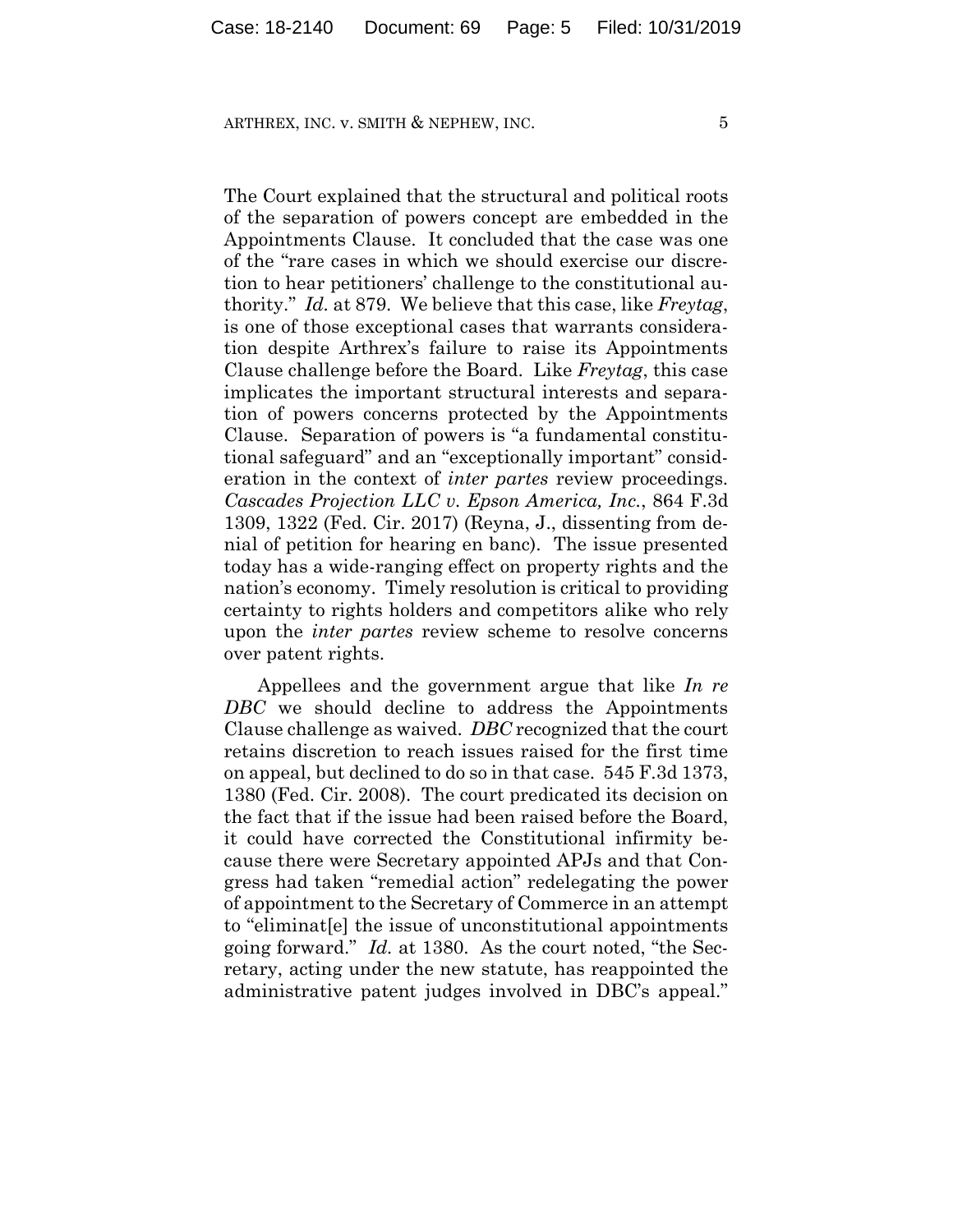*Id.* at 1381. Not only had Congress taken remedial action to address the constitutionality issue, the Secretary had already been implementing those remedies limiting the impact. *Id.* No such remedial action has been taken in this case and the Board could not have corrected the problem. Because the Secretary continues to have the power to appoint APJs and those APJs continue to decide patentability in *inter partes* review, we conclude that it is appropriate for this court to exercise its discretion to decide the Appointments Clause challenge here. This is an issue of exceptional importance, and we conclude it is an appropriate use of our discretion to decide the issue over a challenge of waiver.

#### B. Appointments Clause

Arthrex argues that the APJs who presided over this *inter partes* review were not constitutionally appointed. It argues the APJs were principal officers who must be, but were not, appointed by the President with the advice and consent of the Senate.

The Appointments Clause of Article II provides:

[The President] . . . shall nominate, and by and with the Advice and Consent of the Senate, shall appoint Ambassadors, other public Ministers and Consuls, Judges of the supreme Court, and all other Officers of the United States, whose Appointments are not herein otherwise provided for, and which shall be established by Law: but the Congress may by Law vest the Appointment of such inferior Officers, as they think proper, in the President alone, in the Courts of Law, or in the Heads of Departments.

U.S. Const. art. II, § 2, cl. 2. APJs are appointed by the Secretary of Commerce, in consultation with the Director of the USPTO. 35 U.S.C.  $\S 6(a)$ . The issue, therefore, is whether APJs are "Officers of the United States" and if so,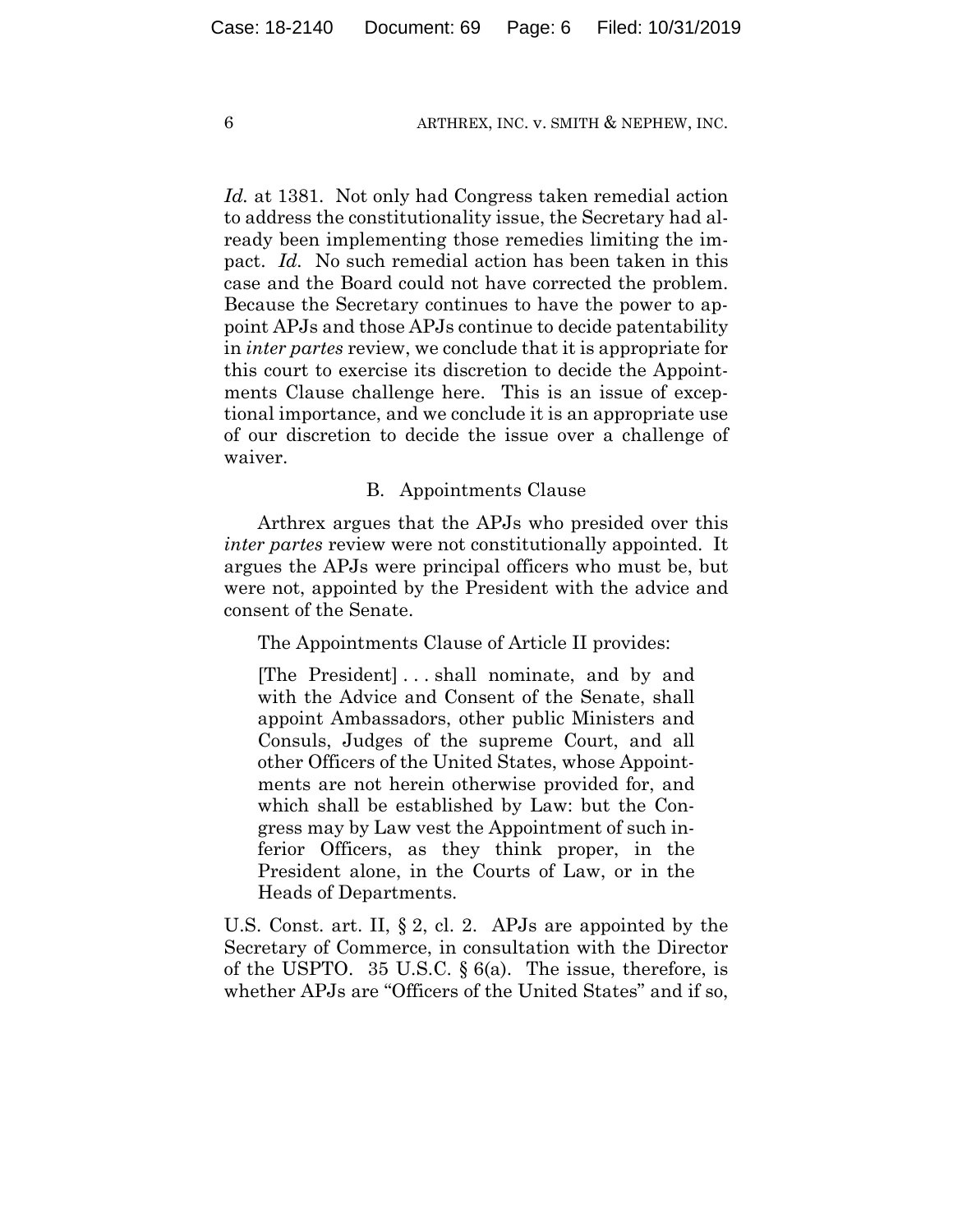whether they are inferior officers or principal officers; the latter requiring appointment by the President as opposed to the Secretary of Commerce. We hold that in light of the rights and responsibilities in Title 35, APJs are principal officers.

An "Officer of the United States," as opposed to a mere employee, is someone who "exercis[es] significant authority pursuant to the laws of the United States." *Buckley v. Valeo*, 424 U.S. 1, 125–26 (1976). The Appointments Clause ensures that the individuals in these positions of significant authority are accountable to elected Executive officials. *See Lucia*, 138 S. Ct. at 2056 (Thomas, J., concurring) (citing The Federalist No. 76, p. 455 (C. Rossiter ed. 1961) (A. Hamilton)). It further ensures that the President, and those directly responsible to him, does not delegate his ultimate responsibility and obligation to supervise the actions of the Executive Branch. *See Free Enterprise Fund*, 561 U.S. at 496. The Appointments Clause provides structural protection against the President diffusing his accountability and from Congress dispensing power too freely to the same result. "The structural interests protected by the Appointments Clause are not those of any one branch of Government but of the entire Republic." *Freytag*, 501 U.S. at 880. Because "people do not vote for the 'Officers of the United States,'" the public relies on the Appointments Clause to connect their interests to the officers exercising significant executive authority. *Free Enterprise Fund*, 561 U.S. at 497–98. Arthrex argues that the APJs exercise the type of significant authority that renders them Officers of the United States. Neither Appellees nor the government dispute that APJs are officers as opposed to employees. We agree that APJs are Officers of the United States. *See* John F. Duffy, *Are Administrative Patent Judges Constitutional?*, 2007 Patently–O Patent L.J. 21, 25 (2007) (concluding that administrative patent judges are officers as opposed to mere employees).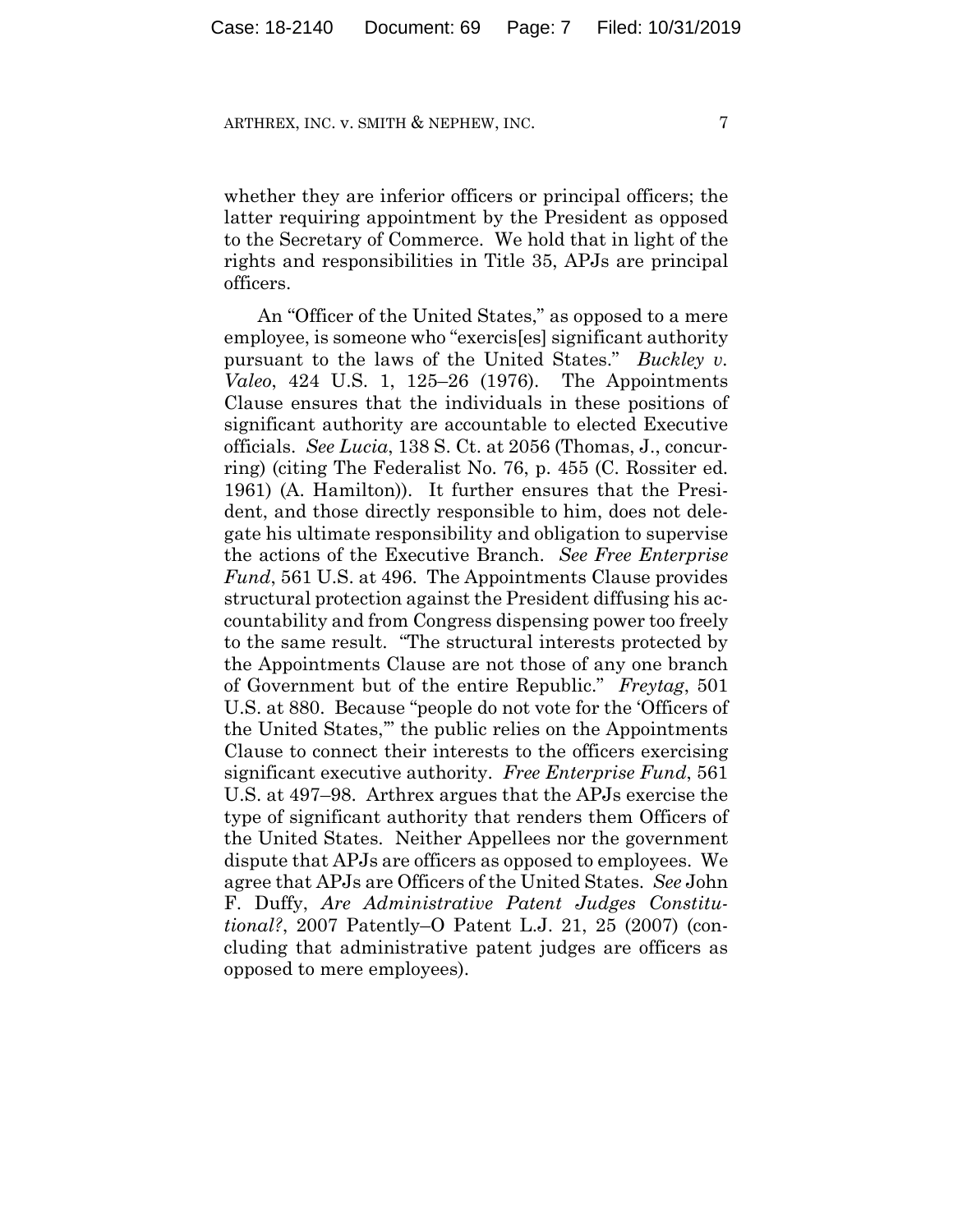Under 35 U.S.C. § 6(a), APJs "hold a continuing office established by law . . . to a position created by statute." *Lucia*, 138 S. Ct. at 2053. The APJs exercise significant discretion when carrying out their function of deciding *inter partes* reviews. They oversee discovery, 37 C.F.R. § 42.51, apply the Federal Rules of Evidence, 37 C.F.R. § 42.62(a), and hear oral arguments, 37 C.F.R. § 42.70. And at the close of review proceedings, the APJs issue final written decisions containing fact findings and legal conclusions, and ultimately deciding the patentability of the claims at issue. *See* 35 U.S.C. § 318(a). The government itself has recognized that there is a "functional resemblance between *inter partes* review and litigation," and that the Board uses "trial-type procedures in *inter partes* review." Br. of United States at 26, 31, *Oil States Energy Servs., LLC v. Greene's Energy Grp., LLC*, 138 S. Ct. 1365 (2018). The Board's patentability decisions are final, subject only to rehearing by the Board or appeal to this court. *See* 35 U.S.C. §§ 6(c), 141(c), 319. Like the special trial judges ("STJs") of the Tax Court in *Freytag*, who "take testimony, conduct trials, rule on the admissibility of evidence, and have the power to enforce compliance with discovery orders," 501 U.S. at 881– 82, and the SEC Administrative Law Judges in *Lucia*, who have "equivalent duties and powers as STJs in conducting adversarial inquiries," 138 S. Ct. at 2053, the APJs exercise significant authority rendering them Officers of the United States.

The remaining question is whether they are principal or inferior officers. The Supreme Court explained that "[w]hether one is an 'inferior' officer depends on whether he has a superior," and "inferior officers' are officers whose work is directed and supervised at some level by others who were appointed by Presidential nomination with the advice and consent of the Senate." *Edmond v. United States*, 520 U.S. 651, 662–63 (1997). There is no "exclusive criterion for distinguishing between principal and inferior officers for Appointments Clause purposes." *Id.* at 661. However,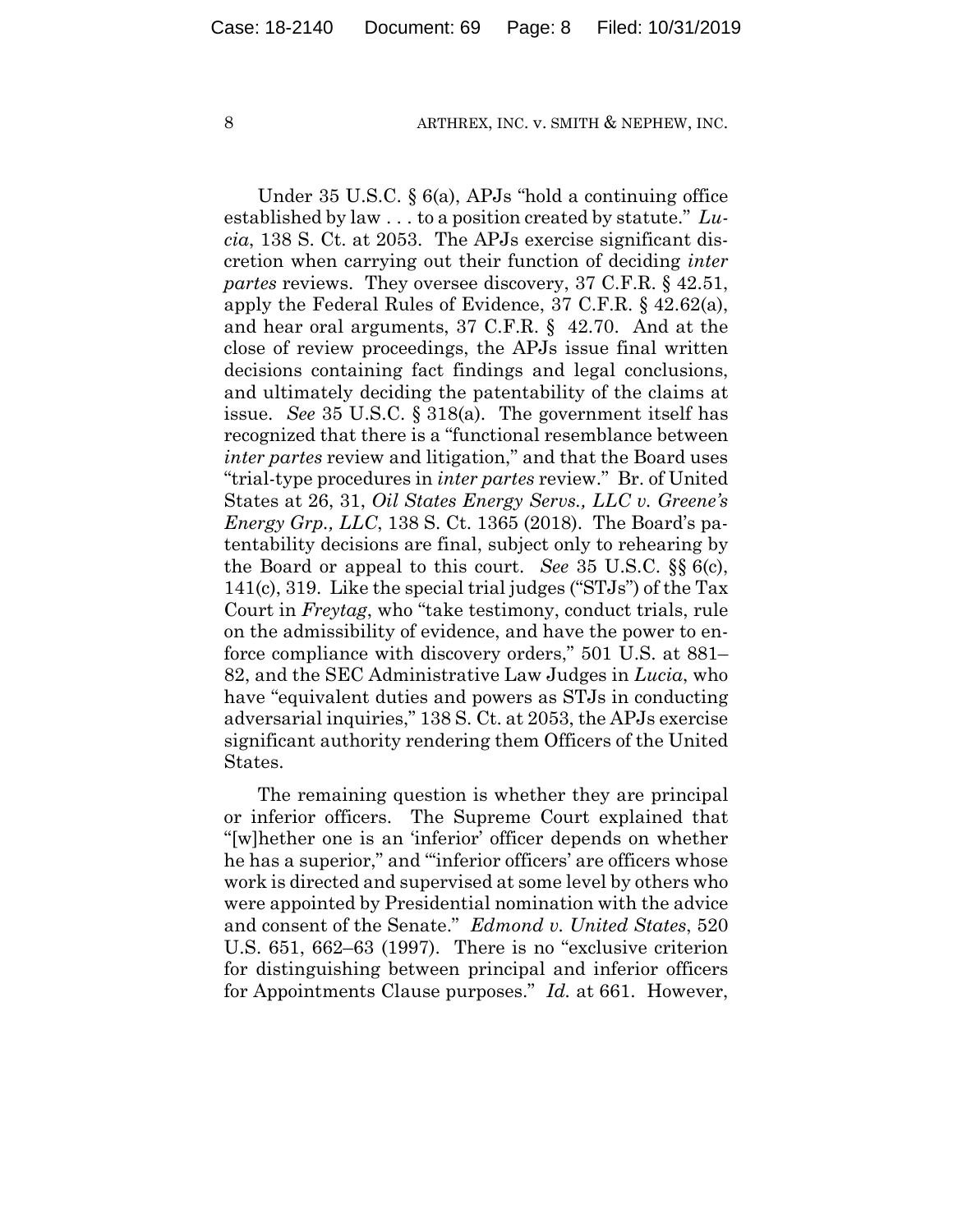the Court in *Edmond* emphasized three factors: (1) whether an appointed official has the power to review and reverse the officers' decision; (2) the level of supervision and oversight an appointed official has over the officers; and (3) the appointed official's power to remove the officers. *See id.* at 664–65; *see also Intercollegiate*, 684 F.3d at 1338. These factors are strong indicators of the level of control and supervision appointed officials have over the officers and their decision-making on behalf of the Executive Branch. The extent of direction or control in that relationship is the central consideration, as opposed to just the relative rank of the officers, because the ultimate concern is "preserv[ing] political accountability." *Edmond*, 520 U.S. at 663. The only two presidentially-appointed officers that provide direction to the USPTO are the Secretary of Commerce and the Director. Neither of those officers individually nor combined exercises sufficient direction and supervision over APJs to render them inferior officers.

### 1. Review Power

The Supreme Court deemed it "significant" whether an appointed official has the power to review an officer's decision such that the officer cannot independently "render a final decision on behalf of the United States." *Edmond*, 520 U.S. at 665. No presidentially-appointed officer has independent statutory authority to review a final written decision by the APJs before the decision issues on behalf of the United States. There are more than 200 APJs and a minimum of three must decide each *inter partes* review. 35 U.S.C. § 6(c). The Director is the only member of the Board who is nominated by the President and confirmed by the Senate. The Director is however only one member of the Board and every *inter partes* review must be decided by at least three Board judges. At the conclusion of the agency proceeding, the Board issues a final written decision. 35 U.S.C. § 318(a).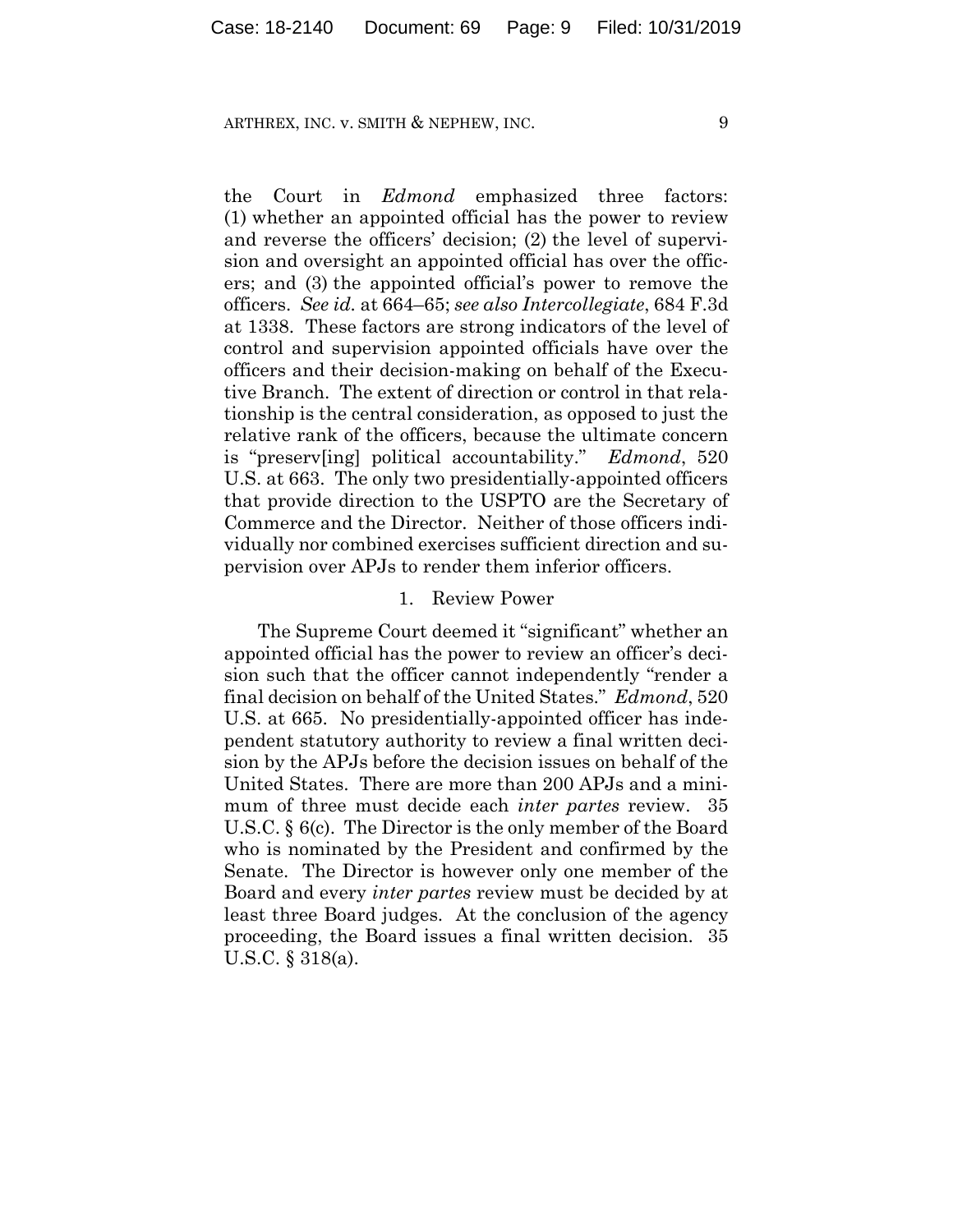There is no provision or procedure providing the Director the power to single-handedly review, nullify or reverse a final written decision issued by a panel of APJs. If parties are dissatisfied with the Board decision, they may request rehearing by the Board or may appeal to this court. 35 U.S.C. §§ 6(c), 141(c), 319. "Only the Patent Trial and Appeal Board may grant rehearings," upon a party's request. Id. § 6(c). Again, the decision to rehear would be made by a panel of at least three members of the Board. And the rehearing itself would be conducted by a panel of at least three members of the Board.

The government argues that the Director has multiple tools that give him the authority to review decisions issued by APJs. The government argues that the Director possesses the power to intervene and become a party in an appeal following a final written decision with which he disagrees. *See* 35 U.S.C. § 143. But that authority offers no actual reviewability of a decision issued by a panel of APJs. At most, the Director can intervene in a party's appeal and ask this court to vacate the decision, but he has no authority to vacate the decision himself. And the statute only gives the parties to the *inter partes* review the power to appeal the decision, not the Director. *See id.* § 319. If no party appeals the APJs' decision, the Director's hands are tied. "[T]he Director *shall* issue and publish a certificate canceling any claim of the patent finally determined to be unpatentable. . . ." *Id.* § 318(b) (emphasis added). The Director cannot, on his own, *sua sponte* review or vacate a final written decision.

The government argues that the Director has additional review authority through his institution of the recently created Precedential Opinion Panel.That standing panel, composed of at least three Board members, can rehear and reverse any Board decision and can issue decisions that are binding on all future panels of the Board. *See* Patent Trial and Appeal Board Standard Operating Procedure 2 at 8. The Director's authority is limited to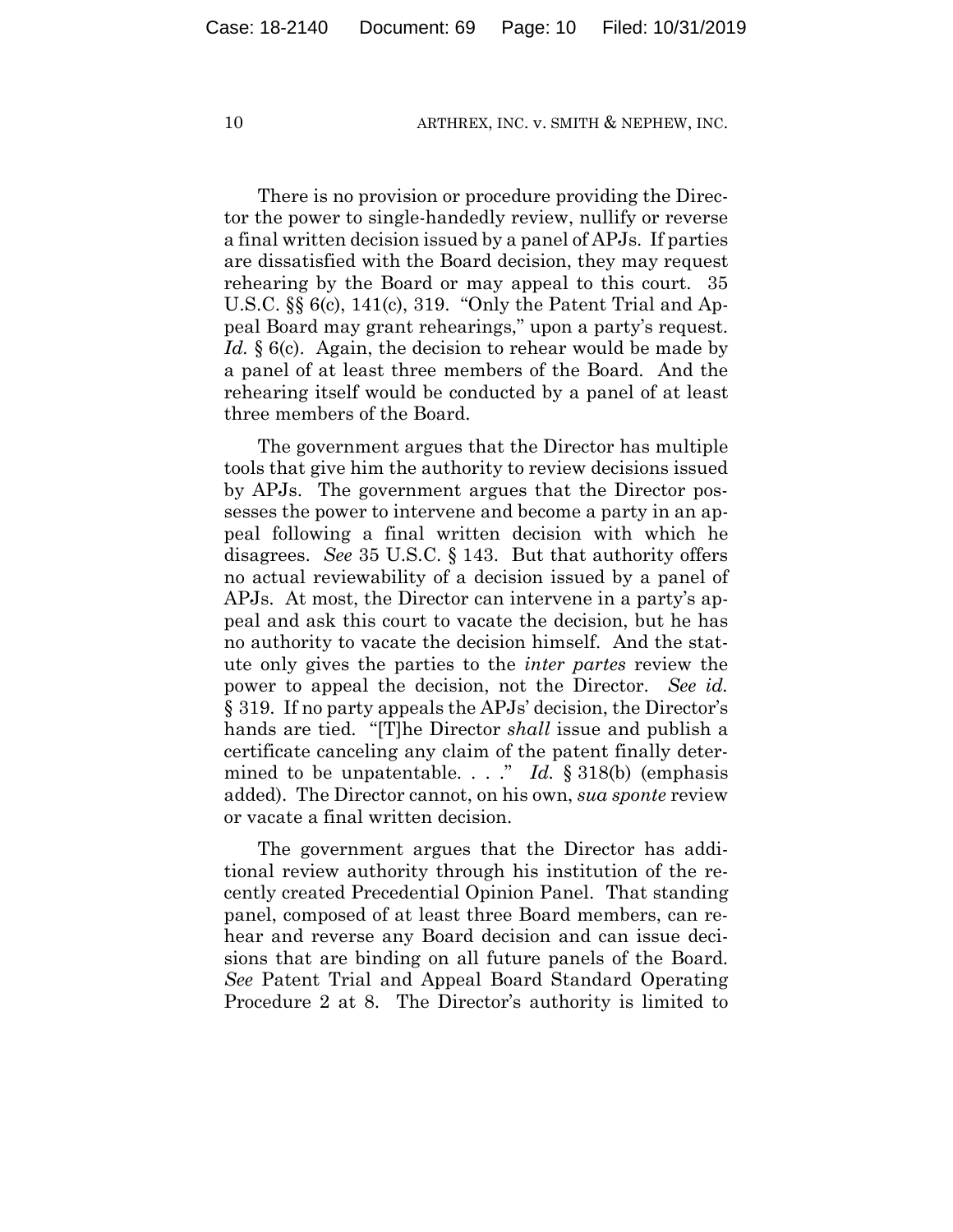"conven[ing] a Precedential Opinion Panel to review a decision in a case and determine whether to order sua sponte rehearing" and to act as one of the three default members of the panel. *Id.* at 4–5. When the Director sits on a panel as a member of the Board, he is serving as a member of the Board, not supervising the Board.

Additionally, the government points out that the Director "may designate any decision by any panel, including the Precedential Opinion Panel, as precedential . . . ." *Id.* at 8. These powers do not, however, provide the type of reviewability over APJs' decisions comparable to the review power principal officers in other cases have had. *See, e.g.*, *Edmond*, 520 U.S. at 664–65; *Masias v. Secretary of Health and Human Servs.*, 634 F.3d 1283, 1294–95 (Fed. Cir. 2011) (special masters under the Vaccine Act were inferior officers in part because their decisions were "subject to review by the Court of Federal Claims" (an Article I court)). To be clear, the Director does not have the sole authority to review or vacate any decision by a panel of APJs. He can only *convene* a panel of Board members to *decide whether* to rehear a case for the purpose of deciding whether it should be precedential. No other Board member is appointed by the President. The government certainly does not suggest that the Director controls or influences the votes of the other two members of his special rehearing panel. Thus, even if the Director placed himself on the panel to decide whether to rehear the case, the decision to rehear a case and the decision on rehearing would still be decided by a panel, two-thirds of which is not appointed by the President. There is no guarantee that the Director would even be in the majority of that decision. Thus, there is no review by other Executive Branch officers who meet the accountability requirements of the Appointments Clause. Moreover, the Standard Operating Procedure makes clear that the Director would convene such a panel only in cases of "exceptional importance": to potentially set precedent for the Board. In other words, this form of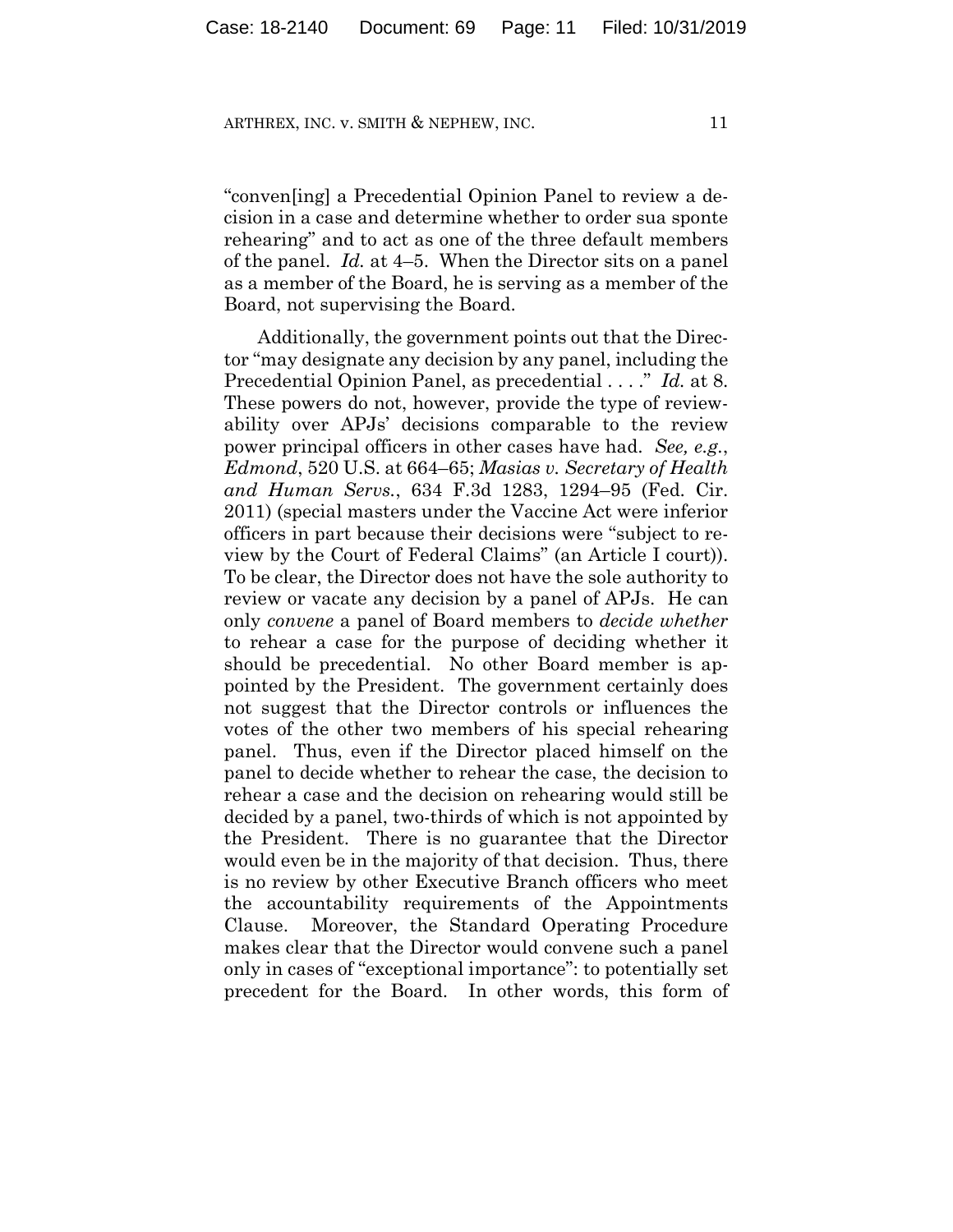review—constrained to a limited purpose—is still conducted by a panel of APJs who do not meet the requirements of the Appointments Clause and represents the exception.

Finally, the government alleges that the Director has review authority over Board decisions because he can decide not to institute an *inter partes* review in the first instance. We do not agree that the Director's power to institute (ex ante) is any form of review (ex post). For the past several years, the Board has issued over 500 *inter partes* review final written decisions each year. The relevant question is to what extent those decisions are subject to the Director's review.

The situation here is critically different from the one in *Edmond*. In *Edmond*, the Supreme Court considered whether military judges on the Coast Guard Court of Criminal Appeals were principal as opposed to inferior officers. 520 U.S. at 655. There, the Court of Appeals for the Armed Forces, an Executive Branch entity, had the power to reverse decisions by the military judges and "review[ed] every decision of the Court of Criminal Appeals in which: (a) the sentence extends to death; (b) the Judge Advocate General orders such review; or (c) the court itself grants review upon petition of the accused." *Id.* at 664–65. And while the Judge Advocate General (a properly appointed Executive officer) could not reverse decisions of the military judges, he could order any of those decisions be reviewed by the Court of Appeals for the Armed Forces (a presidentially-appointed Executive Branch, Article I court). *Id.* The Court deemed it "significant [] that the judges of the Court of Criminal Appeals ha[d] *no* power to render a final decision on behalf of the United States unless permitted to do so by other Executive officers." *Id.* at 665 (emphasis added). That is simply not the case here. Panels of APJs issue final decisions on behalf of the USPTO, at times revoking patent rights, without any principal officers having the right to review those decisions. Thus, APJs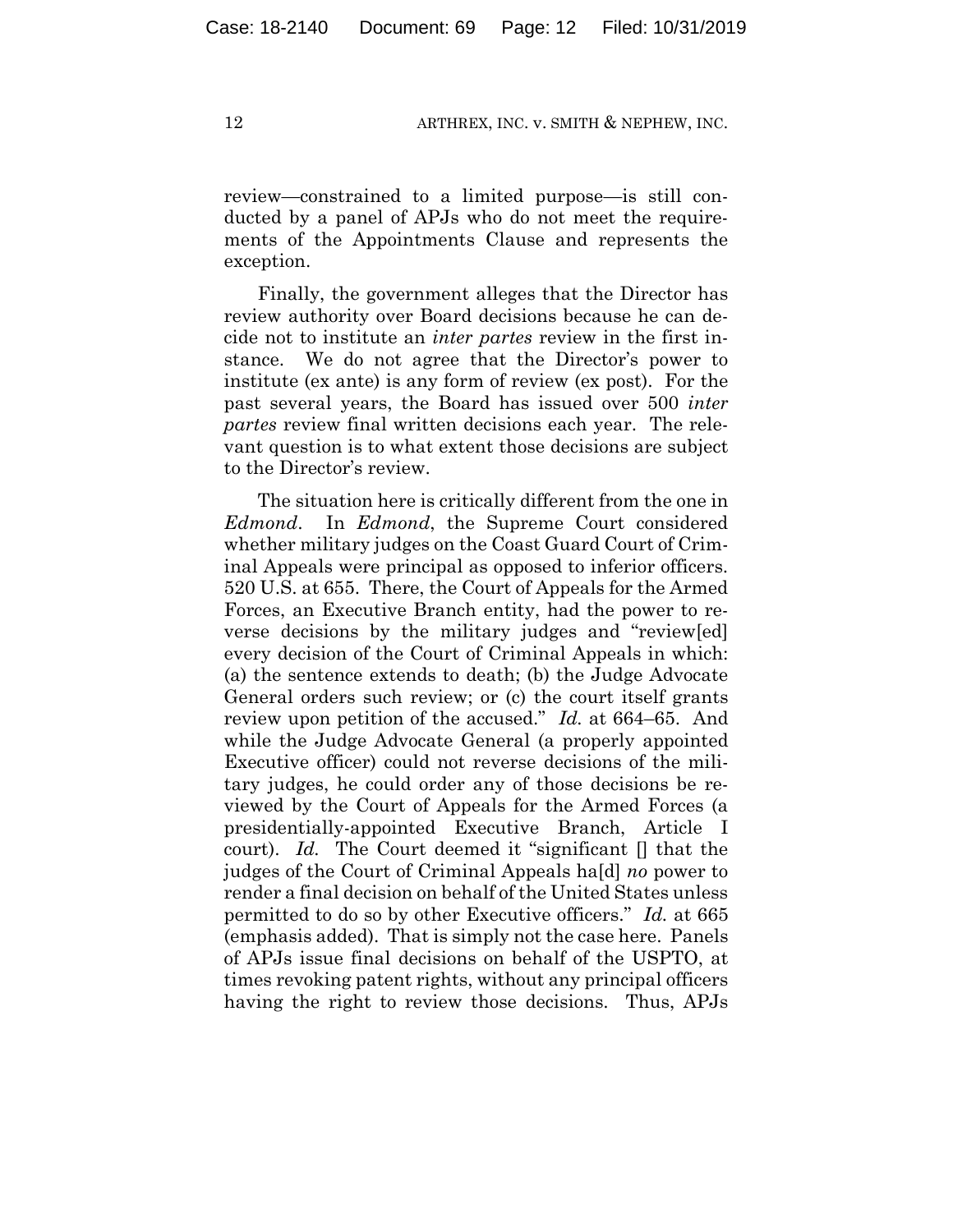have substantial power to issue final decisions on behalf of the United States without any review by a presidentiallyappointed officer. We find that there is insufficient review within the agency over APJ panel decisions. This supports a conclusion that APJs are principal officers.

#### 2. Supervision Power

The extent to which an officer's work is supervised or overseen by another Executive officer also factors into determining inferior versus principal officer status. *See Edmond*, 520 U.S. at 664. The Director exercises a broad policy-direction and supervisory authority over the APJs. The Director is "responsible for providing policy direction and management supervision" for the USPTO. 35 U.S.C.  $\S$  3(a)(2)(A). Arthrex argues the Director's oversight authority amounts to little more than high-level, arms-length control. We disagree.

The Director has the authority to promulgate regulations governing the conduct of *inter partes* review. *Id.* § 316. He also has the power to issue policy directives and management supervision of the Office. *Id.* § 3(a). He may provide instructions that include exemplary applications of patent laws to fact patterns, which the Board can refer to when presented with factually similar cases. Moreover, no decision of the Board can be designated or de-designated as precedential without the Director's approval. Patent Trial and Appeal Board Standard Operating Procedure 2 at 1. And all precedential decisions of the Board are binding on future panels. *Id.* at 11. In addition to these policy controls that guide APJ-panel decision making, the Director has administrative authority that can affect the procedure of individual cases. For example, the Director has the independent authority to decide whether to institute an *inter partes* review based on a filed petition and any corresponding preliminary response. 35 U.S.C. § 314(a). And the Director is authorized to designate the panel of judges who decides each *inter partes* review. *See* 35 U.S.C. § 6(c).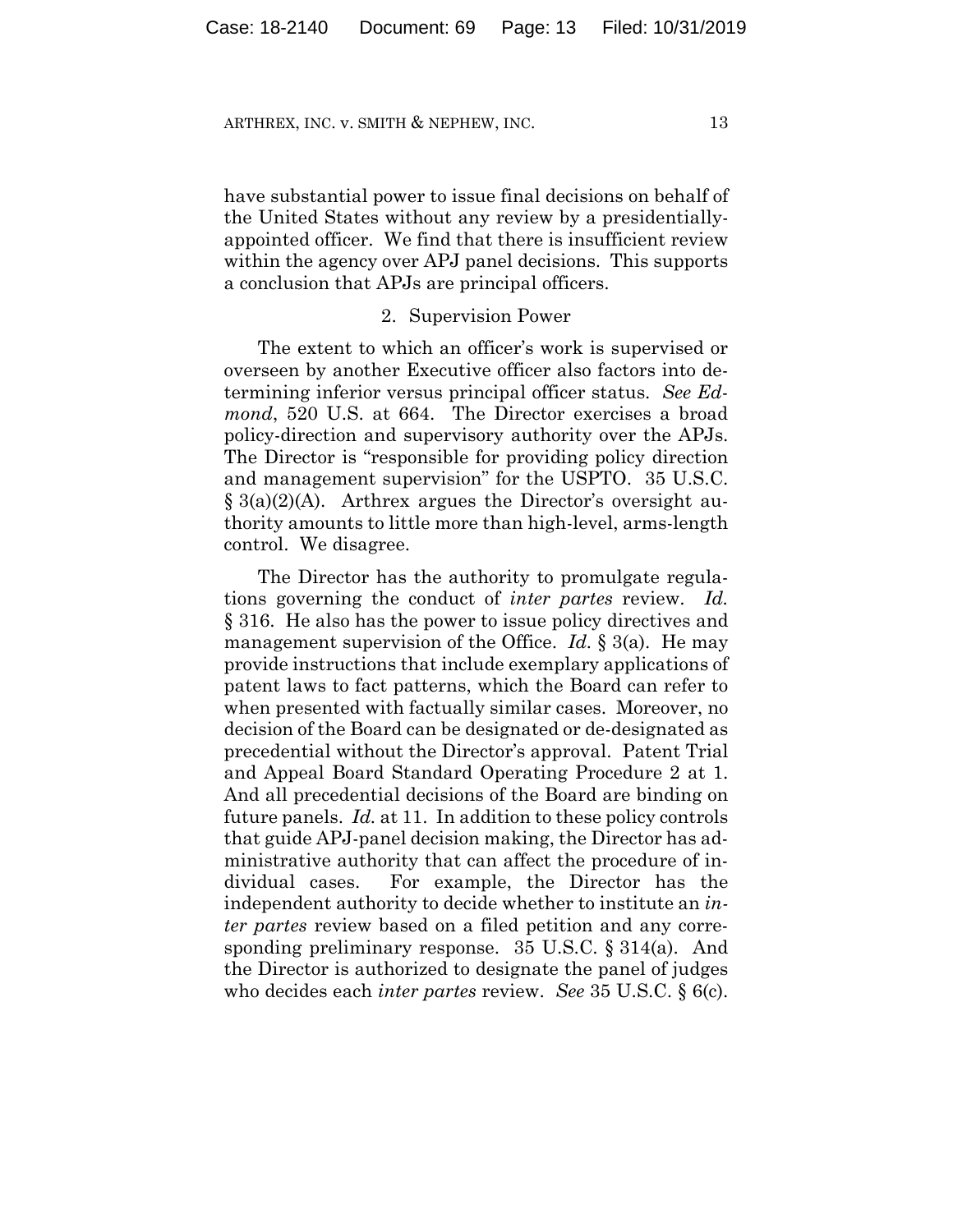Not only does the Director exercise administrative supervisory authority over the APJs based on his issuance of procedures, he also has authority over the APJs' pay. 35 U.S.C. § 3(b)(6).

The Director's administrative oversight authority is similar to the supervisory authority that was present in both *Edmond* and *Intercollegiate*. In *Edmond*, the Judge Advocate General "exercise[d] administrative oversight" and had the responsibility of "prescrib[ing] uniform rules of procedure" for the military judges. 520 U.S. at 664. Likewise, in *Intercollegiate*, the Librarian of Congress was responsible for approving the Copyright Royalty Judges' ("CRJs") "procedural regulations . . . and [] overseeing various logistical aspects of their duties." 684 F.3d at 1338. And the Register of Copyrights, who was subject to the control of the Librarian, had "the authority to interpret the copyright laws and provide written opinions to the CRJs." *Id.* The Director possesses similar authority to promulgate regulations governing *inter partes* review procedure and to issue policy interpretations which the APJs must follow. Accordingly, we conclude that the Director's supervisory powers weigh in favor of a conclusion that APJs are inferior officers.

#### 3. Removal Power

The Supreme Court viewed removal power over an officer as "a powerful tool for control" when it was unlimited. *Edmond*, 520 U.S. at 664. Under the current Title 35 framework, both the Secretary of Commerce and the Director lack unfettered removal authority.

Appellees and the government argue that the Director can remove an APJ based on the authority to designate which members of the Board will sit on any given panel. *See* 35 U.S.C. § 6(c). The government argues that the Director could exclude any APJ from a case who he expects would approach the case in a way inconsistent with his views. The government suggests that the Director could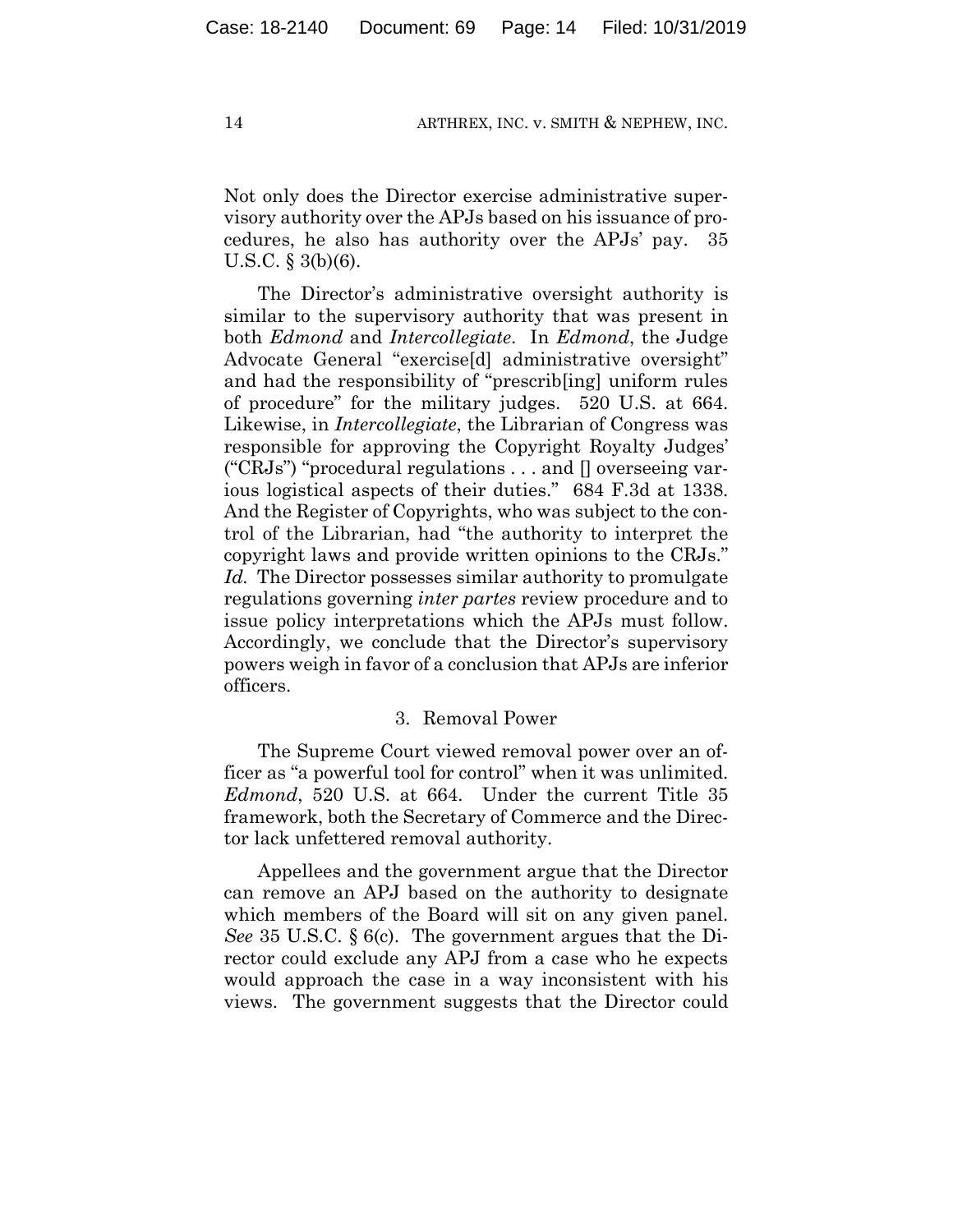1

potentially remove all judicial function of an APJ by refusing to assign the APJ to any panel. The government also claims that the Director could remove an APJ from an *inter partes* review mid-case if he does not want that particular APJ to continue on the case. Br. of United States at 3, 41. Section 6(c) gives the Director the power to designate the panel who hears an *inter partes* review, but we note that the statute does not expressly authorize de-designation. The government argues that because Title 35 authorizes the Director to *designate* members of a panel in an *inter partes* review proceeding, he also has the authority to change the panel composition at any time because "removal authority follows appointment authority." Oral Arg. 35:52–54; *see also* Br. of United States at 3, 41.It is correct that when a statute is silent on removal, the power of removal is presumptively incident to the power of appointment. *See In re Hennen*, 38 U.S. 230 (1839); *Myers v. United States*, 272 U.S. 52 (1926). The government argues by analogy to these cases that the power to de-designate follows the power to designate. We do not today decide whether the Director in fact has such authority.<sup>3</sup>

<sup>3</sup> It is not clear the Director has de-designation authority. To be sure, *someone* must have the power to remove an officer from government service, so when a statute is silent about removal, we presume that the person who appoints the officer to office has the power to remove him. But it is not clear that Congress intended panels once designated to be able to be de-designated. Such a conclusion could run afoul of Congress' goal of speedy resolution through "quick and cost effective alternatives to litigation." H.R. Rep. No. 112–98, pt. 1, at 48 (2011). Additionally, it is not clear whether this type of mid-case dedesignation of an APJ could create a Due Process problem. However, we need not decide whether the Director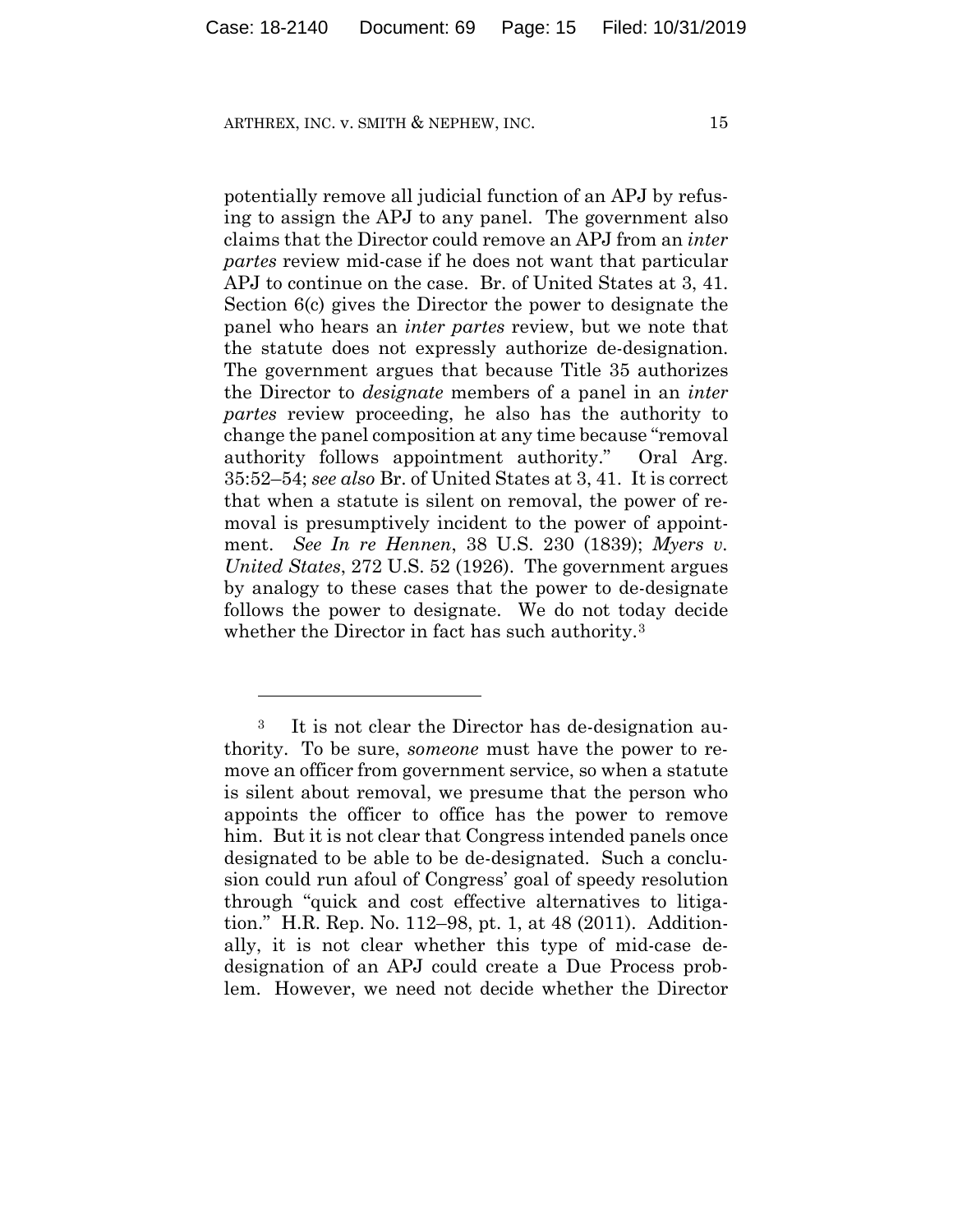The government analogizes the Director's designation power to the Judge Advocate General's power in *Edmond*, which allowed him to remove a military judge "from his judicial assignment without cause." 520 U.S. at 664. The Director's authority to assign certain APJs to *certain panels* is not the same as the authority to remove an APJ *from judicial service* without cause. Removing an APJ from an *inter partes* review is a form of control, but it is not nearly as powerful as the power to remove from office without cause. "[T]he power to remove officers at will and without cause is a powerful tool for control of an inferior." *Free Enterprise Fund.*, 561 U.S. at 501.

The only actual removal authority the Director or Secretary have over APJs is subject to limitations by Title 5. Title 35 does not provide statutory authority for removal of the APJs. Instead, 35 U.S.C. § 3(c) provides, "[o]fficers and employees of the Office shall be subject to the provisions of title 5, relating to Federal employees." No one disputes that Title 5 creates limitations on the Secretary's or Director's authority to remove an APJ from his or her employment at the USPTO. Specifically, APJs may be removed "only for such cause as will promote the efficiency of the service." 5 U.S.C.  $\S 7513(a).4$  This limitation requires "a

<u>.</u>

has such authority or whether such authority would run afoul of the Constitution because even if we accept, for purposes of this appeal, that he does possess that authority, it would not change the outcome.

<sup>&</sup>lt;sup>4</sup> The parties dispute which provision of Title 5 governs removal of APJs. Arthrex argues that 5 U.S.C. § 7521(a) limits removal of the APJs to removal "only for good cause established and determined by the Merit Systems Protection Board on the record after opportunity for hearing before the Board." Whereas the government argues that § 7521 does not apply to APJs because they are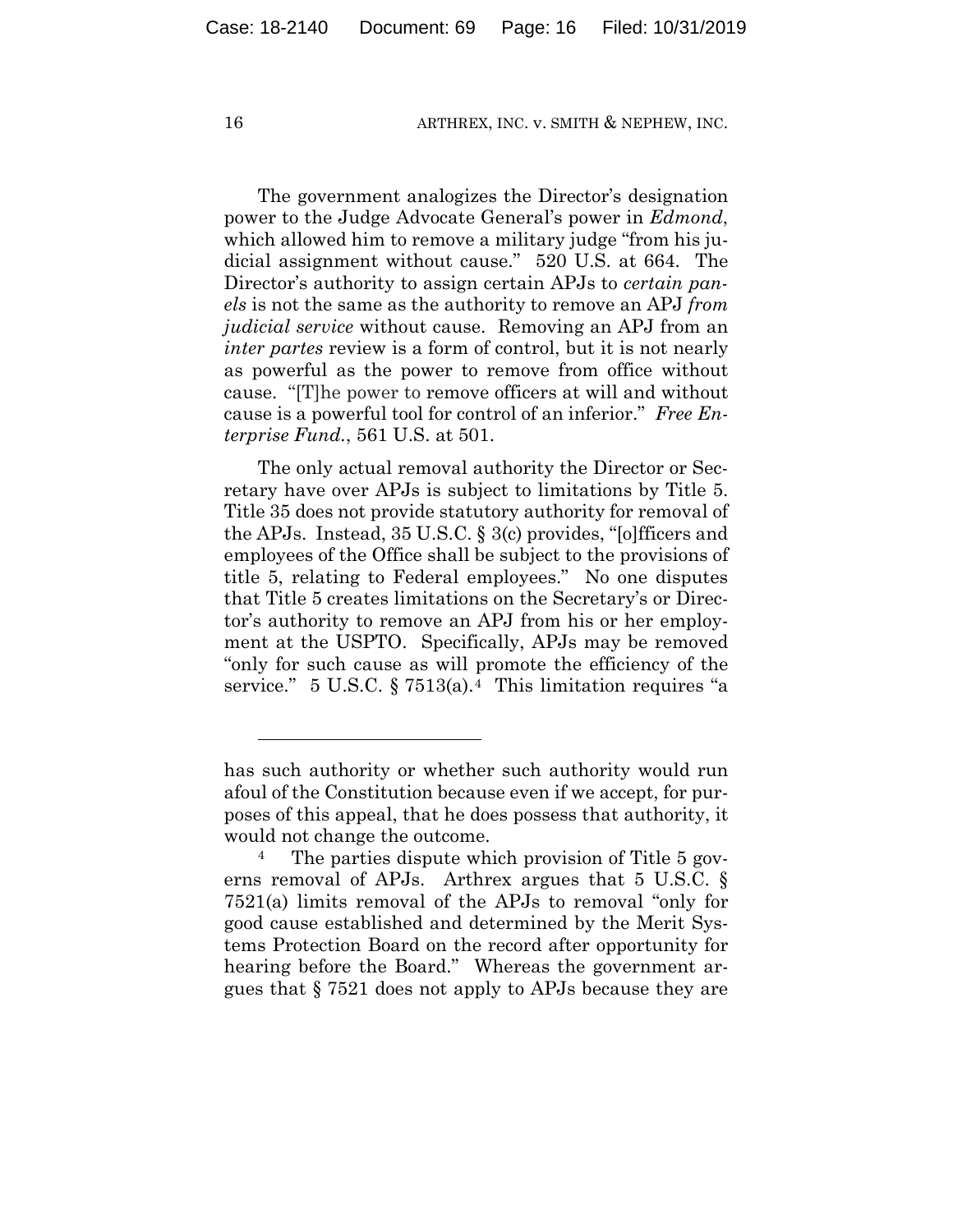1

nexus between the misconduct and the work of the agency, *i.e.*, that the employee's misconduct is likely to have an adverse impact on the agency's performance of its functions." *Brown v. Department of the Navy*, 229 F.3d 1356, 1358 (Fed. Cir. 2000).5 Moreover, § 7513 provides procedural limitations on the Director's removal authority over APJs. *See, e.g.*, 5 U.S.C. § 7513(b) (entitling the APJ to 30 days advanced written notice stating specific reasons for the proposed removal, an opportunity to answer with documentary evidence, entitlement to representation by an attorney, and a written decision with specific reasons); *Id.* § 7513(d) (right of appeal to the Merit Systems and Protections Board).

The government argues that the Secretary's authority to remove APJs from employment for "such cause as will promote efficiency of the service"—the same standard applied to any other federal employee—underscores that APJs are subject to significant supervision and control. It argues that Title 5's removal restrictions are less cumbersome than the restrictions on the Court of Federal Claims' removal authority over the special masters who were

appointed not under 5 U.S.C. § 3105, but under 35 U.S.C. § 6. The government argues therefore that removal of APJs is governed by the section of Title 5 related to federal employees generally, which limits removal "only for such cause as will promote the efficiency of the service." 5 U.S.C.  $\S 7513(a)$ . We agree with the government that the applicable provision to removal of APJs in Title 5 is § 7513. Section 7513 contains a lower threshold to support removal than does § 7521.

<sup>5</sup> Under § 7513(b), the Director does not have unfettered authority to remove an APJ from service. We do not, however, express an opinion as to circumstances which could justify a removal for such cause as would promote the efficiency of service.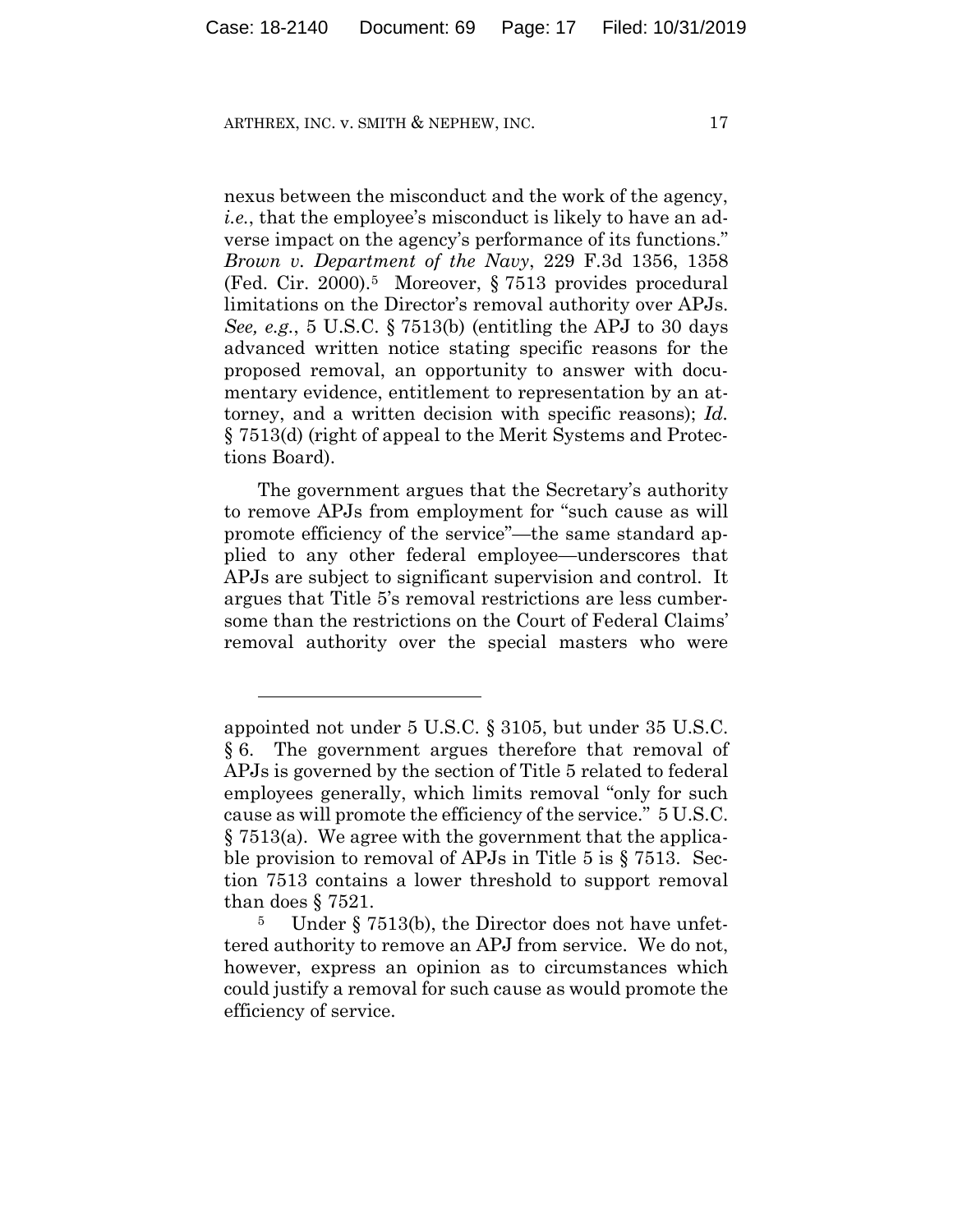deemed inferior officers in *Masias*. In *Masias*, we held that special masters authorized by the Vaccine Act were inferior officers. 634 F.3d. at 1295. The special masters were appointed and supervised by judges of the Court of Federal Claims, who are presidentially-appointed. *Id.* at 1294. The special masters could be removed only "for incompetency, misconduct, or neglect of duty or for physical or mental disability or for other good cause shown." *Id.* (quoting 42 U.S.C.  $\S 300$ aa–12(c)(2)). Though there were significant limits on removal in *Masias*, our court recognized that "decisions issued by the special masters are subject to review by the Court of Federal Claims." *Id.* at 1294. We held that the review power over the special masters' decisions paralleled the review by the Court of Appeals for the Armed forces in *Edmond*, and although the review was not *de novo*, it favored a finding that the special masters were not principal officers. *Id.* at 1295. That significant power of review does not exist with respect to final written decisions issued by the APJs.

The APJs are in many ways similar to the CRJs in *Intercollegiate* for purposes of determining whether an officer is principal or inferior. The CRJs issued ratemaking decisions that set the terms of exchange for musical works. *Intercollegiate*, 684 F.3d at 1338. The APJs issue written decisions determining patentability of patent claims. Both are intellectual property decisions upon which "billions of dollars and the fates of entire industries can ride." *Id.* In *Intercollegiate*, the Librarian approved procedural regulations, issued ethical rules, and oversaw logistical aspects of the CRJs' duties. *Id.* Additionally, the Register of Copyrights provided written opinions interpreting copyright law and could correct any legal errors in the CRJs' decisions. *Id.* at 1338–39*.* Similarly, the Director has the authority to promulgate regulations governing *inter partes* review and provides written policy directives. He does not, however, have the ability to modify a decision issued by APJs, even to correct legal misstatements. The Director's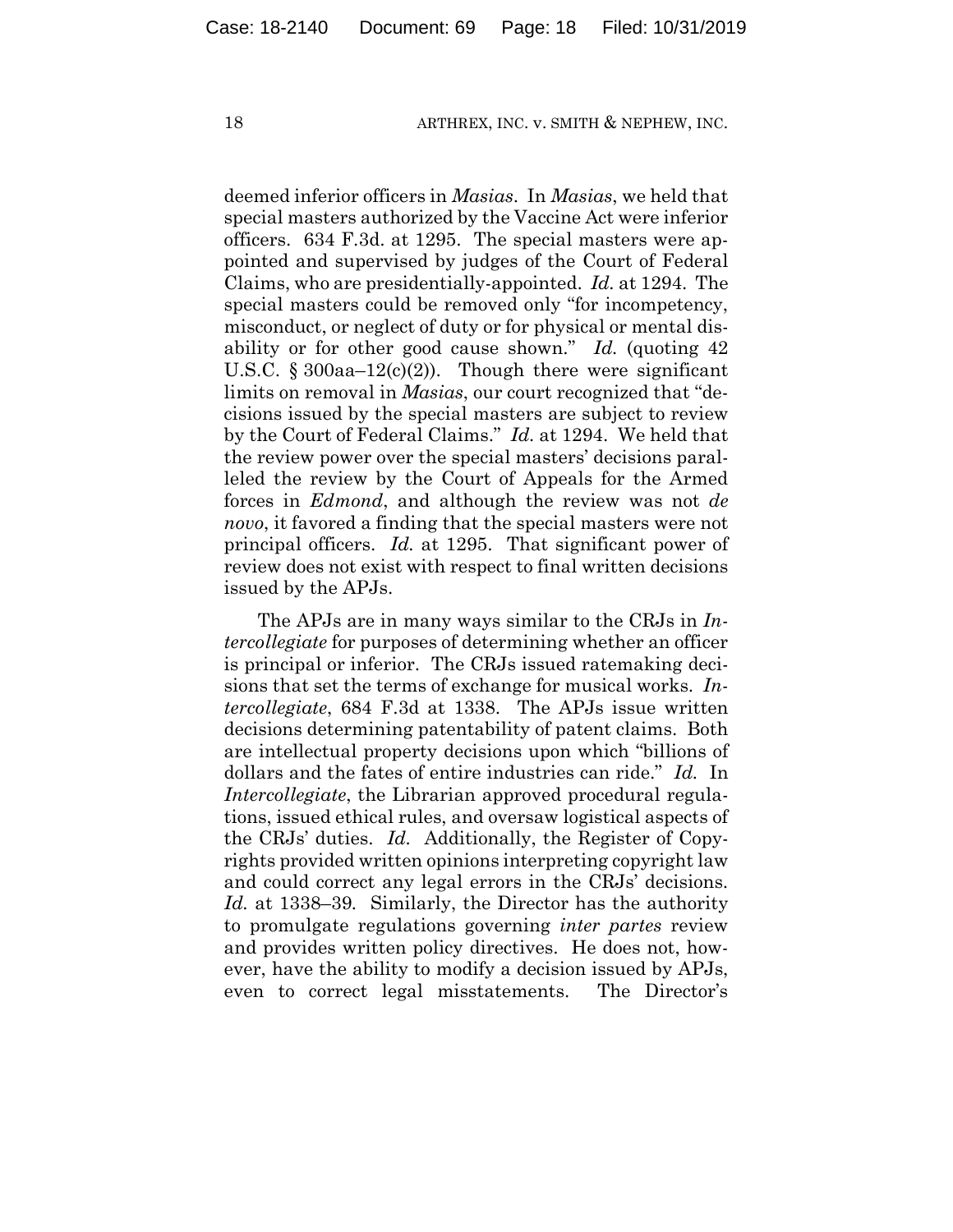inability to review or correct issued decisions by the APJs likens those decisions to "the CRJs' rate determinations [which] are not reversible or correctable by any other officer or entity within the executive branch." *Id.* at 1340. Moreover, the limitations on removal in Title 5 are similar to the limitations on removal in *Intercollegiate*. There, the Librarian could only remove CRJs "for misconduct or neglect of duty." *Id.* at 1340. Here, APJs can only be removed from service for "such cause as will promote the efficiency of the service," meaning for "misconduct [that] is likely to have an adverse impact on the agency's performance of its functions." 5 U.S.C. § 7513; *Brown*, 229 F.3d at 1358. The D.C. Circuit in *Intercollegiate* determined that given the CRJs' nonremovability and the finality of their decisions, "the Librarian's and Register's supervision functions still fall short of the kind that would render [them] inferior officers." 684 F.3d at 1339. Likewise, APJs issue decisions that are final on behalf of the Executive Branch and are not removable without cause. We conclude that the supervision and control over APJs by appointed Executive Branch officials in significant ways mirrors that of the CRJs in *Intercollegiate*.

#### 4. Other Limitations

We do not mean to suggest that the three factors discussed are the only factors to be considered. However, other factors which have favored the conclusion that an officer is an inferior officer are completely absent here. For example, in *Morrison v. Olson*, 487 U.S. 654 (1988), the Court concluded that the Independent Counsel was an inferior officer because he was subject to removal by the Attorney General, performed limited duties, had limited jurisdiction, and had a limited tenure. *Edmond,* 520 U.S. at 661. Unlike the Independent Counsel, the APJs do not have limited tenure, limited duties, or limited jurisdiction.

Interestingly, prior to the 1975 amendment to Title 35, "Examiners-in-Chief"—the former title of the current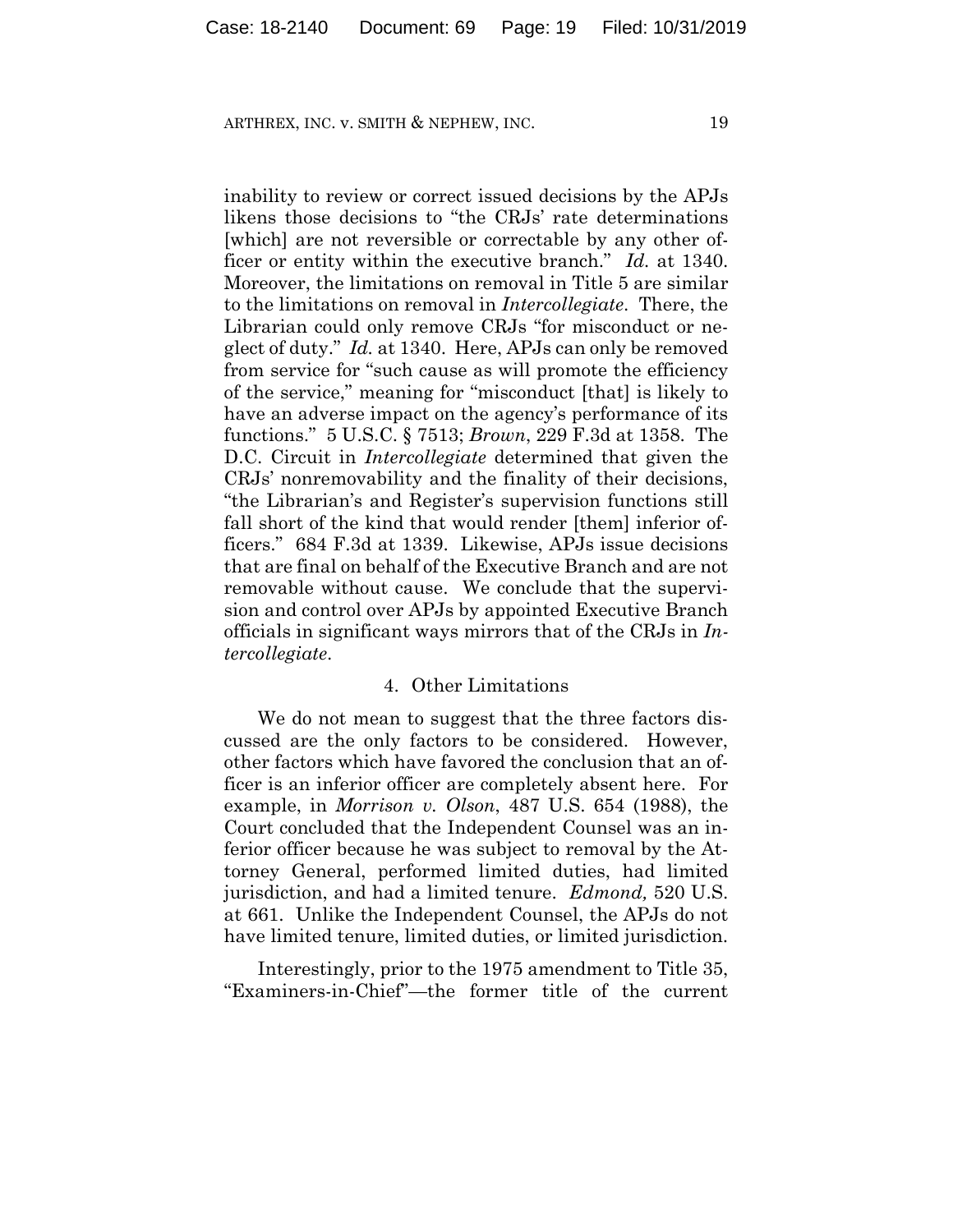APJs—were subject to nomination by the President and confirmation by the Senate. 35 U.S.C. § 3 (1952). In 1975, Congress eliminated their Presidential appointment and instead gave the Secretary of Commerce, upon nomination by the Commissioner, the power to appoint. 35 U.S.C. § 3 (1975). There can be no reasonable dispute that APJs who decide reexaminations, *inter partes* reviews, and post-grant reviews wield significantly more authority than their Examiner-in-Chief predecessors. But the protections ensuring accountability to the President for these decisions on behalf of the Executive Branch clearly lessened in 1975.

Having considered the issues presented, we conclude that APJs are principal officers. The lack of any presidentially-appointed officer who can review, vacate, or correct decisions by the APJs combined with the limited removal power lead us to conclude, like our sister circuit in *Intercollegiate*, which dealt with the similarly situated CRJs, that these are principal officers. While the Director does exercise oversight authority that guides the APJs procedurally and substantively, and even if he has the authority to dedesignate an APJ from *inter partes* reviews, we conclude that the control and supervision of the APJs is not sufficient to render them inferior officers. The lack of control over APJ decisions does not allow the President to ensure the laws are faithfully executed because "he cannot oversee the faithfulness of the officers who execute them." *Free Enterprise Fund*, 561 U.S. at 484. These factors, considered together, confirm that APJs are principal officers under Title 35 as currently constituted. As such, they must be appointed by the President and confirmed by the Senate; because they are not, the current structure of the Board violates the Appointments Clause.

#### C. Severability

Having determined that the current structure of the Board under Title 35 as constituted is unconstitutional, we must consider whether there is a remedial approach we can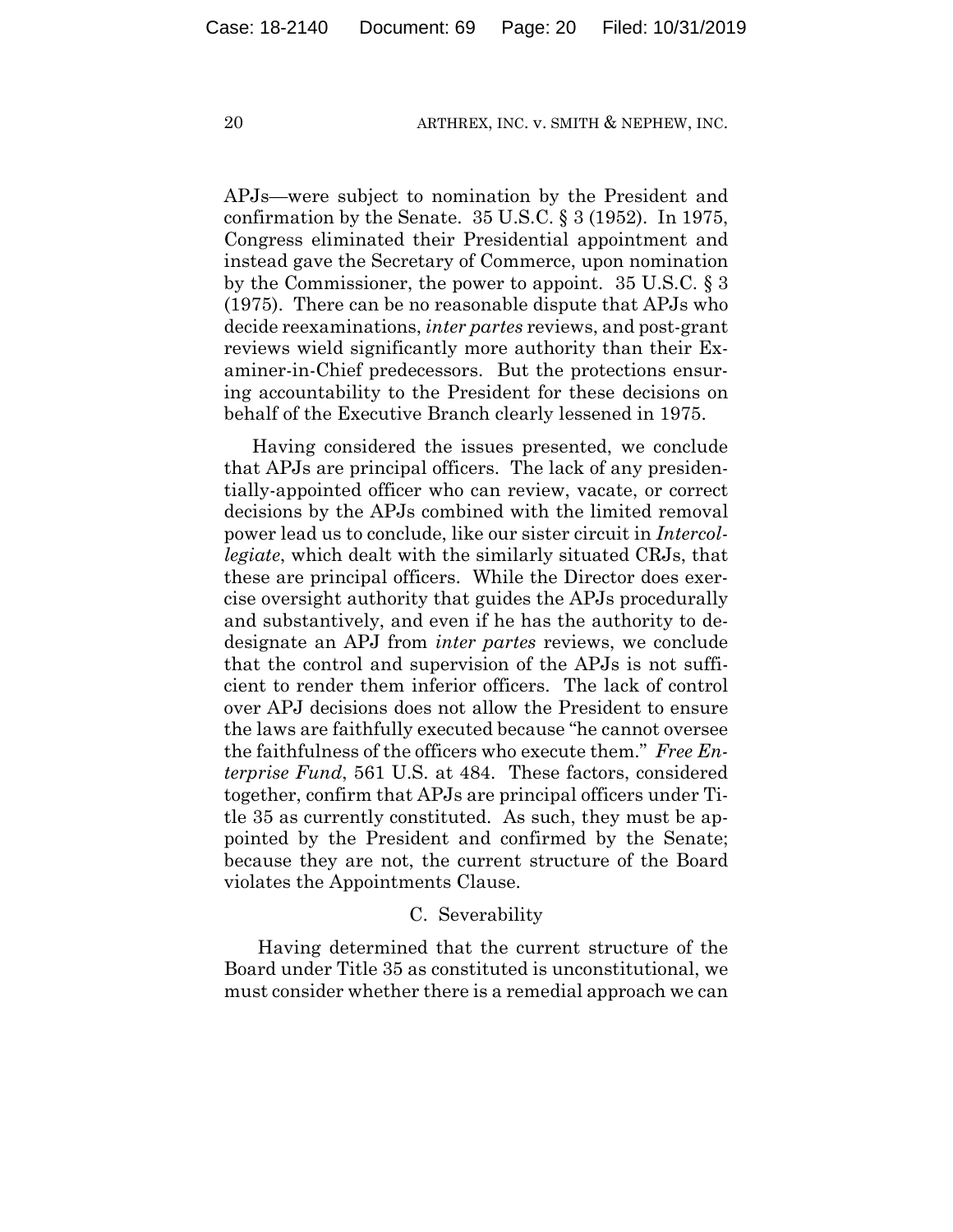take to address the constitutionality issue. "In exercising our power to review the constitutionality of a statute, we are compelled to act cautiously and refrain from invalidating more of the statute than is necessary." *Helman v. Department of Veterans Affairs*, 856 F.3d 920, 930 (Fed. Cir. 2017) (citing *Regan v. Time, Inc.*, 468 U.S. 641, 652 (1984)). Where appropriate, we "try to limit the solution to the problem, [by] severing any problematic portions while leaving the remainder intact." *Free Enterprise Fund*, 561 U.S. at 508. Severing the statute is appropriate if the remainder of the statute is "(1) constitutionally valid, (2) capable of functioning independently, and (3) consistent with Congress' basic objectives in enacting the statute." *United States v. Booker*, 543 U.S. 220, 258–59 (2005).

The government suggests possible remedies to achieve this goal. As to 35 U.S.C.  $\S 3(c)$ 's requirement that "Officers and employees of the Office shall be subject to the provisions of title 5," the government argues that we could construe Title 5's "efficiency of the service" standard to permit removal in whatever circumstances the Constitution requires. Construing the words "only for such cause as will promote the efficiency of the service" as permitting at-will, without-cause removal is not a plausible construction. *Commodity Futures Trading Commission v. Schor*, 478 U.S. 833, 841 (1986) ("[a]lthough this Court will often strain to construe legislation so as to save it against constitutional attack, it must not and will not carry this to the point of perverting the purpose of a statute . . . or judicially rewriting it." (citations omitted)); *Jennings v. Rodriguez*, 138 S. Ct. 830, 842 (2018) ("The canon of constitutional avoidance 'comes into play only when, after the application of ordinary textual analysis, the statute is found to be susceptible of more than one construction. In the absence of more than one *plausible* construction, the canon simply has no application." (internal citations omitted)). Moreover, that statutory section pertains to nearly all federal employees. We will not construe 5 U.S.C. § 7513 one way for APJs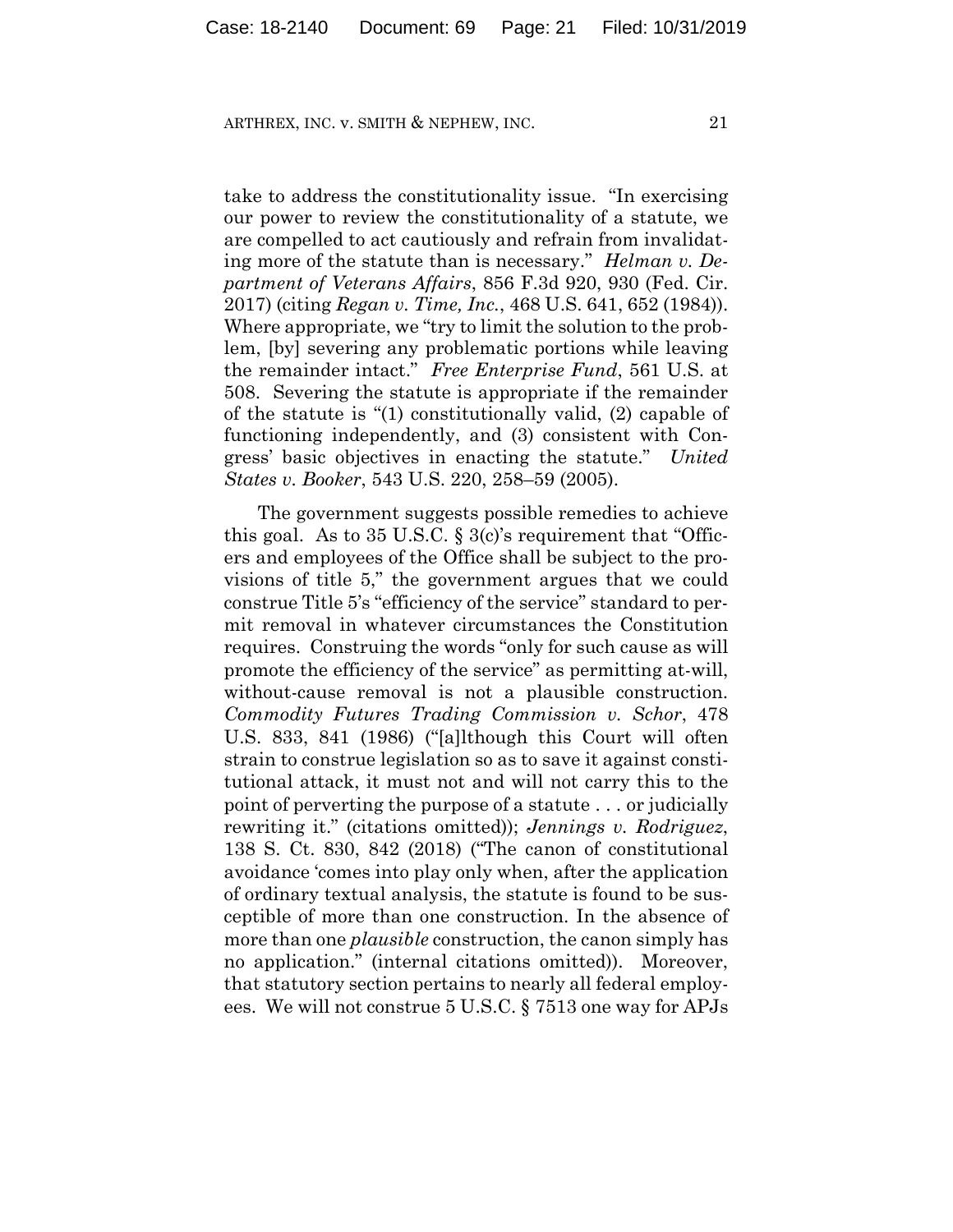and a different way for everyone else to which it applies. The government next argues that we could construe the statute as providing the Director the authority to unilaterally revise a Board decision before it becomes final. We see no language in the statute that could plausibly be so construed. The statute is clear that Board decisions must be rendered by at least three Board judges and that only the Board can grant rehearing. 35 U.S.C. § 6(c) ("Each appeal, derivation proceeding, post-grant review, and inter partes review shall be heard by at least 3 members of the Patent Trial and Appeal Board, who shall be designated by the Director. Only the Patent Trial and Appeal Board may grant rehearings."). Indeed, the government recommends in the alternative that we simply sever the "three-member clause."

Allowing the Director to appoint a single Board member to hear or rehear any *inter partes* review (appeal, derivation proceeding, and post grant review), especially when that Board member could be the Director himself, would cure the Constitutional infirmity. While the Board members would still not be subject to at-will removal, their decision would not be the "final decision on behalf of the United States unless permitted to do so by other Executive officers." *Edmond*, 520 U.S. at 665. This combined with the other forms of supervision and controlled exercised over APJs would be sufficient to render them inferior officers. We conclude, however, that severing three judge review from the statute would be a significant diminution in the procedural protections afforded to patent owners and we do not believe that Congress would have created such a system. Eliminating three-APJ panels from all Board proceedings would be a radical statutory change to the process long required by Congress in all types of Board proceedings. The current three-judge review system provides a broader collection of technical expertise and experience on each panel addressing *inter partes* reviews, which implicate wide cross-sections of technologies. The breadth of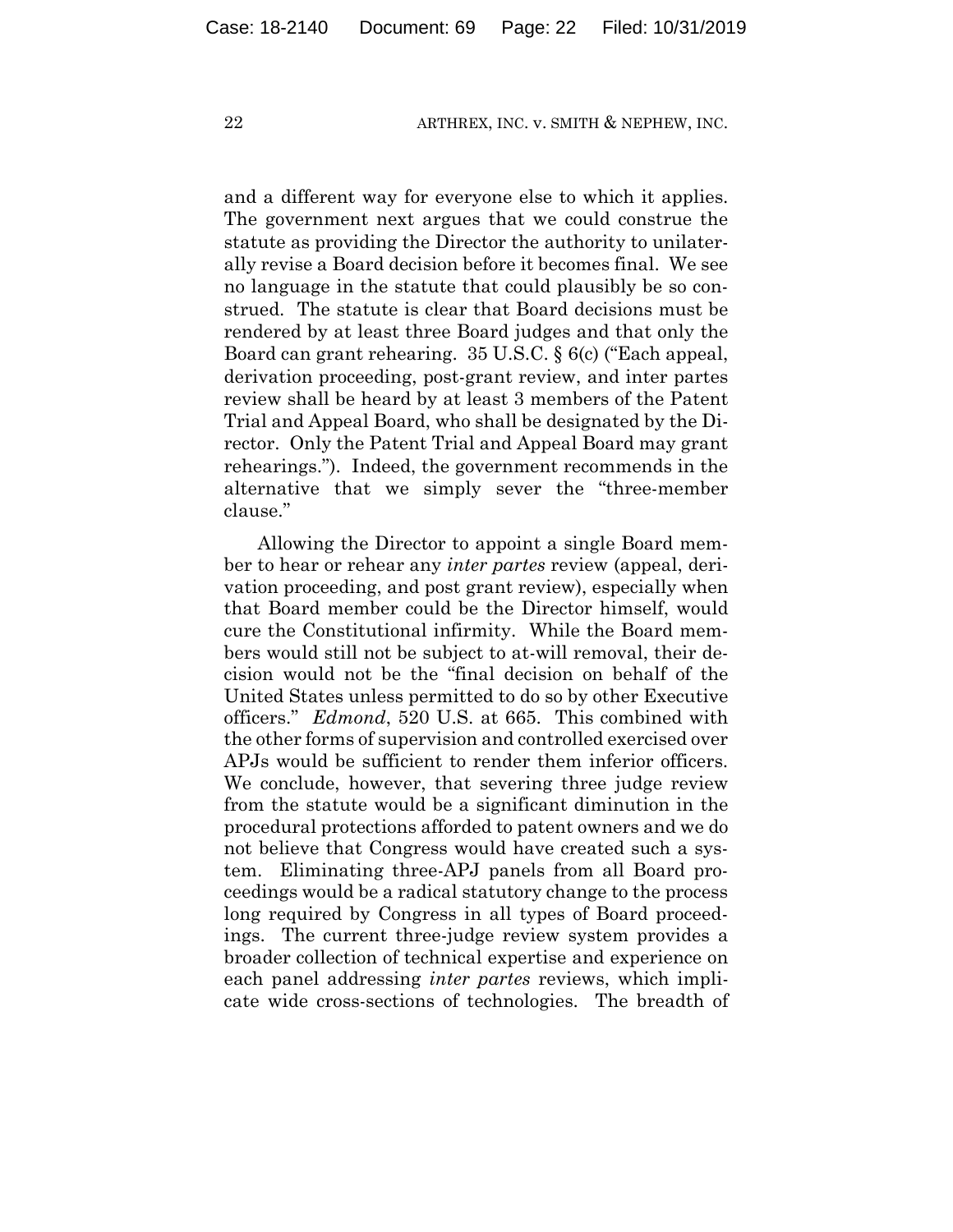<u>.</u>

backgrounds and the implicit checks and balances within each three-judge panel contribute to the public confidence by providing more consistent and higher quality final written decisions.6 We are uncomfortable with such a sweeping change to the statute at our hands and uncertain that Congress would have been willing to adopt such a change. And, importantly, we see a far less disruptive alternative to the scheme Congress laid out.

The government also suggested partially severing 35 U.S.C.  $\S 3(c)$ , the provision that applies Title 5 to officers and employees of the USPTO. Br. of United States at 35 ("Alternatively, this Court could hold that  $35 \text{ U.S.C.}$   $\S 3(c)$ 's provision that USPTO officers and employees are subject to Title 5 cannot constitutionally be applied to Board members with respect to that Title's removal restrictions, and thus must be severed to that extent."). We think this the

<sup>6</sup> In 2015, the USPTO requested comments on a proposed pilot program under which institution decisions for *inter partes* reviews would be decided by a single APJ as opposed to three-APJ panels. Multiple commenters expressed concern that such a change would reduce consistency, predictability, and accuracy in the institution decisions. *See, e.g.*, Comments of the American Bar Association Section of Intellectual Property at 3 (Nov. 12, 2015) ("a single judge panel . . . will increase the likelihood of incorrect decisions); Comments of Various Automotive Companies at 3 (Nov. 17, 2015) ("Using just one APJ to decide a particular matter would greatly dilute . . . deliberativeness."); Comments of Askeladden LLC at 2 (Nov. 18, 2015) ("the inherent safeguard of a three-judge arbiter gives the public confidence"); Comments of Public Knowledge and Electronic Frontier Foundation at 2 (Nov. 18, 2015) ("by changing the institution decision body from a three-judge panel to a single judge, the USPTO risks a decline in quality of institution decisions").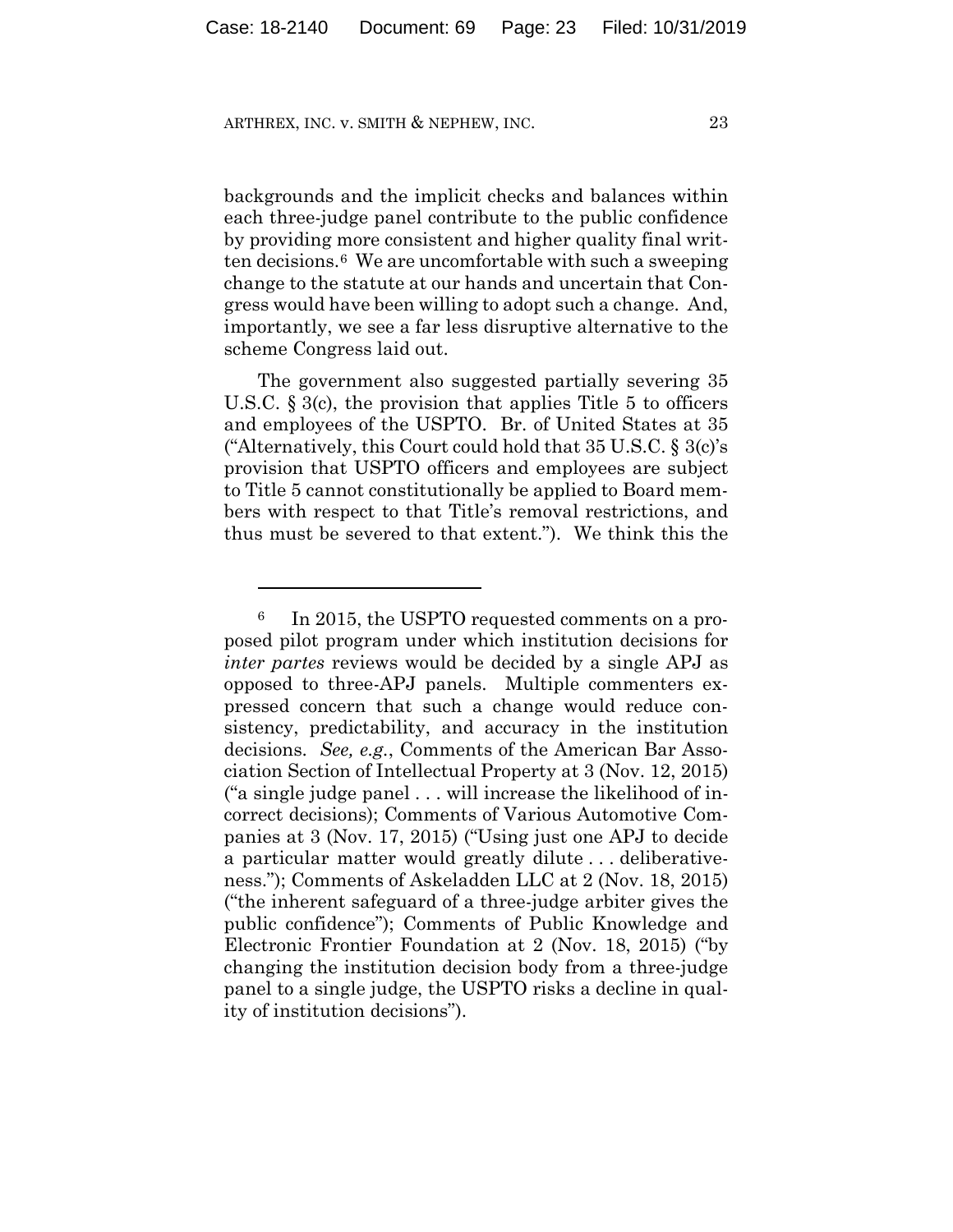narrowest viable approach to remedying the violation of the Appointments Clause. We follow the Supreme Court's approach in *Free Enterprise Fund*, similarly followed by the D.C. Circuit in *Intercollegiate*. *See* 561 U.S. 477; 684 F.3d 1332. In *Free Enterprise Fund*, the Supreme Court held that a "for-cause" restriction on the removal power of the SEC's Commissioners violated the Constitution. *Id.* at 492. The Court invalidated and severed the problematic "forcause" restriction from the statue rather than holding the larger structure of the Public Company Accounting Oversight Board unconstitutional. *Id.* at 508.

The D.C. Circuit followed this approach in *Intercollegiate*, by invalidating and severing the restriction on the Librarian's removal power over CRJs. 684 F.3d at 1340. The court held unconstitutional all language in the relevant removal statute other than, "[t]he Librarian of Congress may sanction or remove a Copyright Royalty Judge." *Id.* The Court determined that giving the Librarian of Congress unfettered removal power was sufficient such "that the CRJs' decisions will be constrained to a significant degree by a principal officer (the Librarian)." *Id.* at 1341. And the constraint of that power was enough to render the CRJs inferior officers. *Id.*

Severing Title 5's removal restrictions might arguably be achieved either by severing the words "Officers and" or by concluding that those removal restrictions are unconstitutional as applied to APJs. The government recommends a partial invalidation, namely that we sever the application of Title 5's removal restrictions to APJs. *See United States v. Nat'l Treasury Emps. Union*, 513 U.S. 454 (1995); *United States v. Grace*, 461 U.S. 171 (1983). All parties and the government agree that this would be an appropriate cure for an Appointments Clause infirmity. This as-applied severance is the narrowest possible modification to the scheme Congress created and cures the constitutional violation in the same manner as *Free Enterprise Fund* and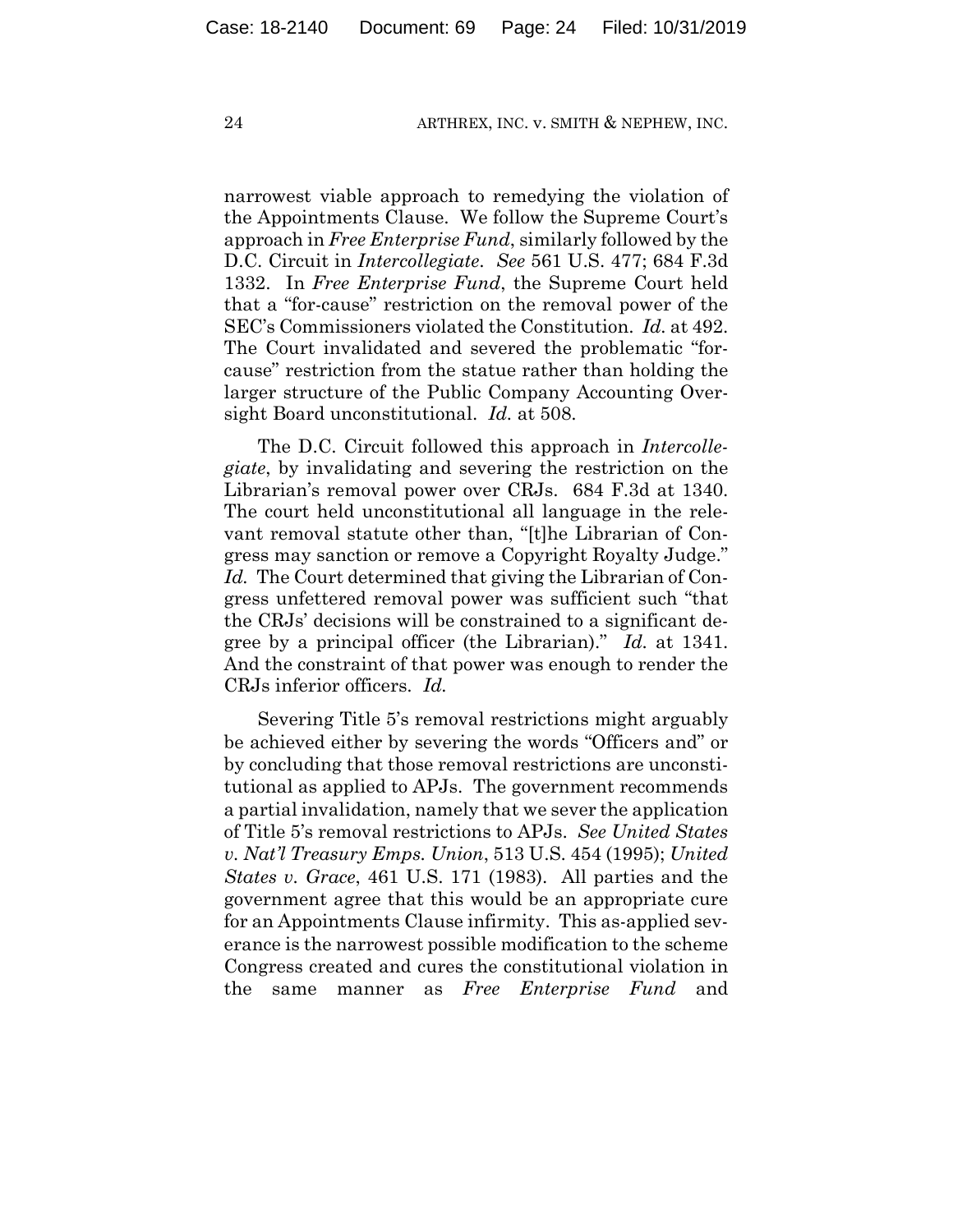*Intercollegiate*. Title 5's removal protections cannot be constitutionally applied to APJs, so we sever that application of the statute.

Severability turns on whether "the statute will function in a manner consistent with the intent of Congress." *Alaska Airlines, Inc.* v*. Brock*, 480 U.S. 678, 685 (1987) (emphasis omitted). In *Free Enterprise Fund*, the Court severed the removal provision because it concluded that "nothing in the statute's text or historical context" suggested that Congress "would have preferred no Board at all to a Board whose members are removable at will." 561 U.S. at 509. Indeed, we answer affirmatively the question: "Would the legislature have preferred what is left of its statute to no statute at all?" *Ayotte*, 546 U.S. at 330. It is our view that Congress intended for the *inter partes* review system to function to review issued patents and that it would have preferred a Board whose members are removable at will rather than no Board at all.

The narrowest remedy here is similar to the one adopted in *Intercollegiate*, the facts of which parallel this case. Thus, we conclude that the appropriate remedy to the constitutional violation is partial invalidation of the statutory limitations on the removal of APJs. Title 35 U.S.C. § 3(c) declares the applicability of Title 5 rights to "Officers and employees of the Office." *See also* Supp. Br. of United States at 9–10 (noting that Title 5 definitions might cover APJs). Title 5 U.S.C. § 7513(a) permits agency action against those officers and employees "only for such cause as will promote the efficiency of the service." Accordingly, we hold unconstitutional the statutory removal provisions as applied to APJs, and sever that application. Like the D.C. Circuit in *Intercollegiate*, we believe severing the restriction on removal of APJs renders them inferior rather than principal officers. Although the Director still does not have independent authority to review decisions rendered by APJs, his provision of policy and regulation to guide the outcomes of those decisions, coupled with the power of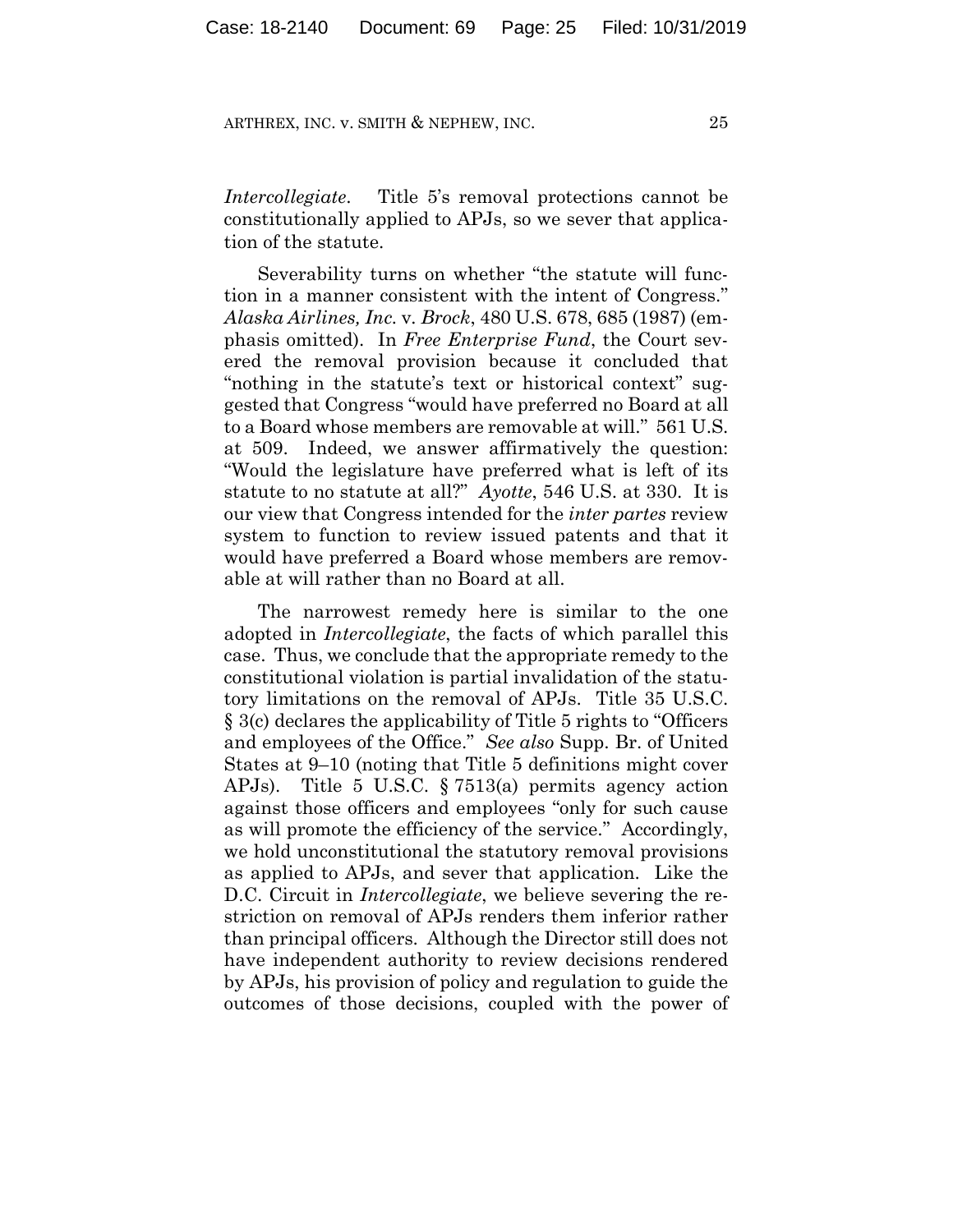removal by the Secretary without cause provides significant constraint on issued decisions.

The decision to partially invalidate statutory removal protections limits the effect of the severance to APJs and to their removal protections. We are mindful that the alternative of severing the "Officers and" provision from  $\S$  3(c) may not have been limited to APJs (there might have been other officers whose Title 5 rights would have been affected) and it might have removed all Title 5 protections, not just removal protections. Severing the application to APJs of removal protections is the narrowest remedy. The choice to sever and excise a portion of a statute as unconstitutional in order to preserve the statute as a whole is limited, and does not permit judicial rewriting of statutes. *Booker*, 543 U.S. at 258 (to address the constitutional infirmity, we consider "*which* portions of the . . . statute we must sever and excise as inconsistent with the Court's constitutional requirement"); *Ayotte*, 546 U.S. at 329 ("[W]e restrain ourselves from 'rewrit[ing] . . . law to conform it to constitutional requirements' even as we strive to salvage it"). "'Unless it is evident that the Legislature would not have enacted those provisions which are within its power, independently of that which is not, the invalid part may be dropped if what is left is fully operative as a law.'" *Buckley*, 424 U.S. at 108–09 (quoting *Champlin Refining Co. v. Corporation Comm'n of Oklahoma*, 286 U.S. 210, 234 (1932)). We are not, under the guise of severability, permitted to add exceptions for APJs to the language  $\S$  3(c) officer protections. *Railroad Retirement Bd. v. Alton R. Co.*, 295 U.S. 330, 362 (1935) (when severing a statute, we must avoid "rewrit[ing] a statute"). We hold that the application of Title 5's removal protections to APJs is unconstitutional and must be severed. And we are convinced that Congress would preserve the statutory scheme it created for reviewing patent grants and that it intended for APJs to be inferior officers. Our severance of the limits on removal of APJs achieves this. We believe that this, the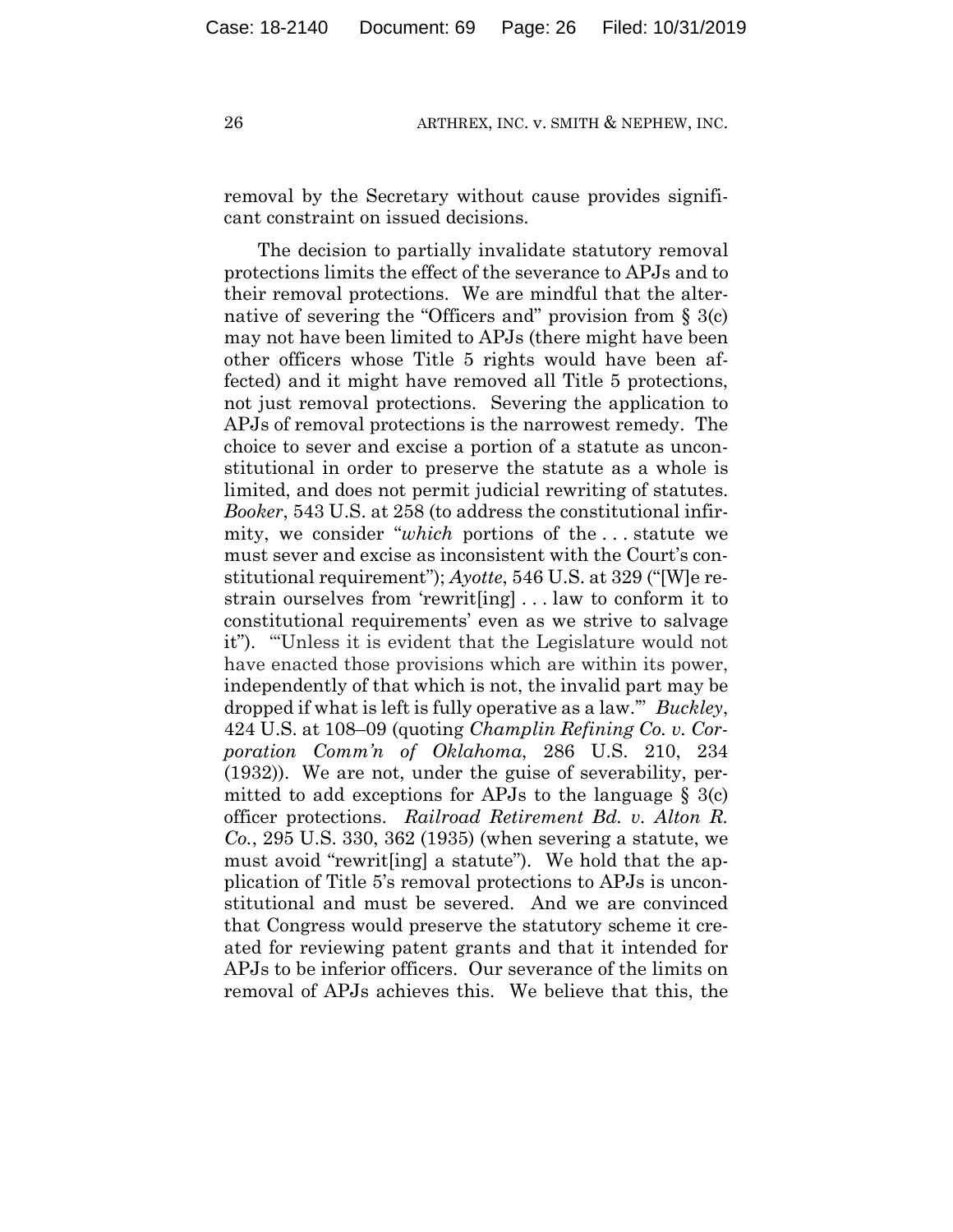narrowest revision to the scheme intended by Congress for reconsideration of patent rights, is the proper course of action and the action Congress would have undertaken.

Because the Board's decision in this case was made by a panel of APJs that were not constitutionally appointed at the time the decision was rendered, we vacate and remand the Board's decision without reaching the merits. The government argues that while this court has the discretion to vacate and remand in the event there is an Appointments Clause challenge, we should decline to do so because the challenge was not first brought before the Board. The government argues that Arthrex's challenge was not timely and as such we should decline to award the relief *Lucia*  deems appropriate. Arthrex argues it would have been futile to raise the Appointments Clause challenge before the Board because the Board lacked the authority to grant it relief. Arthrex argues it raised the challenge at the first stage where it could have obtained relief and therefore its argument is timely. We agree with Arthrex that the Board was not capable of providing any meaningful relief to this type of Constitutional challenge and it would therefore have been futile for Arthrex to have made the challenge there. "An administrative agency may not invalidate the statute from which it derives its existence and that it is charged with implementing." *Jones Bros., Inc. v. Sec'y of Labor*, 898 F.3d 669, 673 (6th Cir. 2018) (citing *Mathews v. Diaz*, 426 U.S. 67, 76 (1976); *Weinberger v. Salfi*, 422 U.S. 749, 765 (1975); *Johnson v. Robison*, 415 U.S. 361, 368 (1974); *PUC v. United States*, 355 U.S. 534, 539-40 (1958)). The PTAB itself has declined to examine this issue in other cases. *See Samsung Elecs. Am., Inc. v. Uniloc*, 2017 LLC, No. IPR2018-01653, 2019 WL 343814, at \*2 (PTAB Jan. 25, 2019) (declining to consider constitutional challenge to appointments because "administrative agencies do not have jurisdiction to decide the constitutionality of congressional enactments" and "[t]his is especially true when, as here, the constitutional claim asks the agency to act contrary to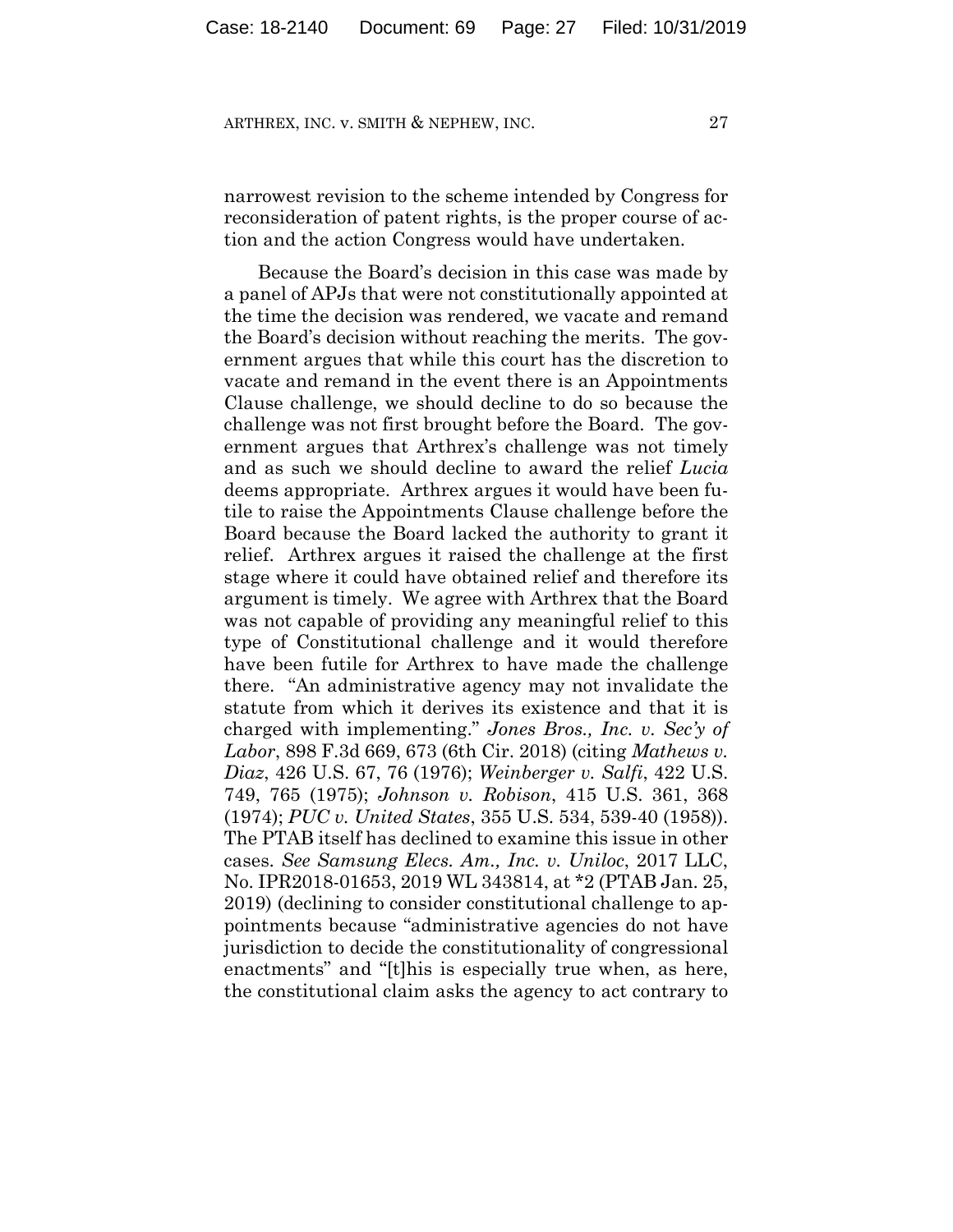its statutory charter") (internal citations and quotation marks omitted); *see also Intel Corp. v VLSI Tech. LLC*, No. IPR2018-01107, 2019 PAT. APP. LEXIS 4893, at \*26-27 (P.T.A.B. Feb. 12, 2019); *Unified Patents Inc. v. MOAEC Techs., LLC*, No. IPR2018-01758, 2019 WL 1752807, at \*9 (P.T.A.B. Apr. 17, 2019). The only possibility of correction which the government claims the agency could have made is the Director shutting down the IPR regime by refusing to institute. Petitioners argue that if the Appointments Clause challenge had been raised at the Board, it "could have prompted the PTAB to defer institution decisions on all IPRs" and "[t]he Executive Branch could have then championed legislation to address the alleged constitutional infirmity." Arthrex sought to have its case decided by a constitutionally appointed board. The PTO could not provide this relief.

We agree with Arthrex that its Appointments Clause challenge was properly and timely raised before the first body capable of providing it with the relief sought—a determination that the Board judges are not constitutionally appointed. Our decision in *DBC* is not to the contrary. In *DBC,* the Appointments Clause challenge was to the particular APJs who were appointed by the Director, rather than the Secretary. We observed that if the issue had been raised before the agency, the agency could have "corrected the constitutional infirmity." *DBC*, 545 F.3d at 1379. At that time, there were APJs who had been appointed by the Secretary who could have decided the case and thus the agency could have cured the constitutional defect. In *DBC,*  we observed that in *LA Tucker* and *Woodford*, had the issue been raised at the agency, the agency could have corrected the problem. *See id.* at 1378 (citing *Woodford v. Ngo*, 548 U.S. 81 (2006); *United States v. LA Tucker Truck Lines*, 344 U.S. 33 (1952)). *Ryder v. United States*, cited by the government, likewise involved a challenge made to a particular judge, and the problem could have been cured by reassigning the case to a different judge at the trial level.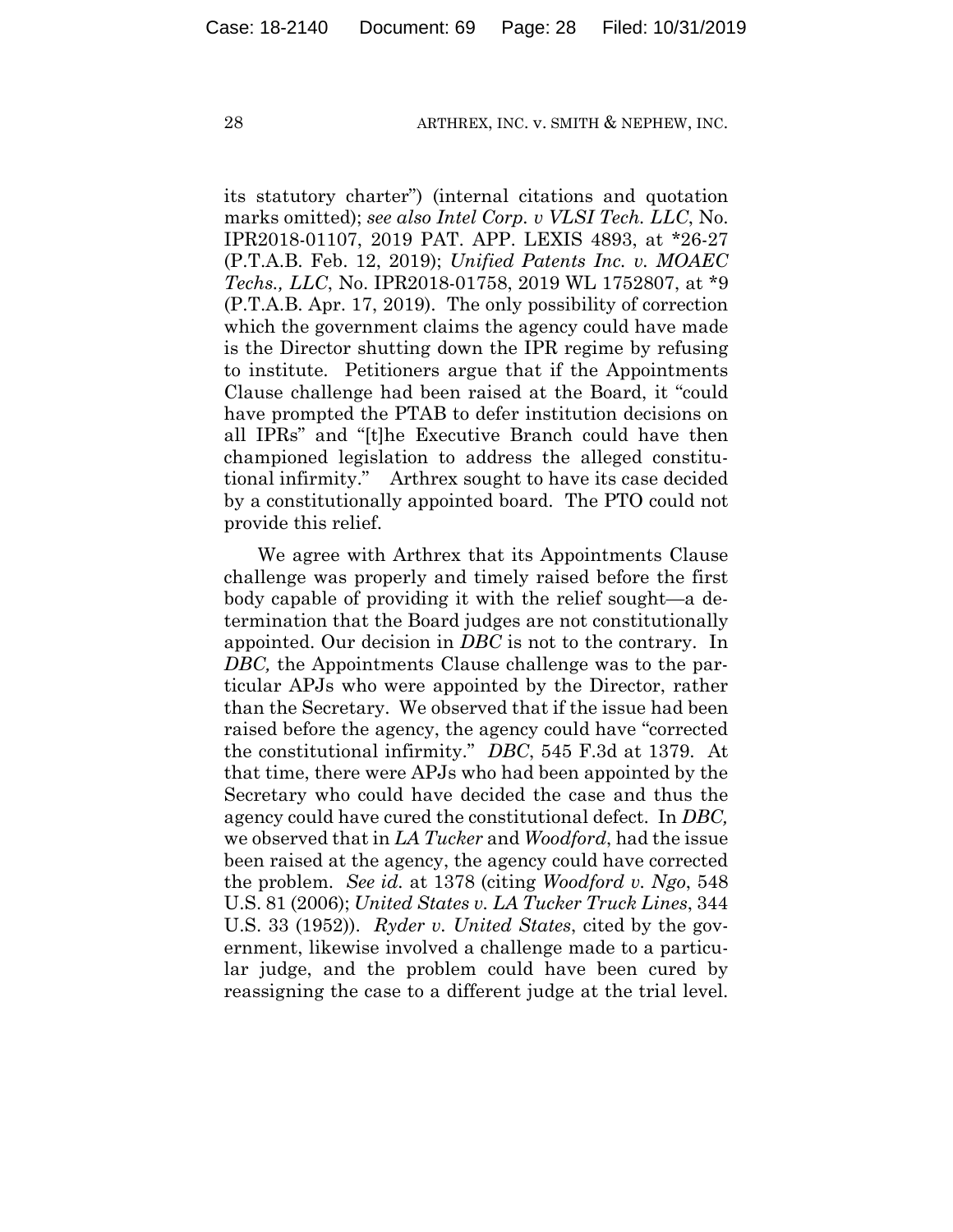515 U.S. 177 (1995). In contrast, here the Director is the only Presidentially-appointed, Senate confirmed member of the Board. The Board was not capable of correcting the constitutional infirmity. We conclude that this Constitutional challenge is one in which the Board had no authority to provide any meaningful relief and that it was thus futile for Arthrex to have raise the challenge before the Board.

The *Lucia* court explained that Appointments Clause remedies are designed to advance structural purposes of the Appointments Clause and to incentivize Appointments Clause challenges. *Lucia,* 138 S. Ct. at 2055 n.5.We conclude that both of these justifications support our decision today to vacate and remand. *See Collins v. Mnuchin*, 938 F.3d 553, 593 (5th Cir. 2019) (recognizing, "the Court has invalidated actions taken by individuals who were not properly appointed under the Constitution."). The Supreme Court held in *Freytag* that Appointments Clause challenges raise important structural interests and separation of powers concerns. We conclude that challenges under these circumstances should be incentivized at the appellate level and accordingly the remedy provided is appropriate. We have decided only that this case, where the final decision was rendered by a panel of APJs who were not constitutionally appointed and where the parties presented an Appointments Clause challenge on appeal, must be vacated and remanded. Appointments Clause challenges are "nonjurisdictional structural constitutional objections" that can be waived when not presented. *Freytag*, 501 U.S. at 878–79. Thus, we see the impact of this case as limited to those cases where final written decisions were issued and where litigants present an Appointments Clause challenge on appeal.

Finally, on remand we hold that a new panel of APJs must be designated and a new hearing granted. *See* Appellant's Supp. Br. at 12 ("This Court should thus order a remand to a new PTAB panel for a new oral argument.") The Supreme Court has explained that when a judge has heard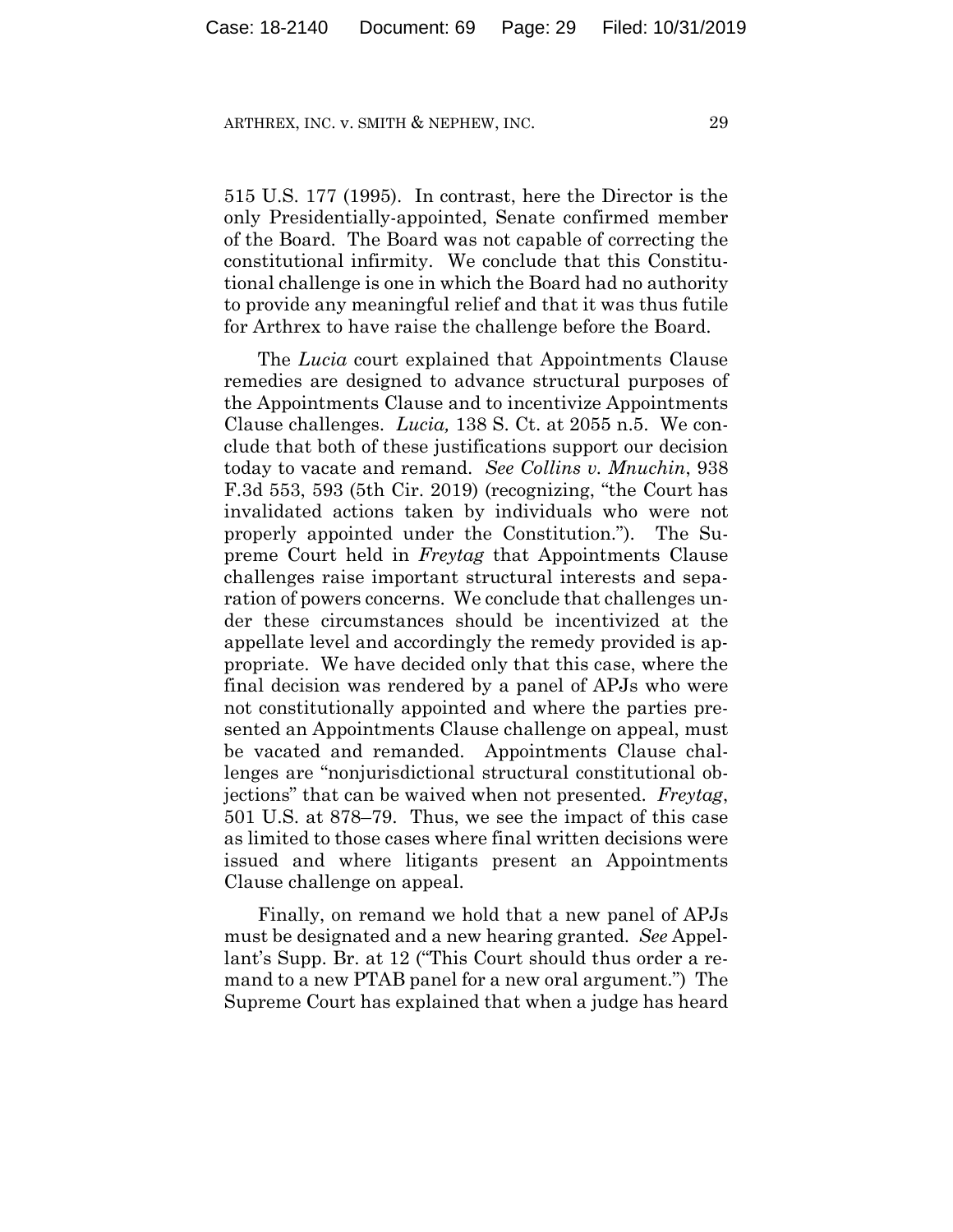the case and issued a decision on the merits, "[h]e cannot be expected to consider the matter as though he had not adjudicated it before. To cure the constitutional error, another ALJ . . . must hold the new hearing." *Lucia*, 138 S. Ct. at 2055. *Lucia* suggests that the remedy is not to vacate and remand for the same Board judges to rubberstamp their earlier unconstitutionally rendered decision. Like *Lucia*, we hold that a new panel of APJs must be designated to hear the *inter partes* review anew on remand. To be clear, on remand the decision to institute is not suspect; we see no constitutional infirmity in the institution decision as the statute clearly bestows such authority on the Director pursuant to 35 U.S.C. § 314. Finally, we see no error in the new panel proceeding on the existing written record but leave to the Board's sound discretion whether it should allow additional briefing or reopen the record in any individual case.

## **VACATED AND REMANDED**

**COSTS** 

The parties shall bear their own costs.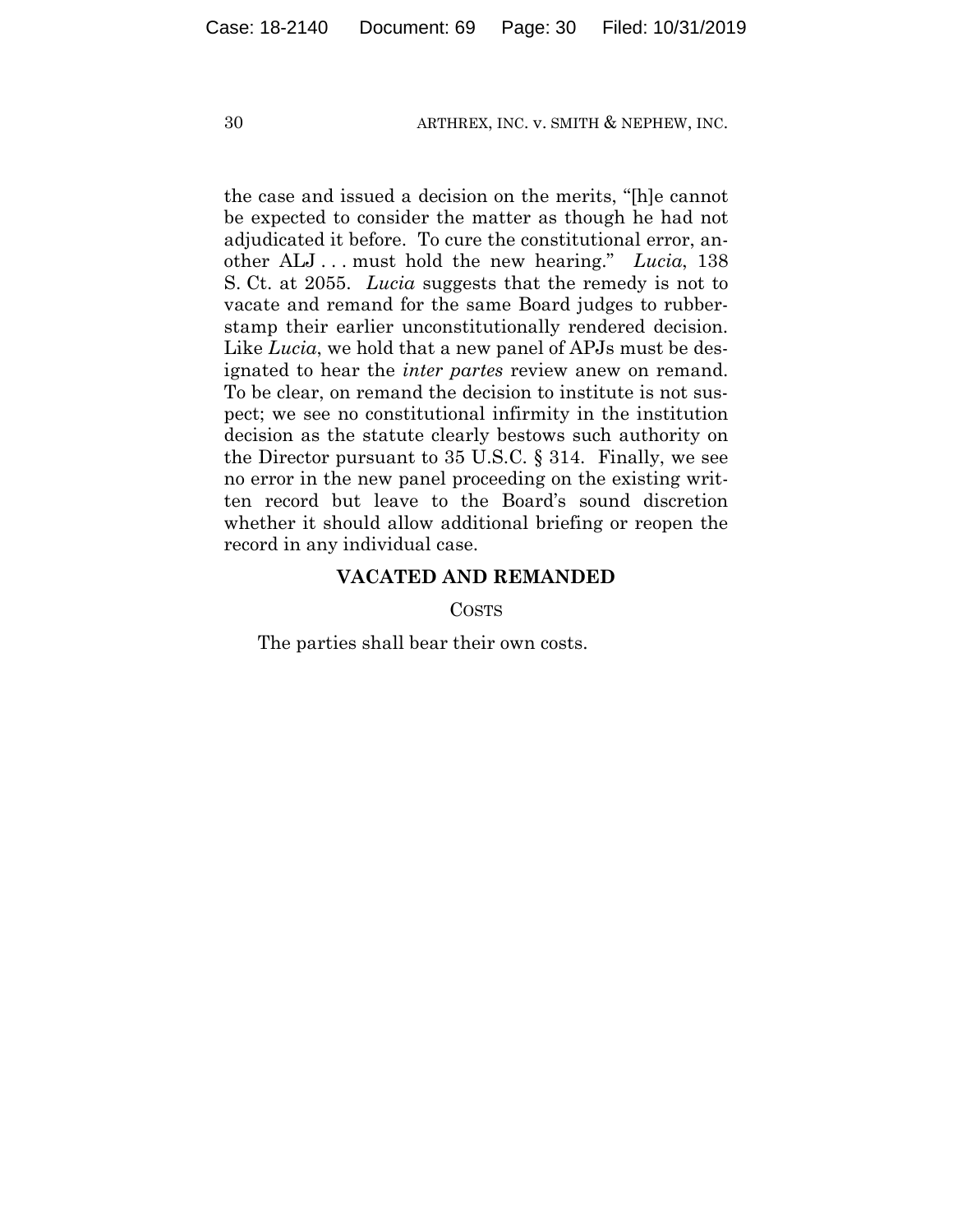# United States Court of Appeals for the Federal Circuit

**\_\_\_\_\_\_\_\_\_\_\_\_\_\_\_\_\_\_\_\_\_\_\_\_\_\_** 

**ARTHREX, INC.,**  *Appellant*

**v.**

**SMITH & NEPHEW, INC., ARTHROCARE CORP.,**  *Appellees*

> **UNITED STATES,**  *Intervenor*

**\_\_\_\_\_\_\_\_\_\_\_\_\_\_\_\_\_\_\_\_\_\_\_\_\_\_** 

2018-2140 **\_\_\_\_\_\_\_\_\_\_\_\_\_\_\_\_\_\_\_\_\_\_\_\_\_\_** 

Appeal from the United States Patent and Trademark Office, Patent Trial and Appeal Board in No. IPR2017- 00275.

## **JUDGMENT \_\_\_\_\_\_\_\_\_\_\_\_\_\_\_\_\_\_\_\_\_\_\_\_\_\_**

**\_\_\_\_\_\_\_\_\_\_\_\_\_\_\_\_\_\_\_\_\_\_\_\_\_\_** 

THIS CAUSE having been considered, it is

ORDERED AND ADJUDGED:

### **VACATED AND REMANDED**

ENTERED BY ORDER OF THE COURT